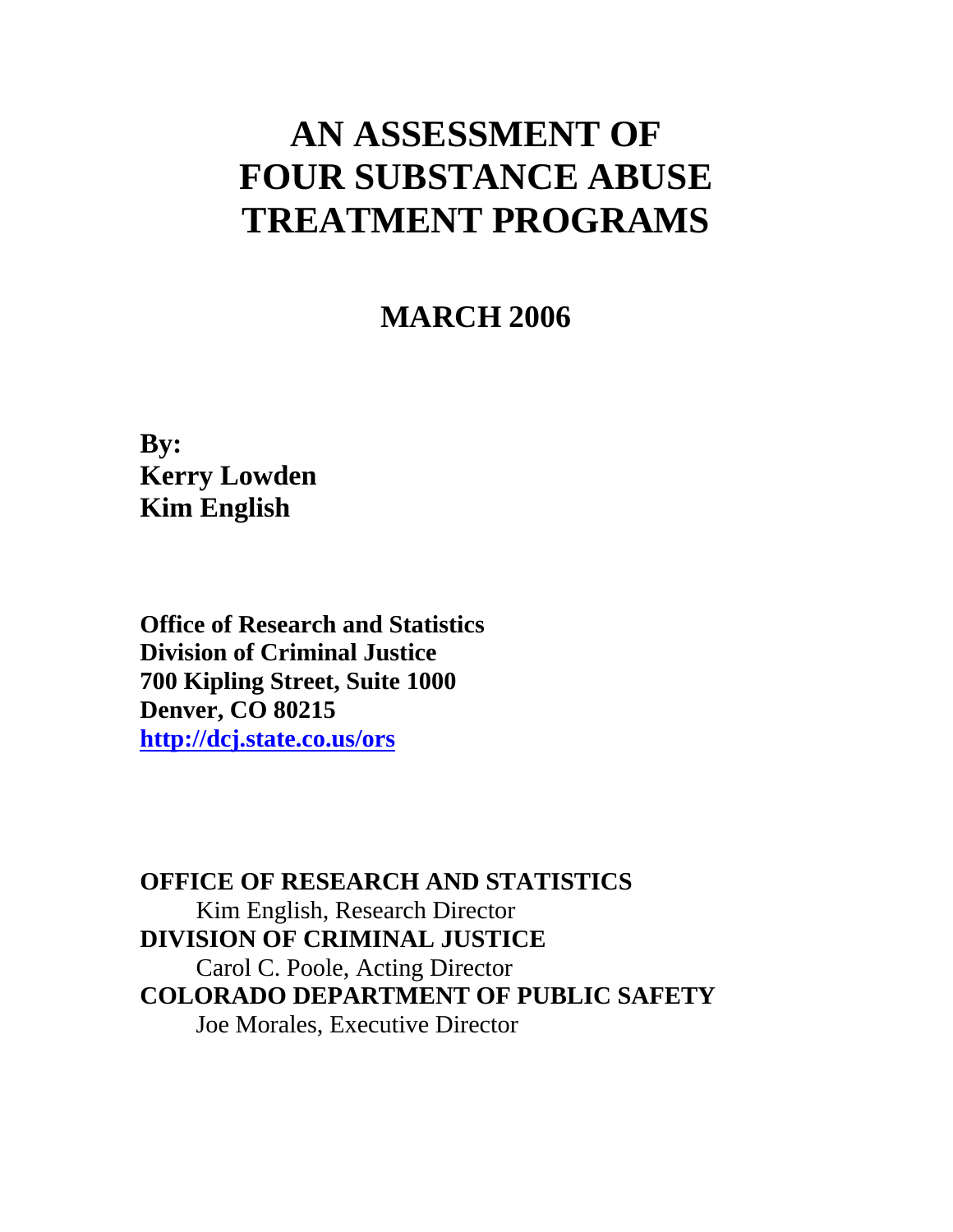# **Acknowledgements**

We would like to thank those who contributed to the completion of this report.

Thank you to Kenya Lyons, Carol Gould, Michele Lovejoy, and Meg Williams at the Office of Adult and Juvenile Justice Assistance (OAJJA), Division of Criminal Justice for providing us with the program applications, quarterly and final reports, and answering questions that came up along this process. Without their help, this assessment would not have been possible.

Kerry Lowden Kim English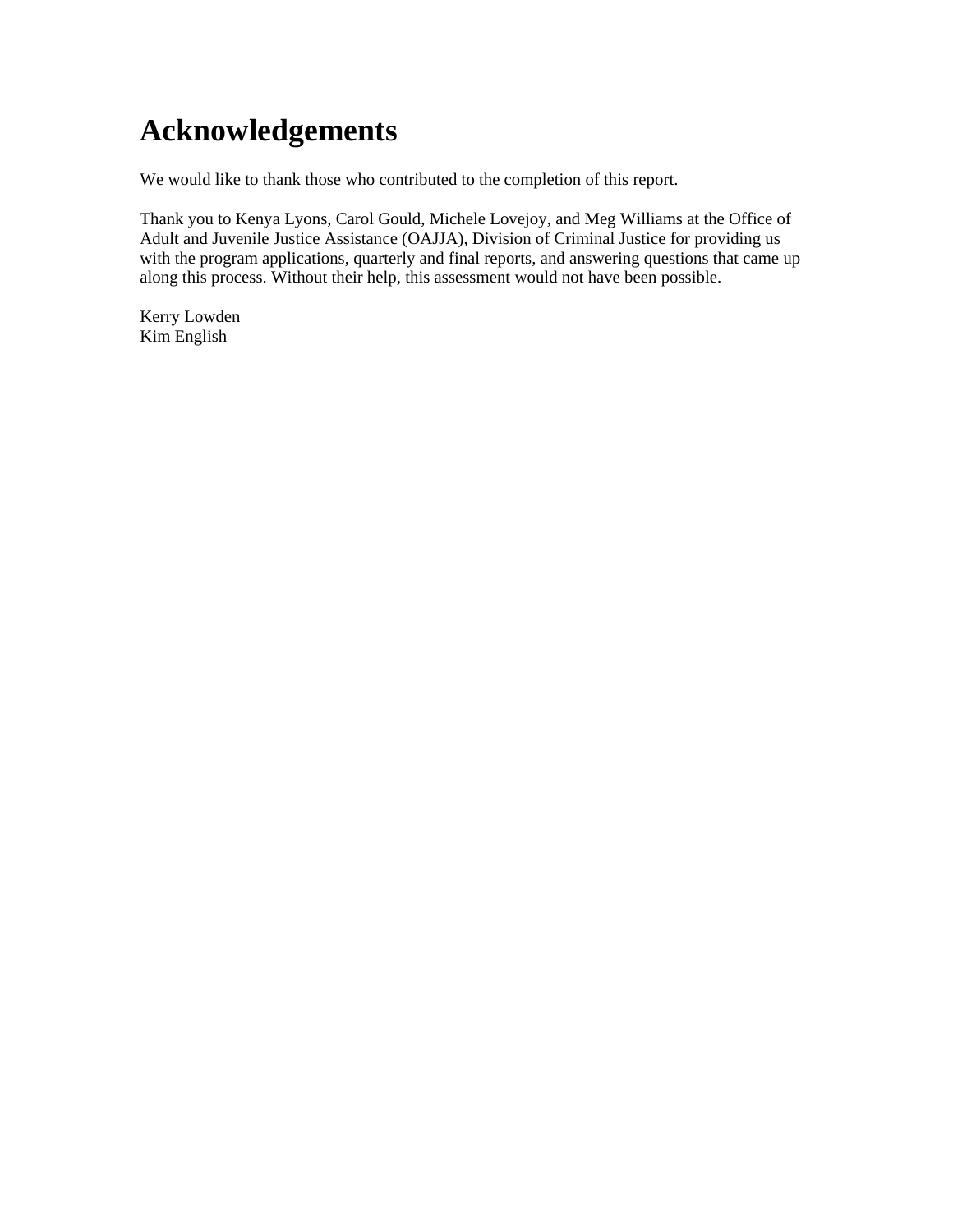# **Table of Contents**

- 4 SECTION 1: INTRODUCTION
- 7 SECTION 2: WHAT WORKS FOR DRUG AND ALCOHOL TREATMENT
- 9 SECTION 3: COLORADO'S N-SSAT RESULTS
- 12 SECTION 4: OVERVIEW OF PROGRAMS AND OUTCOMES
- *Boulder County Integrated Juvenile Substance Abuse Services*
- *CrossPoint Enhanced and Intensive Outpatient Program*
- *University of Colorado Health Sciences Center Marijuana Treatment Program for Adolescent Probationers*
- *Southern Ute-Ignacio Multi-Systemic Treatment Program*
- 48 | SECTION 5: SUMMARY

#### **TABLES**

- *Table 1: Byrne Funded Substance Abuse Offender Treatment Programs, FY2001-2005*
- *Table 2: Funding of the Four Substance Abuse Treatment Programs*
- *Table 3: Facility Ownership/Operation*
- *Table 4: Primary Focus of Facility*
- *Table 5: Substance Abuse Problem Treated*
- *Table 6: Type of Care*
- *Table 7: Facility Administrative and Funding Characteristics*
- *Table 8: Programs for Special Groups*
- *Table 9: Types of Services Offered*
- *Table 10: Summary of the Program Components for Boulder County's Integrated Juvenile Substance Abuse Services*
- *Table 11: CrossPoint Program Description*
- *Table 12: Substance Abuse and Mental Health Counseling at CrossPoint*
- *Table 13: CrossPoint Psychiatric Medication Services*
- *Table 14: Referrals/Enrollment for the Marijuana Treatment Program for Adolescent Probationers*
- *Table 15: Referral Sources for the Marijuana Treatment Program for Adolescent Probationers*
- *Table 16: Age of the Client at the Marijuana Treatment Program for Adolescent Probationers*
- *Table 17: Gender of the Clients at the Marijuana Treatment Program for Adolescent Probationers*
- *Table 18: Race/Ethnicity of the Clients at the Marijuana Treatment Program for Adolescent Probationers*
- *Table 19: Attendance of the Clients the Marijuana Treatment Program for Adolescent Probationers*
- *Table 20: Discharge Information of the Clients at the Marijuana Treatment Program for Adolescent Probationers*
- *Table 21: Reasons for Discharge of the Clients at the Marijuana Treatment Program for Adolescent Probationers*
- *Table 22: Parental Participation of the Clients at the Marijuana Treatment Program for Adolescent Probationers*
- *Table 23: UA Results of the Clients at the Marijuana Treatment Program for Adolescent Probationers*
- *Table 24: Recidivism of the Clients at the Marijuana Treatment Program for Adolescent Probationers*
- *Table 25: Additional Services for the Clients at the Marijuana Treatment Program for Adolescent Probationers*
- *Table 26: Number of MST Families Served*
- *Table 27: Primary Drug of Choice for MST Families*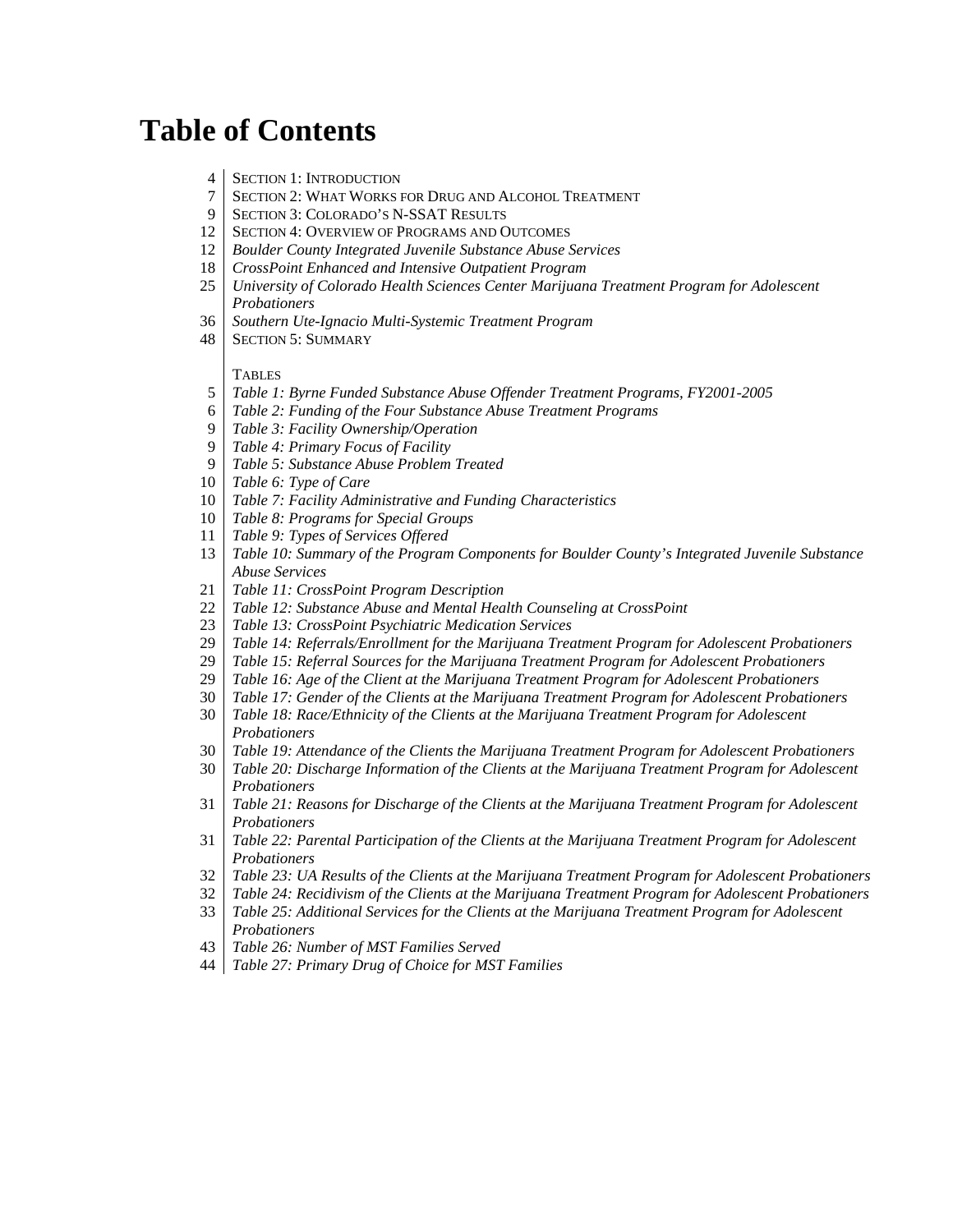# **Section 1: Introduction**

The Colorado Division of Criminal Justice (DCJ), Office of Research & Statistics (ORS) conducted an evaluation of the Federal Purpose Area 13. Federal Purpose Area 13 provides programs which identify and meet the treatment needs of adult and juvenile offenders who are drug and alcohol dependent. This purpose area encompassed Colorado Purpose Areas 3 (Therapeutic Communities) and 5 (Offender Treatment Programs).

The four programs that meet Colorado's Purpose Area 3 are:

- Boulder County Integrated Juvenile Substance Abuse Services
- CrossPoints Enhanced and Intensive Outpatient Program
- University of Colorado Health Sciences Center Marijuana Treatment Program for Adolescent Probationers
- Southern Ute-Ignacio Multi-Systemic Program

All four of these programs addressed a need for substance abuse treatment in local communities. In Boulder County, over 50 percent of juvenile probationers were violating their probation by using illegal substances. Additionally, some youth were being placed in residential treatment programs far away from their homes, which limits family involvement and supervising officer involvement. The CrossPoint program, which is located in Denver, Colorado, found that two groups of offenders were being underserved in Colorado: those assessed to need intensive outpatient substance abuse treatment and those with co-occurring disorders. According to several different studies, the University of Colorado Health Sciences Center Marijuana Treatment Program for Adolescent Probationers found that marijuana use among adolescents in Colorado ranks high when compared to national figures. Marijuana is often considered to be the "gateway drug" which can lead to more serious drug use and further risks to their physical, mental, and criminal state. Southern Ute reported that Ignacio youth have been found to have higher levels of drug and alcohol use than those in comparable communities, while substance abuse treatment is very limited in this community.

# **Byrne Funding**

Over the last five years, Colorado's Byrne/JAG Board awarded over four million dollars towards substance abuse treatment. Three of the programs involved in this assessment are currently receiving funding for FY2006, while the Southern Ute program completed its fourth year of funding in June 2005. See the tables below for funding information.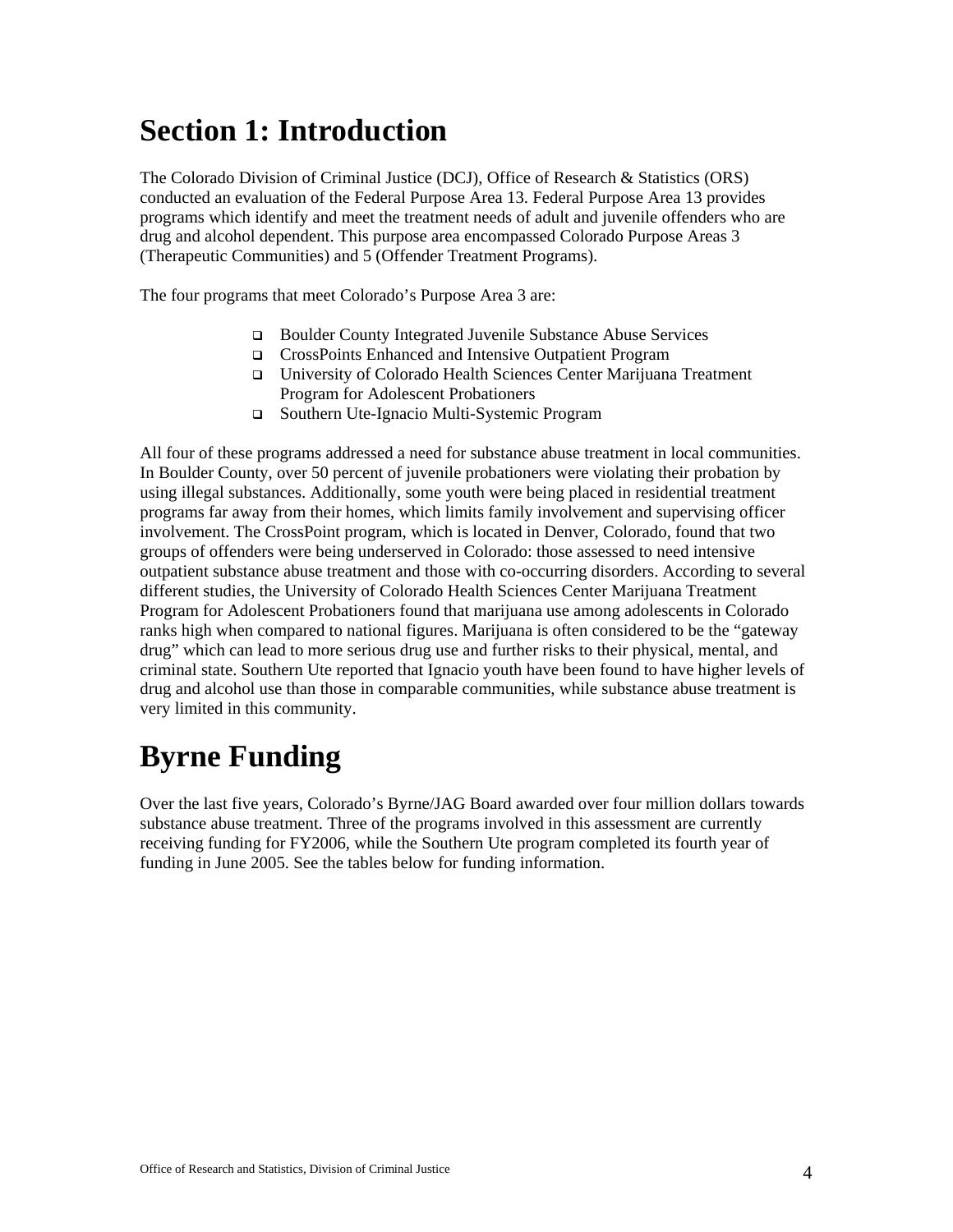| <b>Total Amount</b><br><b>Awarded for Substance Abuse</b> |        |                                                                                                       |
|-----------------------------------------------------------|--------|-------------------------------------------------------------------------------------------------------|
| <b>Treatment</b>                                          |        | <b>Programs Funded</b>                                                                                |
| <b>FISCAL YEAR 2001</b>                                   |        |                                                                                                       |
| \$1,354,752                                               | □      | City and County of Denver The Sister Project                                                          |
|                                                           | $\Box$ | Colorado Department of Human Services New Directions for Families                                     |
|                                                           | $\Box$ | El Paso County Department of Health and Environment COSAAT                                            |
|                                                           | $\Box$ | Southern Ute Community Action Programs New Gate Community Project                                     |
|                                                           | $\Box$ | Southern Ute-Ignacio Multi-Systemic Therapy Treatment Program                                         |
|                                                           | □      | El Paso County Sheriff's Department Gateway Substance Abuse Prevention Project                        |
|                                                           | $\Box$ | El Paso County Community Corrections Substance Abuse Treatment Program                                |
|                                                           | $\Box$ | University of Colorado Health Sciences Center Outpatient Therapeutic Community                        |
|                                                           | $\Box$ | Colorado Division of Youth Corrections Juvenile Extended Treatment and Transition                     |
| <b>FISCAL YEAR 2002</b>                                   |        |                                                                                                       |
| \$998,520                                                 | $\Box$ | City and County of Denver The Sister Project                                                          |
|                                                           | $\Box$ | El Paso County Department of Health and Environment COSAAT                                            |
|                                                           | ❏      | Southern Ute Community Action Programs New Gate Community Project                                     |
|                                                           | $\Box$ | Southern Ute-Ignacio Multi-Systemic Therapy Treatment Program                                         |
|                                                           | □      | Boulder County Health Department, Impact                                                              |
|                                                           | $\Box$ | Colorado Department of Corrections, DOC Multimedia CDROM Curriculum                                   |
|                                                           | □      | El Paso County Community Corrections Substance Abuse Treatment Program                                |
|                                                           | $\Box$ | University of Colorado Health Sciences Center Outpatient Therapeutic Community                        |
| <b>FISCAL YEAR 2003</b>                                   |        |                                                                                                       |
| \$189,358                                                 | $\Box$ | Boulder County Health Department, Impact                                                              |
|                                                           | $\Box$ | University of Colorado Health Sciences Center Outpatient Therapeutic Community                        |
| <b>FISCAL YEAR 2004</b>                                   |        |                                                                                                       |
| \$789,053                                                 | $\Box$ | University of Colorado Health Sciences Center Marijuana Treatment Program for Adolescent Probationers |
|                                                           | $\Box$ | Southern Ute Community Action Programs New Gate Community Project                                     |
|                                                           | □      | Southern Ute-Ignacio Multi-Systemic Therapy Treatment Program                                         |
|                                                           | $\Box$ | Arapahoe County Department of Social Services Multi-Systemic Therapy (MST) Team                       |
|                                                           | □      | Colorado Department of Human Services Intensive Female Offender Outpatient Program;                   |
|                                                           | $\Box$ | Probation Department, 9 <sup>th</sup> Judicial District Drug/Alcohol Mental Health Project            |
|                                                           | $\Box$ | University of Colorado Health Sciences Center Outpatient Therapeutic Community                        |
|                                                           | $\Box$ | Boulder County Integrated Juvenile Substance Abuse Services                                           |
| FISCAL YEAR 2005                                          |        |                                                                                                       |
| \$743,806                                                 | $\Box$ | Probation Department, 9 <sup>th</sup> Judicial District Drug/Alcohol Mental Health Project            |
|                                                           | $\Box$ | Southern Ute Community Action Programs New Gate Community Project                                     |
|                                                           | ❏      | Southern Ute-Ignacio Multi-Systemic Therapy Treatment Program                                         |
|                                                           | $\Box$ | Boulder County Integrated Juvenile Substance Abuse Services                                           |
|                                                           | $\Box$ | University of Colorado Health Sciences Center CrossPoint Enhanced & Intensive Outpatient Program      |
|                                                           | $\Box$ | University of Colorado Health Sciences Center Marijuana Treatment Program for Adolescent Probationers |
|                                                           | $\Box$ | Alcohol and Drug Abuse Division Female Substance Abusing Offender Programs                            |

## **Table 1: Byrne Funded Substance Abuse Offender Treatment Programs, FY2001-2005**

Source: Drug Control System Improvement Colorado State Annual Report 2001-2004; Office of Adult and Juvenile Justice Assistance (OAJJA) Colorado State Annual Report 2005.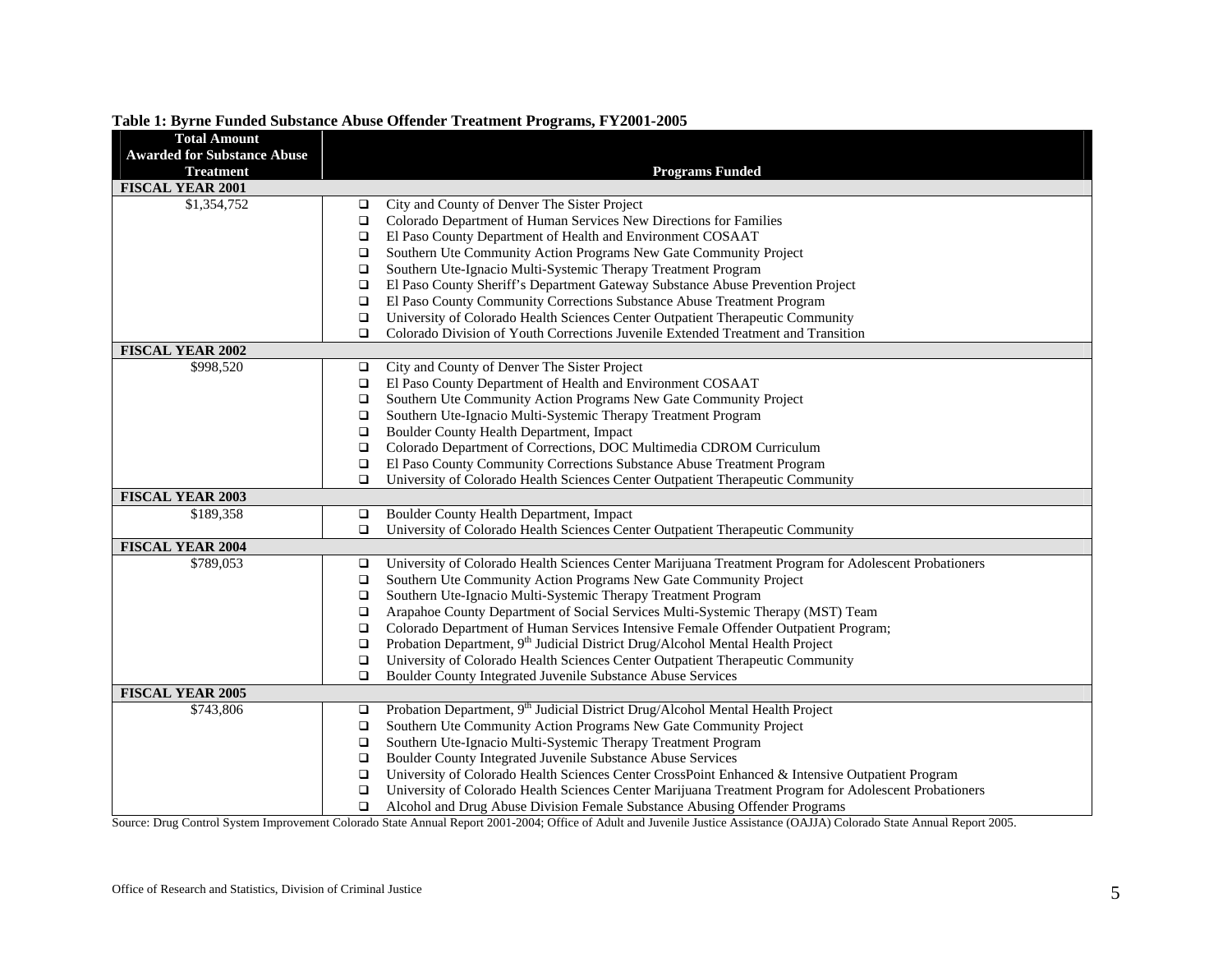| <b>Funding</b>  | <b>Time</b>                                                        | <b>Amount</b> | Amount       |  |  |  |
|-----------------|--------------------------------------------------------------------|---------------|--------------|--|--|--|
| Year            | <b>Period</b>                                                      | Awarded       | <b>Spent</b> |  |  |  |
|                 | <b>CrossPoints Enhanced and Intensive Outpatient Program</b>       |               |              |  |  |  |
| 1 st            | 7/1/2004-9/30/2005                                                 | \$205,702     | \$205,702    |  |  |  |
|                 | <b>Boulder County Integrated Juvenile Substance Abuse Services</b> |               |              |  |  |  |
| 1 st            | 7/1/2003-6/30/2004                                                 | \$105,218     | \$104,518.40 |  |  |  |
| $2^{nd}$        | 7/1/2004-9/30/2005                                                 | \$124,043     | \$124,043    |  |  |  |
|                 | <b>Marijuana Treatment Program for Adolescent Probationers</b>     |               |              |  |  |  |
| 1 st            | 7/1/2003-6/30/2004                                                 | \$81,870      | \$81,870     |  |  |  |
| $2^{nd}$        | 7/1/2003-9/30/2005                                                 | \$101,799     | \$101,799    |  |  |  |
|                 | Southern Ute Ignacio Multi-Systemic Program                        |               |              |  |  |  |
| 1 <sup>st</sup> | 10/1/2000-9/30/2001                                                | \$152,893     | \$147,660    |  |  |  |
| 2 <sup>nd</sup> | 10/1/2001-12/31/2002                                               | \$201,300     | \$201,300    |  |  |  |
| $3^{\text{rd}}$ | 10/1/2003-9/30/2004                                                | \$206,521     | \$206,521    |  |  |  |
| $4^{\text{th}}$ | 10/1/2004-6/30/2005                                                | \$150,025     | \$141,759    |  |  |  |

#### **Table 2: Funding of the Four Substance Abuse Treatment Programs**

Source: Division of Criminal Justice (DCJ) Internal Grant Management System (GMS).

# **IMPORTANT LIMITATION OF THIS RESEARCH**

The Health Insurance Portability and Accountability Act of 1996 (Public Law 104-191 of the 104th Congress) limits access to client treatment records without the express permission of the client. Therefore, the ORS was not able to gain access to treatment data from the funded projects. This significantly limited our ability to evaluate these programs. The evaluation entailed a content analysis of documents pertaining to each program. Specifically, these documents included the program applications, quarterly and final reports. These documents varied in quality and completeness. In most instances, even when outcome data were provided, it was not clear what time period was represented or if data were comparable across time periods. The ORS regrets these limitations.

# **BACKGROUND**

It is important to frame the following project descriptions in a context of what is known about effective drug and alcohol treatment. It should be noted that the project descriptions of the actual treatment delivered were extremely limited, and often the number of cases processed through the program remained the focus of project reports. Nevertheless, there is a considerable literature, based on excellent research, which provides clear direction for service delivery in the field of drug and alcohol treatment. We summarize that literature below, drawing from a publication from the National Institute of Health.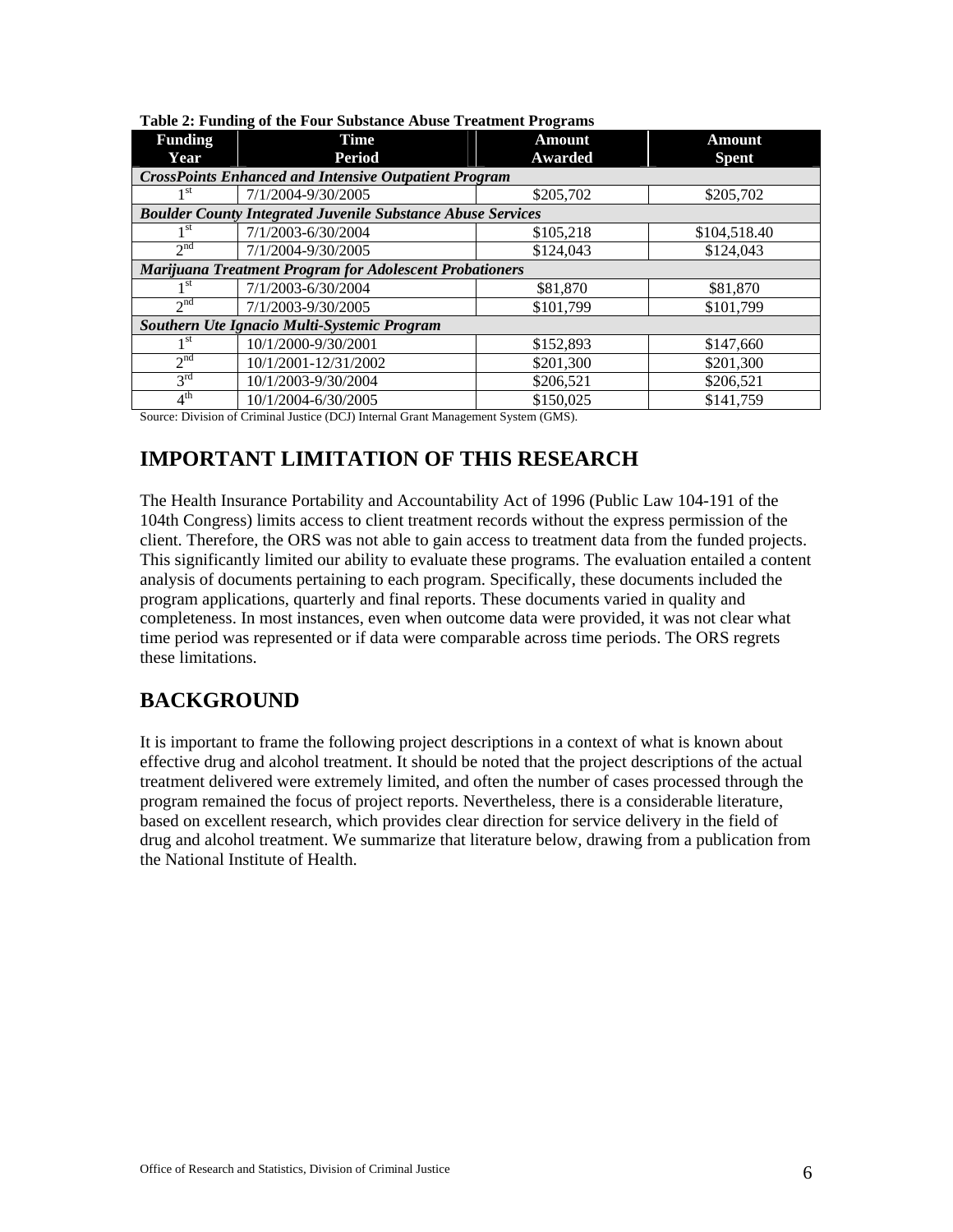# **Section 2: What Works for Drug and Alcohol Treatment**

The National Institute of Health presents 13 research-based principles of drug addiction treatment:

- **1. No single treatment is appropriate for all individuals.** Matching treatment settings, interventions and services to each individual's particular problems and needs is critical to his or her ultimate success in returning to productive functioning in the family, workplace, and society.
- **2. Treatment needs to be readily available.** Because individuals who are addicted to drugs may be uncertain about entering treatment, taking advantage of opportunities when they are ready for treatment is crucial. Potential treatment applicants can be lost if treatment is not immediately available or is not readily accessible.
- **3. Effective treatment attends to multiple needs of the individual, not just his or her drug use.** To be effective, treatment must address the individual's drug use and any associated medical, psychological, social, vocational, and legal problems.
- **4. An individual's treatment and services plan must be assessed continually and modified as necessary to ensure that the plan meets the person's changing needs.** A client may require varying combinations of services and treatment components during the course of treatment and recovery. In addition to counseling or psychotherapy, a patient at times may require medication, other medical services, family therapy, parenting instruction, vocational rehabilitation, and social and legal services. It is critical that the treatment approach be appropriate to the individual's age, gender, ethnicity, and culture.
- **5. Remaining in treatment for an adequate period of time is critical for treatment effectiveness.** The appropriate duration for an individual depends on his or her problems and needs. Research indicates that for most patients, the minimum time at which improvement is reached is three months in treatment. Additional treatment can produce further progress toward recovery. Programs must include strategies to engage and keep clients in treatment.
- **6. Counseling—individual and group and other behavioral therapies are critical components of effective treatment for addiction.** In therapy, clients address issues of motivation, build skills to resist drug use, replace drug-using activities with constructive and rewarding nondrug-using activities and improve problem solving abilities. Behavioral therapy also facilitates interpersonal relationships and the individual's ability to function in the family and community.
- **7. Medications are an important element of treatment for many clients, especially when combined with counseling and other behavioral therapies.** Methadone and levoalpha-acetylmethadol (LAAM) are very effective in helping individuals addicted to heroin or other opiates stabilize their lives and reduce their illicit drug use. Naltrexone is also an effective medication for some opiate addicts and for individuals with co-occurring alcohol dependence, for example.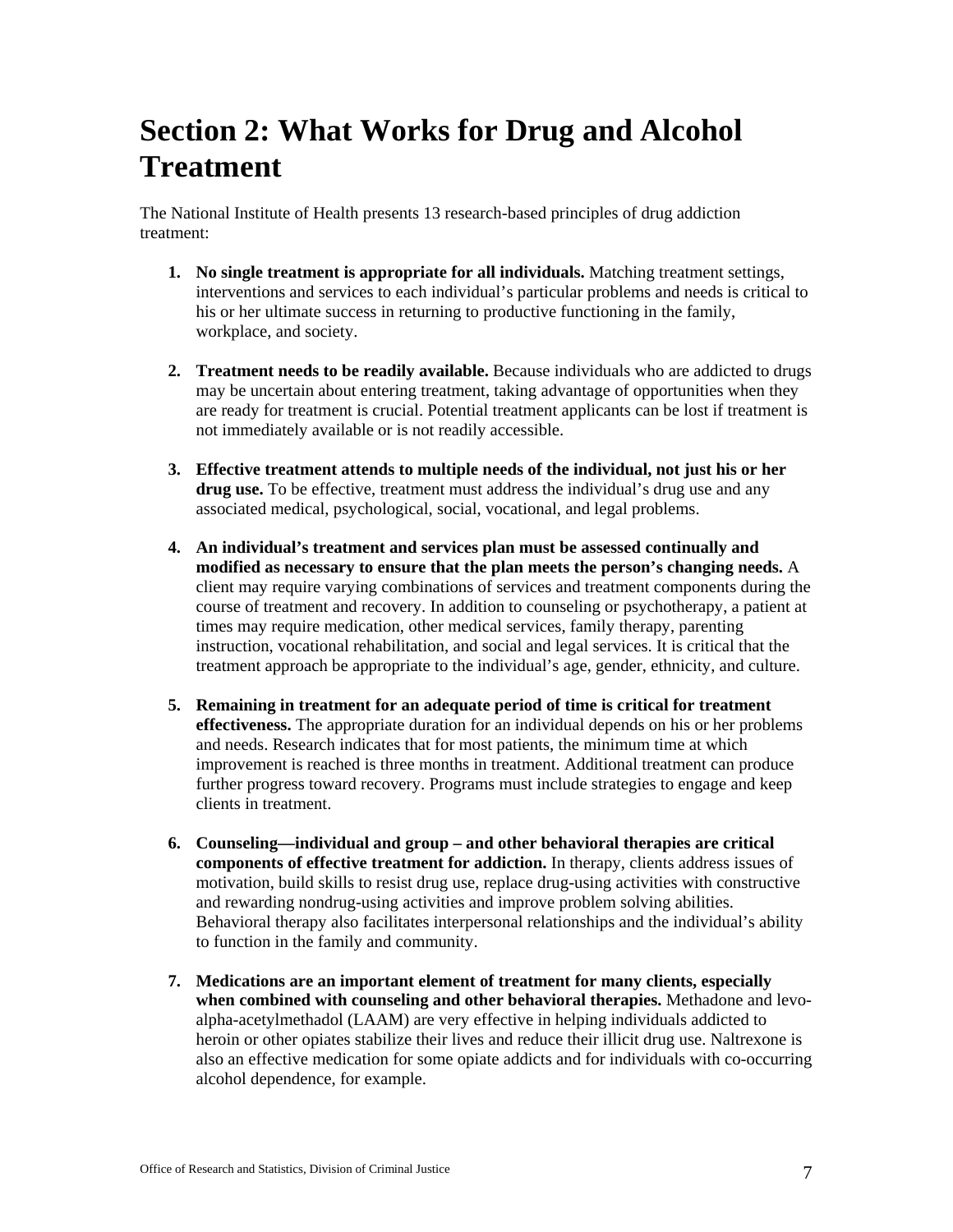- **8. Addicted or drug-abusing individuals with coexisting mental disorders should have both disorders treated in an integrated way.** Because addictive disorders and mental disorders often occur in the same individual, patients presenting for either condition should be assessed and treated for the co-occurrence of the other type of disorder.
- **9. Medical detoxification is only the first stage of addiction treatment and by itself does little to change long-term drug use.** Medical detoxification safely manages the acute physical symptoms of withdrawal associated with stopping drug use. While detoxification alone is rarely sufficient to help addicts achieve long-term abstinence, for some individuals it is a strongly indicated precursor to effective drug addiction treatment.
- **10. Treatment does not need to be voluntary to be effective.** Strong motivation can facilitate the treatment process. Sanctions or enticements in the family, employment setting, or criminal justice system can increase significantly both treatment entry and retention rates and the success of drug treatment and interventions.
- **11. Possible drug use during treatment must be monitored continuously.** Lapses to drug use can occur during treatment. The objective monitoring of a patient's drug and alcohol use during treatment, such as through urinalysis or other tests, can help the patient withstand urges to use drugs. Such monitoring also can provide early evidence of drug use so that the individual's treatment plan can be adjusted. Feedback to those who test positive for illicit drug use is an important element of monitoring.
- **12. Treatment programs should provide assessment for HIV/AIDS, Hepatitis B and C, Tuberculosis and other infectious diseases, and counseling to help clients modify or change behaviors that place themselves or others at risk of infection.** Counseling can help patients avoid high-risk behavior. Counseling also can help people who are already infected manage their illness.
- **13. Recovery from drug addiction can be a long-term process and frequently requires multiple episodes of treatment.** As with other chronic illnesses, relapses to drug use can occur during or after successful treatment episodes. Addicted individuals may require prolonged treatment and multiple episodes of treatment to achieve long-term abstinence and fully restored functioning. Participation in self-help support programs during and following treatment often is helpful in maintaining abstinence.

Source: National Institutes of Health, October 1999, Publication No. 99- 4180.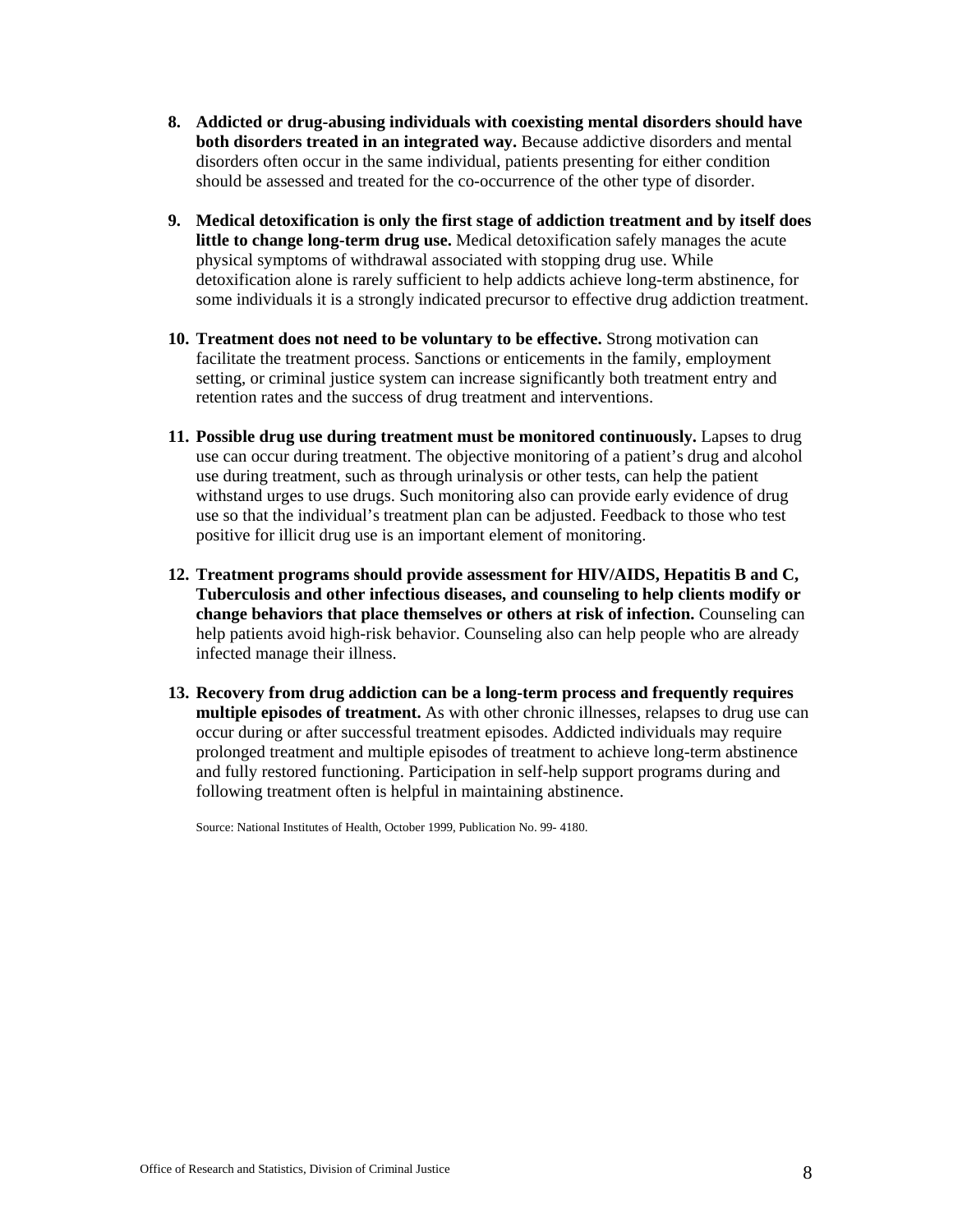# **Section 3: Colorado's N-SSAT Results**

Annually the Substance Abuse and Mental Health Services Administration (SAMHSA) conducts the National Survey of Substance Abuse Treatment Services (N-SSAT). This survey is designed to collect data from facilities throughout the 50 states, the District of Columbia, and other U.S. jurisdictions, that provide substance abuse treatment.

The latest 2004 N-SSATS, reported that Colorado had a 98 percent response rate to the survey. Four hundred and twenty-five (425) substance abuse treatment facilities reported that they were serving 30,501 clients as of March 31, 2004. See the tables below for further 2004 data regarding the facilities and treatment.

|                              |                |                   |               |                    | <b>CLIENTS IN TREATMENT ON MARCH 31, 2004</b> |                             |  |
|------------------------------|----------------|-------------------|---------------|--------------------|-----------------------------------------------|-----------------------------|--|
|                              |                | <b>Facilities</b> |               | <b>All Clients</b> |                                               | <b>Clients Under Age 18</b> |  |
|                              | <b>Number</b>  | $\%$              | <b>Number</b> | %                  | <b>Number</b>                                 | %                           |  |
| Private non-profit           | 162            | 38%               | 11.211        | 37%                | 1.260                                         | 48%                         |  |
| Private for-profit           | 235            | 55%               | 16,088        | 53%                | 1.024                                         | 39%                         |  |
| Local government             |                | 2%                | 677           | 2%                 | 207                                           | 8%                          |  |
| State government             | 12             | 3%                | 1,485         | 5%                 | 111                                           | 4%                          |  |
| Federal government           |                | 2%                | 826           | 3%                 |                                               |                             |  |
| Dept of Veterans Affairs     | 3              | 1%                | 588           | 2%                 |                                               |                             |  |
| Dept of Defense              | 4              | 1%                | 238           | 1%                 |                                               |                             |  |
| <b>Indian Health Service</b> |                |                   |               |                    |                                               |                             |  |
| Other                        |                |                   |               |                    |                                               |                             |  |
| Tribal government            | $\mathfrak{D}$ | 1%                | 214           | $1\%$              | 30                                            | 1%                          |  |
| <b>TOTAL</b><br>.            | 425            | 100%              | 30,501        | 100%               | 2,632                                         | 100%                        |  |

### **Table 3: Facility Ownership/Operation**

Source: N-SSAT State Profile-Colorado 2004.

#### **Table 4: Primary Focus of Facility**

|                           | <b>CLIENTS IN TREATMENT ON MARCH 31, 2004</b> |                   |               |                    |                |                             |  |
|---------------------------|-----------------------------------------------|-------------------|---------------|--------------------|----------------|-----------------------------|--|
|                           |                                               | <b>Facilities</b> |               | <b>All Clients</b> |                | <b>Clients Under Age 18</b> |  |
|                           | <b>Number</b>                                 | %                 | <b>Number</b> | %                  | <b>Number</b>  | %                           |  |
| Substance abuse           | 231                                           | 54%               | 18,953        | 62%                | 1,370          | 52%                         |  |
| treatment services        |                                               |                   |               |                    |                |                             |  |
| Mental health services    | 36                                            | 9%                | 1,718         | 6%                 | 336            | 13%                         |  |
| Mix of mental health $\&$ | 136                                           | 32%               | 8.519         | 28%                | 869            | 33%                         |  |
| substance abuse           |                                               |                   |               |                    |                |                             |  |
| treatment services        |                                               |                   |               |                    |                |                             |  |
| General health care       |                                               | 32%               | 408           | $1\%$              | $\overline{4}$ | ${<}1\%$                    |  |
| Other/unknown             | 17                                            | 1%                | 903           | 13%                | 53             | 2%                          |  |
| <b>TOTAL</b>              | 425                                           | 4%                | 30.501        | 100%               | 2.632          | 100%                        |  |

Source: N-SSAT State Profile-Colorado 2004.

#### **Table 5: Substance Abuse Problem Treated**

|                         |               | <b>CLIENTS IN TREATMENT ON MARCH 31, 2004</b> |                |      |                      |  |
|-------------------------|---------------|-----------------------------------------------|----------------|------|----------------------|--|
|                         |               | <b>Facilities*</b>                            | <b>Clients</b> |      | Clients per 100,000  |  |
|                         | <b>Number</b> | %                                             | <b>Number</b>  | %    | Population, Aged 18+ |  |
| Clients with both       | 347           | 95%                                           | 13.495         | 44%  | 372                  |  |
| alcohol and drug abuse  |               |                                               |                |      |                      |  |
| Clients with drug abuse | 281           | 77%                                           | 5,775          | 19%  | 158                  |  |
| only                    |               |                                               |                |      |                      |  |
| Clients with alcohol    | 337           | 92%                                           | 11.231         | 37%  | 322                  |  |
| abuse only              |               |                                               |                |      |                      |  |
| TOTAL**                 | 366           |                                               | 30,501         | 100% | 852                  |  |

\*Facilities may be included in more than one category.

\*\*Excludes 59 facilities that were not asked or do not respond to this question. Source: N-SSAT State Profile-Colorado 2004.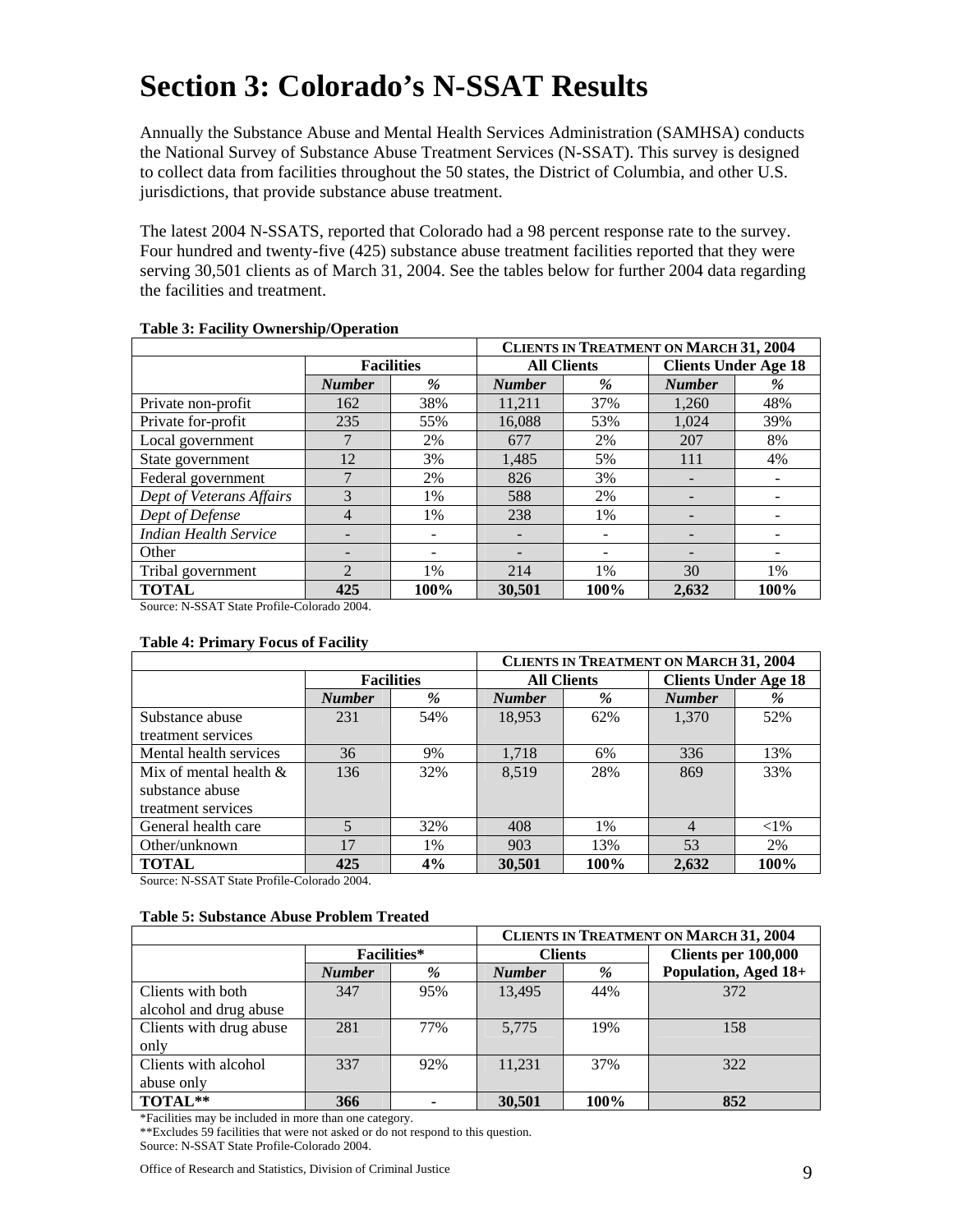## **Table 6: Type of Care**

|                           |                    |               |                | All           |                | <b>Clients</b>      |                          |
|---------------------------|--------------------|---------------|----------------|---------------|----------------|---------------------|--------------------------|
|                           | <b>Facilities*</b> |               | <b>Clients</b> |               |                | <b>Under Age 18</b> |                          |
|                           | <b>Number</b>      | $\frac{9}{6}$ | <b>Number</b>  | $\frac{9}{6}$ | <b>Median</b>  | <b>Number</b>       | $\%$                     |
|                           |                    |               |                |               | No. Of         |                     |                          |
|                           |                    |               |                |               | <b>Clients</b> |                     |                          |
|                           |                    |               |                |               | per            |                     |                          |
|                           |                    |               |                |               | Facility       |                     |                          |
| <b>OUTPATIENT</b>         | 395                | 93%           | 28,602         | 94%           | 51             | 2,214               | 81%                      |
| Regular outpatient        | 375                | 88%           | 24,177         | 79%           | 50             |                     | $\overline{\phantom{a}}$ |
| Intensive outpatient      | 188                | 44%           | 1,879          | 6%            | 5              |                     |                          |
| Day treatment/partial     | 28                 | 7%            | 398            | 1%            | 1              |                     |                          |
| hospitalization           |                    |               |                |               |                |                     |                          |
| Detoxification            | 20                 | 5%            | 125            | ${<}1\%$      | 1              |                     |                          |
| Methadone                 | 11                 | 3%            | 2,023          | 7%            | 220            |                     | ۰                        |
| <b>RESIDENTIAL</b>        | 57                 | 13%           | 1,762          | 6%            | 21             | 486                 | 19%                      |
| Short term                | 19                 | 5%            | 229            | 1%            | 12             |                     | -                        |
| Long term                 | 41                 | 10%           | 1,238          | 4%            | 14             |                     | $\overline{\phantom{a}}$ |
| Detoxification            | 18                 | 4%            | 295            | 1%            | 18             |                     |                          |
| <b>HOSPITAL INPATIENT</b> | 14                 | 3%            | 137            | $<1\%$        | 9              | 22                  | $1\%$                    |
| Rehabilitation            | 9                  | 2%            | 104            | ${<}1\%$      | 9              |                     |                          |
| Detoxification            | 11                 | 3%            | 33             | ${<}1\%$      | $\overline{2}$ |                     |                          |
| <b>TOTAL</b>              | 425                |               | 30.501         | 100%          | 50             | 2,632               | 100%                     |

\*Facilities may be included in more than one category.

Source: N-SSAT State Profile-Colorado 2004.

## **Table 7: Facility Administrative and Funding Characteristics**

|                                                                | <b>Facilities</b>         |                           |
|----------------------------------------------------------------|---------------------------|---------------------------|
|                                                                | Number of                 | $%$ of                    |
|                                                                | <b>Facility Responses</b> | <b>Facility Responses</b> |
| Has agreements or contracts with managed care organizations    | 176                       | 41%                       |
| for provision of substance abuse treatment services            |                           |                           |
| Receives Federal, State, county, or local government funds for | 186                       | 44%                       |
| substance abuse treatment programs                             |                           |                           |
|                                                                |                           |                           |

Source: N-SSAT State Profile-Colorado 2004.

#### **Table 8: Programs for Special Groups**

|                              | <b>Facilities</b>                      |                                   |  |
|------------------------------|----------------------------------------|-----------------------------------|--|
|                              | Number of<br><b>Facility Responses</b> | % of<br><b>Facility Responses</b> |  |
| Any program or group         | 403                                    | 95%                               |  |
| Adolescents                  | 202                                    | 48%                               |  |
| Co-occurring disorders       | 113                                    | 27%                               |  |
| Criminal justice clients     | 22                                     | 52%                               |  |
| Persons with HIV or AIDS     | 24                                     | 6%                                |  |
| Gay and lesbians             | 25                                     | 6%                                |  |
| Seniors or older adults      | 22                                     | 5%                                |  |
| Women                        | 136                                    | 32%                               |  |
| Pregnant or postpartum women | 47                                     | 11%                               |  |
| Men                          | 103                                    | 24%                               |  |
| DUI/DWI offenders            | 308                                    | 73%                               |  |
| Other groups                 | 54                                     | 13%                               |  |

Source: N-SSAT State Profile-Colorado 2004.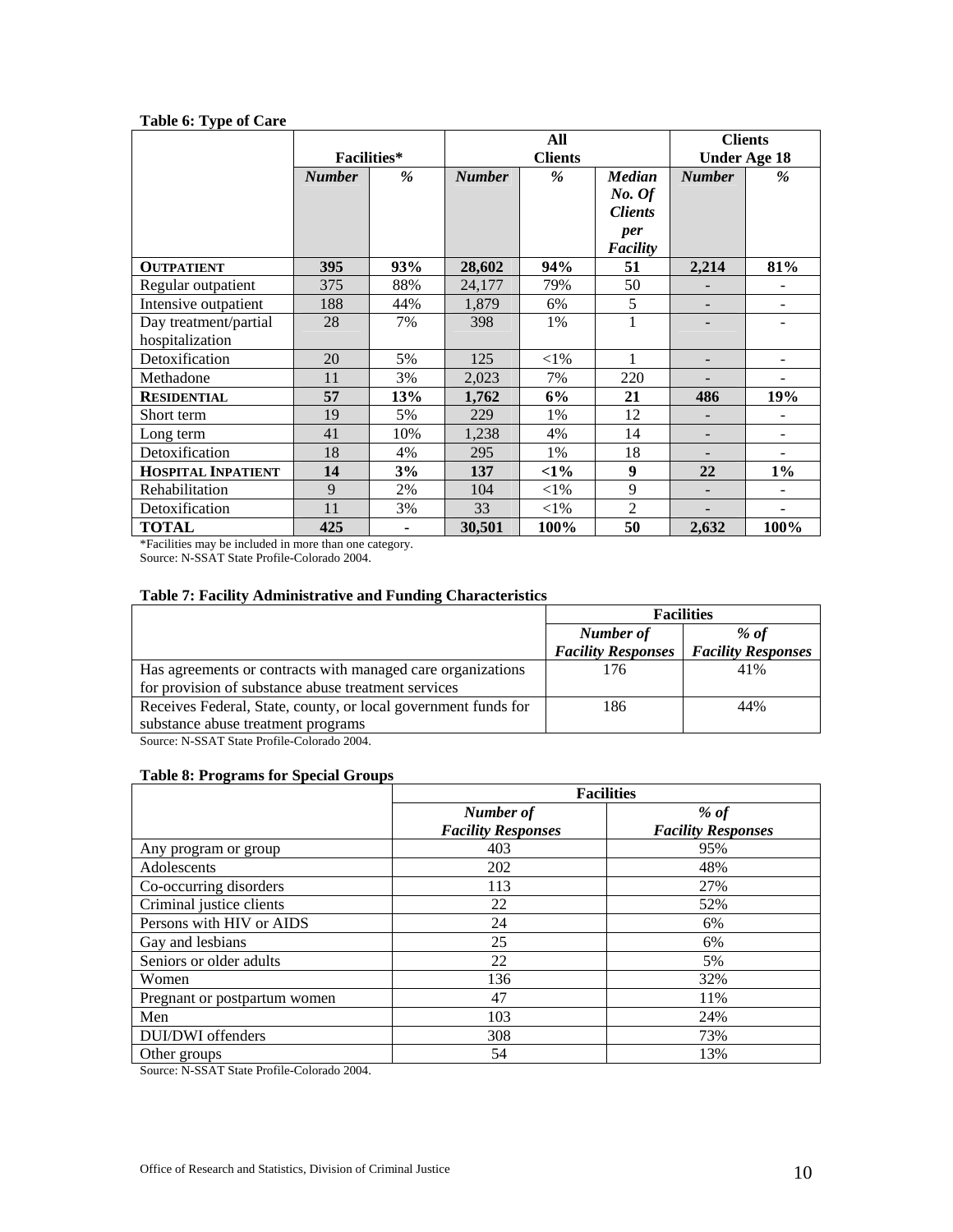# **Table 9: Types of Services Offered**

|                                                       | <b>Facilities</b>         |                           |  |
|-------------------------------------------------------|---------------------------|---------------------------|--|
|                                                       | Number of                 | % $of$                    |  |
|                                                       | <b>Facility Responses</b> | <b>Facility Responses</b> |  |
| <b>ASSESSMENT SERVICES</b>                            | 397                       | 93%                       |  |
| Comprehensive substance abuse assessment or diagnosis | 390                       | 92%                       |  |
| Comprehensive mental health assessment or diagnosis   | 169                       | 40%                       |  |
| <b>SUBSTANCE ABUSE THERAPY AND COUNSELING</b>         | 419                       | 99%                       |  |
| Family counseling                                     | $\overline{277}$          | 65%                       |  |
| Group therapy                                         | 407                       | 96%                       |  |
| Individual therapy                                    | 396                       | 93%                       |  |
| Relapse prevention                                    | 345                       | 81%                       |  |
| Aftercare counseling                                  | 287                       | 68%                       |  |
| <b>PHARMACOTHERAPIES</b>                              | 268                       | 63%                       |  |
| Antabuse                                              | 267                       | 63%                       |  |
| Naltrexone                                            | 95                        | 22%                       |  |
| Buprenorphine                                         | 12                        | 3%                        |  |
| Methadone                                             | 17                        | 4%                        |  |
| <b>TESTING</b>                                        | 376                       | 88%                       |  |
| Breathalyzer or blood alcohol testing                 | 327                       | 77%                       |  |
| Drug or alcohol urine screening                       | 322                       | 76%                       |  |
| Screening for Hepatitis B                             | 88                        | 21%                       |  |
| Screening for Hepatitis C                             | 91                        | 21%                       |  |
| HIV testing                                           | 44                        | 10%                       |  |
| STD testing                                           | 33                        | 8%                        |  |
| TB screening                                          | 102                       | 24%                       |  |
| <b>Transitional Services</b>                          | 323                       | 76%                       |  |
| Assistance with obtaining social services             | 122                       | 29%                       |  |
| Discharge planning                                    | 311                       | 73%                       |  |
| Employment counseling or training                     | 80                        | 19%                       |  |
| Assistance in locating housing                        | 81                        | 91%                       |  |
| <b>OTHER SERVICES</b>                                 | 349                       | 82%                       |  |
| Case management services                              | 263                       | 62%                       |  |
| Child care                                            | 15                        | 4%                        |  |
| Domestic violence                                     | 152                       | 36%                       |  |
| HIV or AIDS education, counseling, or support         | 168                       | 40%                       |  |
| Outcome follow-up after discharge                     | 135                       | 32%                       |  |
| Transportation assistance to treatment                | 51                        | 12%                       |  |
| Acupuncture                                           | $\overline{7}$            | 2%                        |  |
| Residential beds for clients' children                | $\overline{8}$            | 2%                        |  |

Source: N-SSAT State Profile-Colorado 2004.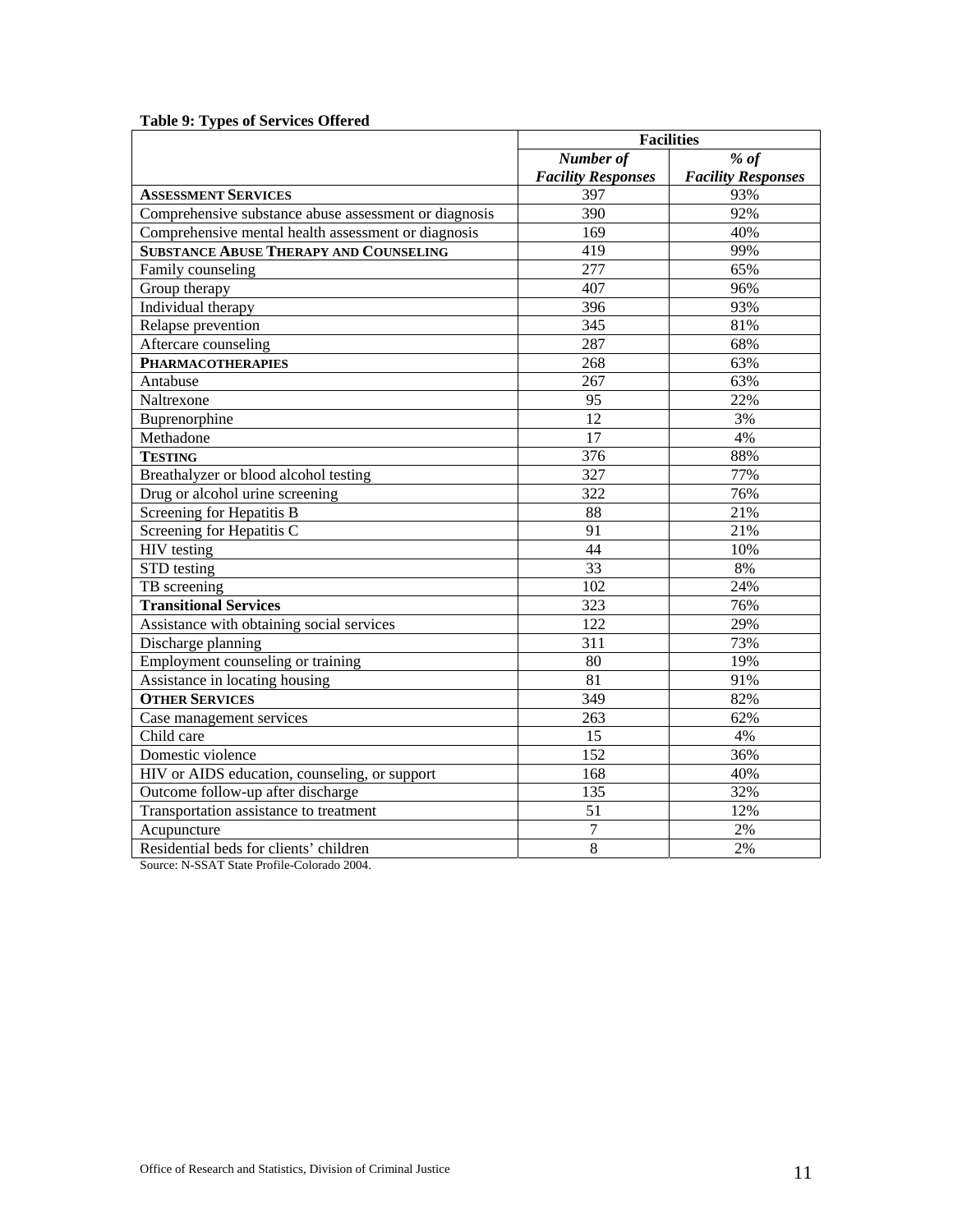# **Section 4: Overview of Programs and Outcomes**

# **BOULDER COUNTY INTEGRATED JUVENILE SUBSTANCE ABUSE SERVICES**

# **PROBLEM PROJECT ADDRESSES**

*Over 70 percent of the higher risk youth (youth scoring in the high medium and maximum level on the CYOLSI) violate supervision by using illegal substances.* 

Data from Boulder County demonstrated that over 50 percent of all youth placed on probation in Boulder County violated their probation by using illegal substances. Over 70 percent of the higher risk youth (youth scoring in the high medium and maximum level on the CYOLSI) violated their supervision by using illegal substances.

Each year, 100 Boulder County youth have been placed outside of their homes. Of those placed, 25 percent were deemed to have substance abuse issues that put them at

significant risk of requiring inpatient or residential treatment. A residential placement could include anything from a 4 to 6 week of inpatient treatment program, a 45 to 60 day wilderness program, or a lengthy residential treatment center placement. Many of the adolescent inpatient and/or residential treatment programs are located outside of Boulder County. This distance limits family involvement in treatment, reduces the supervising officer's ability to be an active part of treatment planning, and serves as a barrier to the continuity of care upon the youths return to the community.

Boulder County Integrated Juvenile Substance Abuse Services sought grant funding to provide an integrated continuum of substance abuse treatment and containment services for youth between the ages of 12 and 18 with significant substance abuse problems who were also involved in the criminal justice system.

# **PROGRAM DESCRIPTION**

This program provides graduated services that separate low-level offenders from higher risk youth in the Integrated Substance Abuse Specific Intensive Supervision (ISIS) and the Intensive Teen Outpatient Program (ITOP) programs. ITOP is designed to meet the needs of low to medium risk juveniles with substance abuse issues. Those youth with more intensive abuse treatment needs are provided treatment and supervision through ISIS.

According to program documentation, ISIS is a newly designed program using best practices, i.e., intake assessments, cognitively based treatment curriculum, and staff consisting of specially trained probation officers and counselors. ISIS addresses the individualized needs of the youth, consequently reducing the number of days spent in detention, out of home placements, revocations, and recidivism. It includes aftercare following residential treatment, a 12-step meeting once per week, and a mentor/sponsor recruited from the sober Boulder community. ISIS staff members will interact with youth and provide services that focus on the following:

- □ Positive reinforcement
- $\Box$  Modeling of pro-social styles of thinking, feeling, and acting
- **Q** Concrete skill building
- $\Box$  Problem solving skills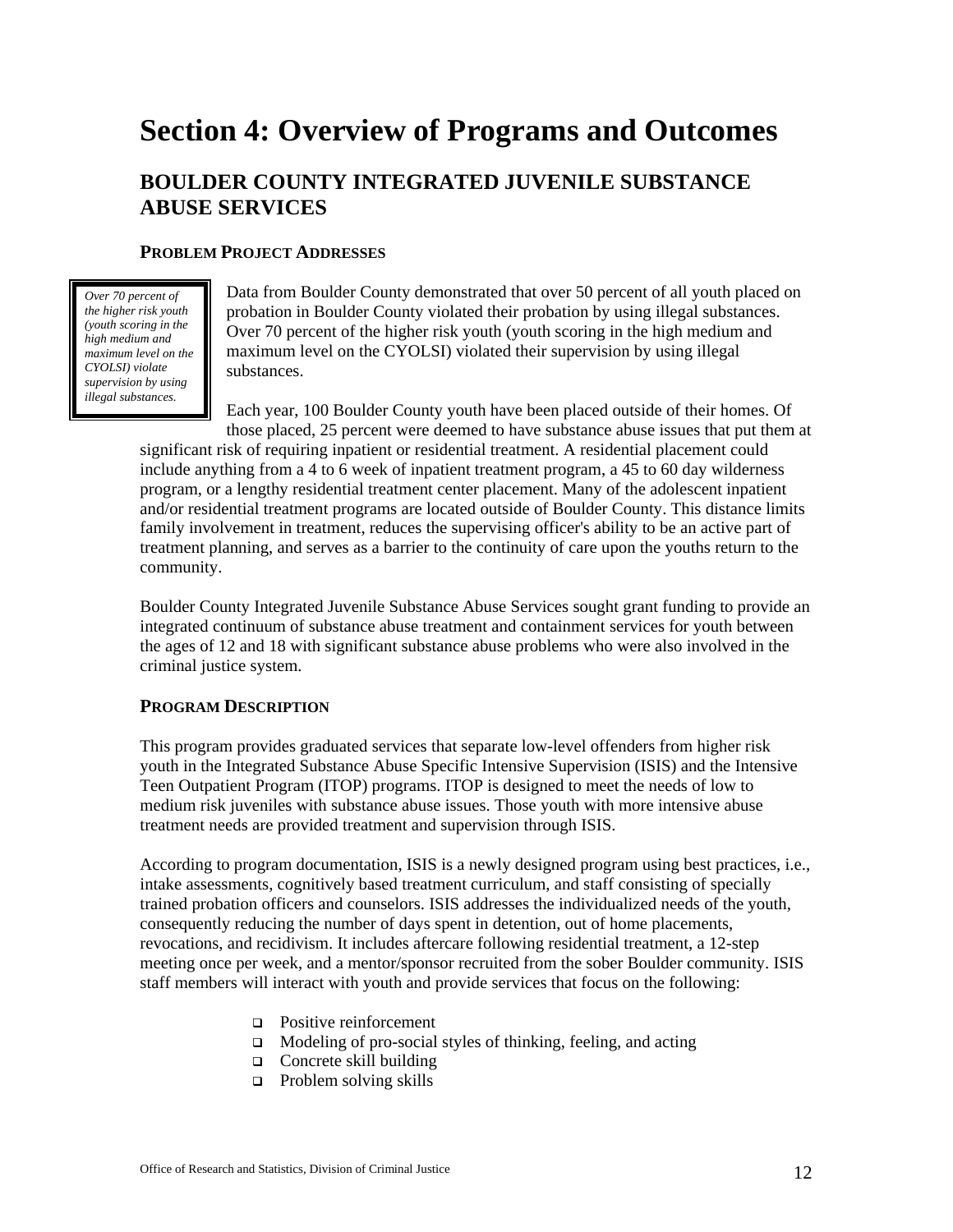Curriculum has also been developed to address the needs of the female population. Genderspecific services are be provided through female specific treatment groups for both the mid-range and high intensity female program participants.

Families are involved at the initial assessment, and are asked to participate in multi-family groups. Program staff facilitate consistent communication between family members, PO's, and treatment providers to ensure participant compliance. The family serves a critical role in emphasizing clear expectations, structure, and immediate consequences for participants. In many cases, the parents need to back away and the juveniles need to take accountability for their actions and responsibilities in all areas of life. Further, the support of other parents dealing with the same issues seems to be helpful. In the parents group, parents receive advice on the following topics:

- $\Box$  How to deal with a juvenile who is addicted
- $\Box$  How to support them getting out of the system
- Learning how to set boundaries and natural consequences

#### **Table 10: Summary of the Program Components for Boulder County's Integrated Juvenile Substance Abuse Services**

| <b>Mid-Range ITOP</b>                   | <b>ISIS</b>                                          |
|-----------------------------------------|------------------------------------------------------|
| Probation contact 2 times monthly       | Need/level driven contacts with PO<br>$\blacksquare$ |
| Group treatment 1-2 times weekly<br>▪   | (2 times/week-2 times/month)                         |
| 8 week multi-family group               | 3 level program<br>٠                                 |
| Minimum of 2 months in the program<br>▪ | Individual and group treatment (level)<br>٠          |
| Female specific programming<br>٠        | driven)                                              |
|                                         | AA/NA meetings<br>п                                  |
|                                         | Minimum to 6 months program duration<br>Е            |
|                                         | Link to community mentors (weekly<br>п               |
|                                         | contact)                                             |
|                                         | 8 week Parent Support Group<br>٠                     |
|                                         | Female specific programming<br>в                     |

Source: Information obtained from the subgrantee's applications, quarterly and final reports.

# **PROGRAM OUTCOMES**

According to program documentation, program developers expected the following outcomes:

- $\Box$  Reduction of out of home placements and incarceration for 60 youth by providing intensive community based treatment and team supervision that focuses on treatment compliance (so as to reduce incidents of criminal behavior and substance abuse by 20 percent and increase successful terminations to 70 percent);
- **Ensure services are driven by an initial assessment process;**
- $\Box$  Provide integration of existing services by creating an interagency team that follows the youth from intake through discharge;
- $\Box$  Allow youth who do go to inpatient/residential programs to transition out to a specialized probation program with an officer who has extensive knowledge of resources for substance abusing youth coupled with intensive outpatient treatment; and
- $\Box$  Provide additional of services for high-risk youth.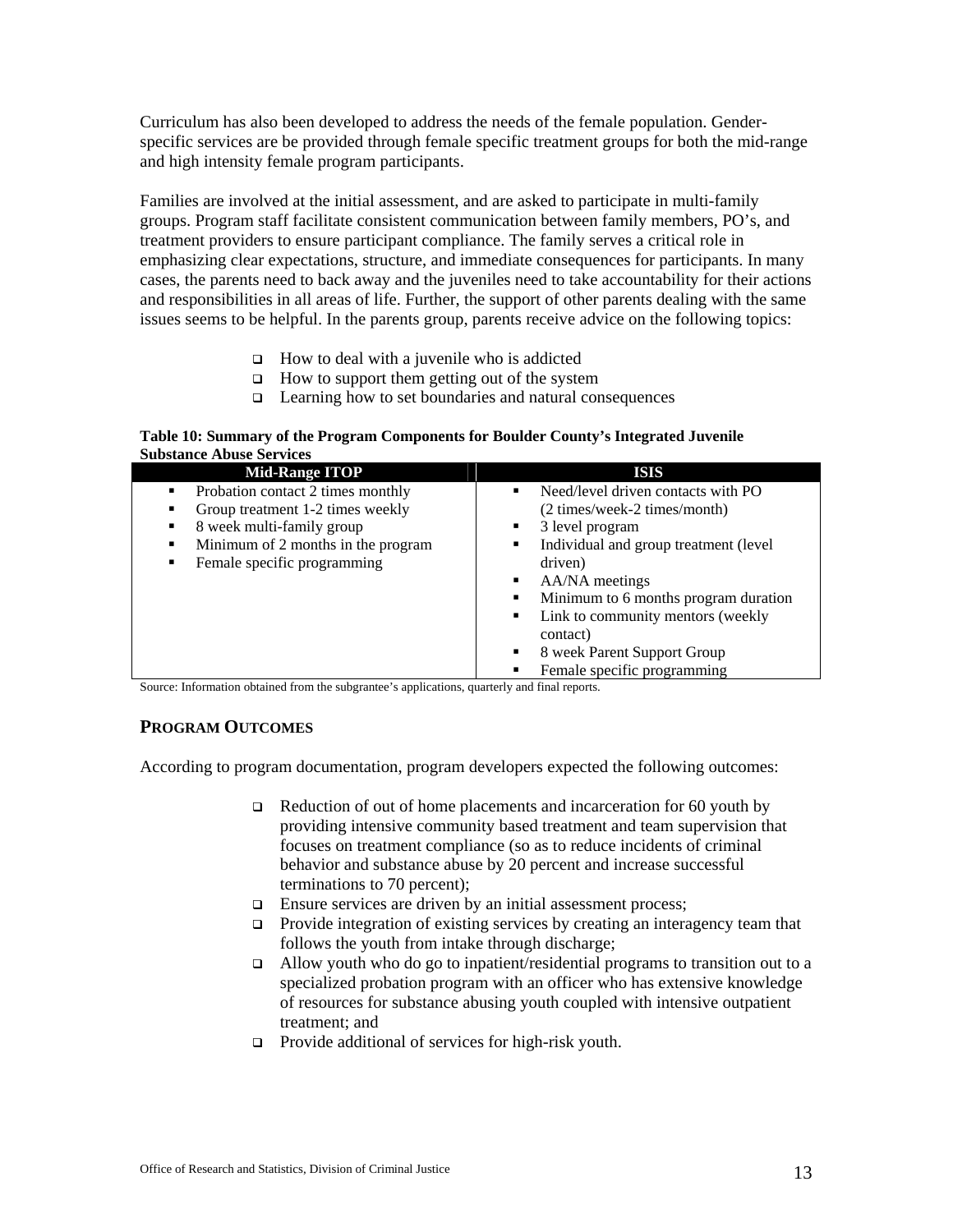The Boulder program prepared a very specific implementation plan. This is presented below.

# **YEAR 1**

- 1. Implement a two-level treatment/probation program on July 1, 2003.
- 2. By June 30, 2004, at least 70 percent of participants will successfully complete the program.
- 3. Decrease the number of probation revocations and recidivism resulting from relapse from program participants by 20 percent, by July 1, 2003.
- 4. Complete baseline and quarterly evaluations on all participants to measure progress and commitment to change.
- 5. By June 30, 2004, at least 70 percent of program participants will successfully terminate from this specialized probation program.
- 6. Team members will log all intermediate sanctions utilized that divert placement, detention or commitment.
- 7. By August 1, 2003, hire an additional full-time probation officer and a part-time ITOP counselor.
- 8. By November 1, 2003, cross-train all program employees to familiarize them with the curriculum and probation services.
- 9. Up front assessments will be completed on 100 percent of program participants.
- 10. Gender specific services will be provided to a minimum of 60 youth.
- 11. Increase parent/guardian participation by providing an eight-week parent education & support group, thus increasing parental/guardian responsibility for implementing sanctions; 80 percent of parents will complete the group.
- 12. The treatment team will meet a minimum of once per month to staff cases, plan treatment and complete quarterly evaluations.
- 13. By August 15, 2003, cross-train all partner agency staff regarding program components and requirements.

Source: Colorado Division of Criminal Justice Drug Control & Systems Improvement Program 2003 Application.

# **YEAR 2**

- 1. By June 30, 2005, at least 70 percent of participants will successfully complete the program.
- 2. Decrease the number of probation revocations and recidivism resulting from relapse from program participants by 20 percent, by July 1, 2005.
- 3. Complete baseline and quarterly evaluations on all participants to measure progress.
- 4. By June 30, 2005, at least 70 percent of program participants will successfully terminate from this specialized probation program.
- 5. Team members will log all intermediate sanctions utilized that divert placement, detention or commitment.
- 6. Up-front assessments will be completed on 100 percent of program participants.
- 7. Gender specific services will be provided to a minimum of 60 youth.
- 8. Increase parent/guardian participation by providing an eight-week parent education & support group, thus increasing parental/guardian responsibility for implementing sanctions. 80 percent of parents will complete the group.
- 9. The treatment team will meet a minimum of one time per month to staff cases, plan treatment and complete quarterly evaluations.

Source: Colorado Division of Criminal Justice Drug Control & Systems Improvement Program 2004 Application.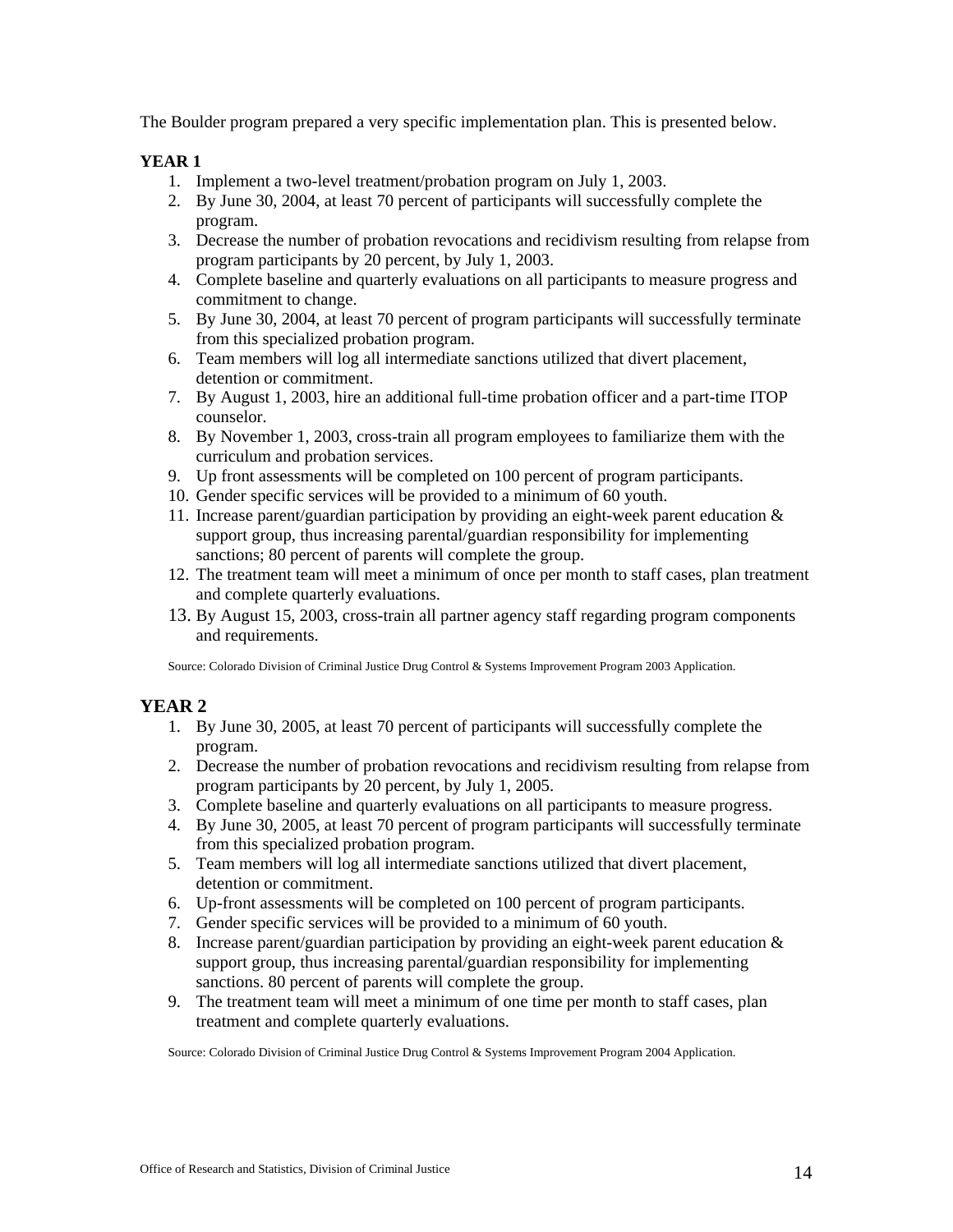# **RESEARCH FINDINGS**

## **Program Modifications**

- $\Box$  Based on information learned in the first year, the program properly reassessed how girls would be integrated into the program. The program served 36 adolescent girls, most of whom were classified as low risk. For this reason, the female gender-specific ISIS program was done away with, so only males were referred to ISIS; girls and low-risk boys were placed in ITOP.
- Based on information learned, an award system was added to the ISIS program to provide additional incentives to the participants. Through interagency staffing reviews, flexible funds have been allocated to reward the youth for specific accomplishments (i.e. each participant who successfully completes the program received a \$40 gift card at graduation).

# **Target Population**

- $\Box$  In Year 1, the program served approximately 20 high-risk males each quarter.
- The total number of girls served cannot be determined from the data provided. It was reported, however, that at least 15 were served in the first quarter.
- $\Box$  Youth who completed the ISIS program spent, on average, 9 months in the program, 3 months longer than expected by the program developers.

# **Staff Training**

 All team members received ADAD training from the State Court Administrators Office and from JSAT clinicians.

### **Collaboration**

- $\Box$  The treatment team met once per month, as planned, for planning and complete evaluations.
- $\Box$  The quarterly reports stated an increase in communication and collaboration among staff working in this program.
	- Probation officers talked to JSAT and ITOP clinicians weekly as well as received weekly progress notes.
	- The parent group facilitator sent weekly updates on the parents to probation, so the probation officers knew how the parents were progressing.
	- ISIS worked with the SMART team (Substance-abuse Multi Agency Review Team). SMART provides weekly case planning and evaluation services; written recommendations and evaluations to the court guide treatment and sentencing recommendations. It is the responsibility of the SMART team to staff cases to ensure the integration of services and interventions.

# **Parents Program**

- During the first year of funding, parental participation was 50 percent in the first quarter, but in quarters 3 and 4 there was 100 percent participation.
- $\Box$  During the second year of funding, there was a breakdown of parent participation at the beginning of the funding year. Some parents felt that they did not have to participate because their children had absconded. Others just refused to attend, causing the Probation Officer to take them back to court for contempt of court orders.
- $\Box$  The courts and families of the youth voiced their satisfaction with the staff and the programming.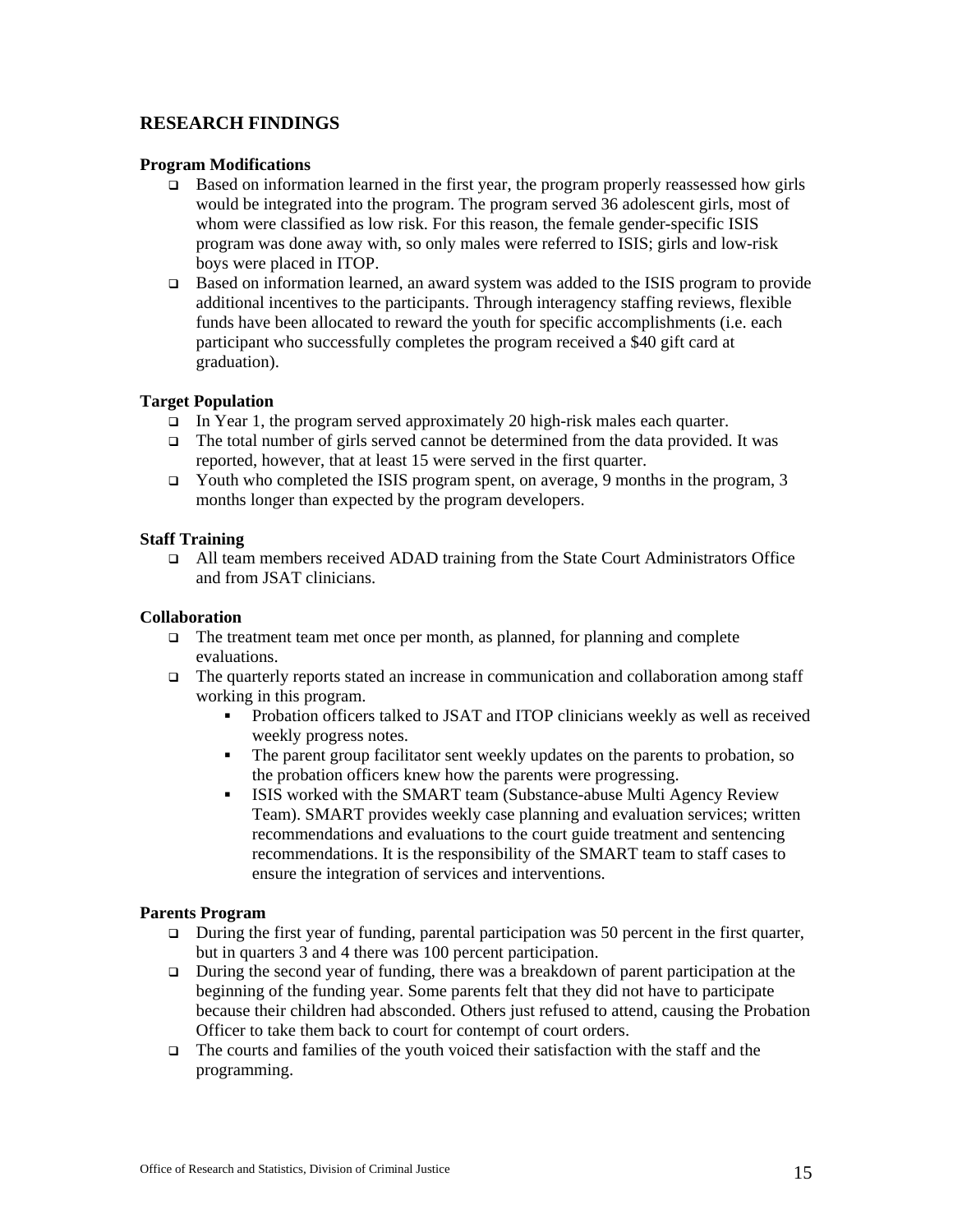# **Program Outcomes**

- $\Box$  In the first year of funding, ISIS served 64 youth, with 10 graduating.
- In the final report from the second year of funding, the following ISIS outcomes were provided:
	- o In Year Two, 115 youth received services.
		- 44% of them terminated successfully.
		- 44% were terminated unsuccessfully.
		- 12% were unclassified:
			- Reasons included moving out of state, family decisions to place them in high level residential programs, placements outside of the county, etc.
- In the final report from the second year of funding, the following ITOP outcomes were provided:
	- o 103 youth were enrolled in ITOP
		- $\blacksquare$  18% of those cases are still active
		- 42% were successful terminations
		- 38% were unsuccessful terminations
		- 2% transferred
- Regarding revocations, 14 youth in the ISIS program received probation revocations during the first year. Seventy-one percent of these revocations were related to relapse issues. This number increased during the second year of funding to 19 youth. These second-year revocations were for:
	- 37% (7) were for substance use
	- $\blacksquare$  26% (5) were for receiving a new charge
	- 21% (4) were for running away from home
	- $11\%$  (2) were for technical violations
	- $\blacksquare$  5% (1) were for other reasons

#### **Additional Programmatic Impacts**

- Boulder County Department of Social Services reported that a total of 20 youth were placed in inpatient substance abuse programs during this first grant period (9 during the first 6 months and 11 during the last 6 months).
- Data indicated that youth who had participated in the intensive ISIS program none of them have been committed to DYC.
- $\Box$  The continuum of care enabled clients to be maintained in the community for longer periods of time, subsequently receiving more services and guidance regarding abstinence and relapse prevention.
- $\Box$  Services provided by IJ/SAS ranged from education to cognitive restructuring while maintaining clients in the community based setting.

# **ORS COMMENTARY**

The program components were inconsistent with the 13 principles of drug addiction treatment listed by the National Institute of Health. Particularly important in the Boulder program was the focus on the family, an important part of the youth's social world, and the integration with probation, referred to by the Institute of Health as "legal problems." The program's focus on assessment was important to "meet the person's changing needs." These program components were consistent with Principles 3 and 4. Although there was an emphasis on continuity of care and intensity of services when needed, it was not clear how this would take place.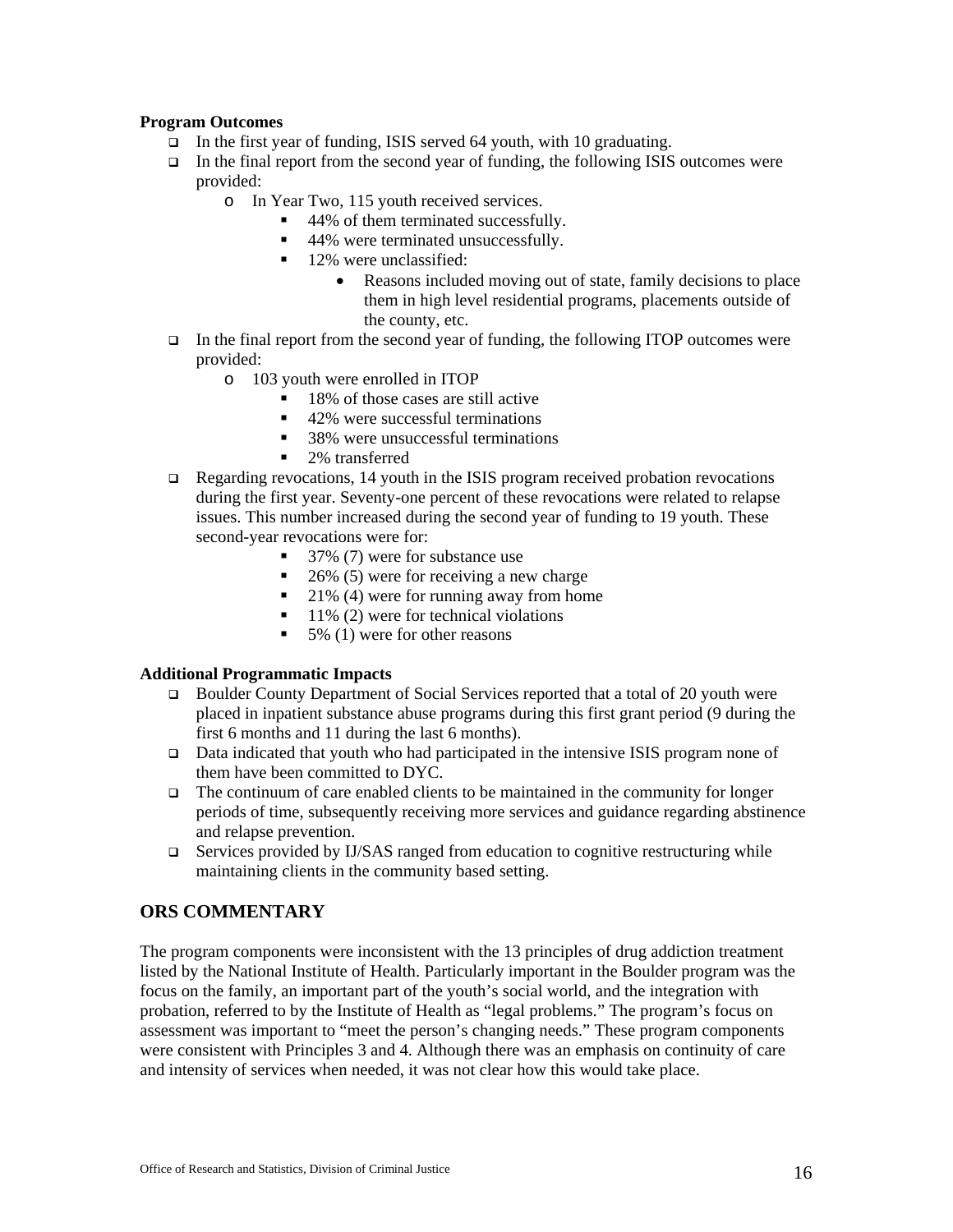Researchers found only one outcome with pre- and post-program data, but the time periods may not be comparable. With that caveat, it was noteworthy that in the problem statement of the grant, the applicant noted "each year 100 Boulder County youth were placed outside of their homes. Of those placed, 25 percent were deemed to have a substance abuse issues that puts them at significant risk requiring inpatient or residential treatment." During the 12-month grant period for which data were provided, 20 youth were placed in inpatient substance abuse programs. This suggests that the program may have a small impact on the number of youth placed outside the home for drug abuse.

According to project documentation, the continuum of care enabled clients to remain in the community for longer periods of time, subsequently receiving more services and guidance regarding abstinence and relapse prevention. However, no data was provided to substantiate this assertion.

Documents stated that IJ/SAS promoted a shared philosophy and ensured integrated case plans and consistent responses to relapse of substance abusing youth, but data to this effect were not provided.

In terms of objectives, the applicant planned for a success rate of 70 percent but it appeared the rate in fact ranged between 45 and 60 percent. The actual success rate might be reasonable given the risk level and seriousness of the youth, however, information about the population served was not provided.

Finally, at certain times during the grant period, 100 percent of the families were participating in services. This exceeded the program developers' original expectations. The courts and families of the youth voiced their satisfaction with the staff and the programming.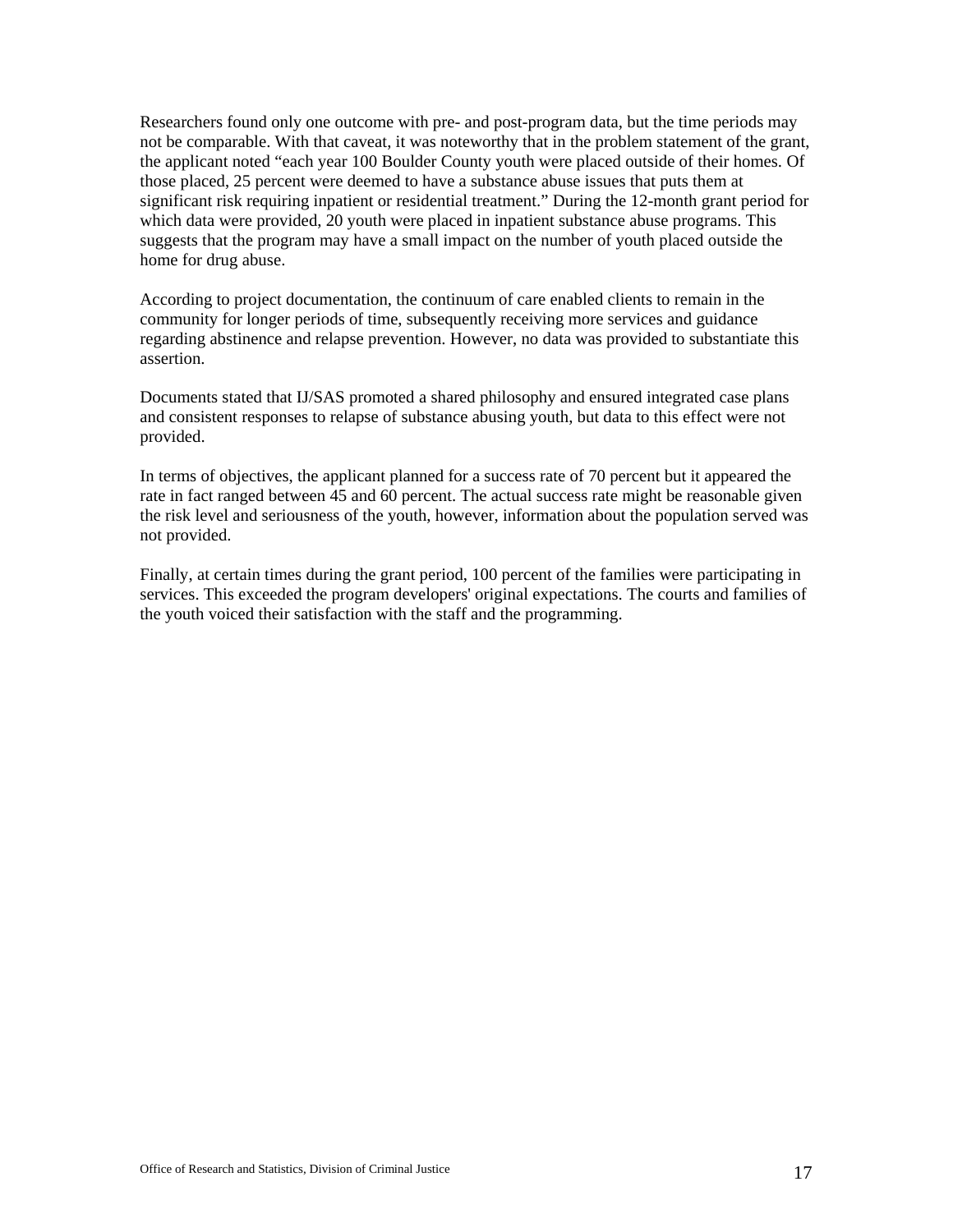# **CROSSPOINT ENHANCED AND INTENSIVE OUTPATIENT PROGRAM**

# **PROGRAM PROBLEM STATEMENT**

According to N-SSAT (2001), two groups of offender populations seem to be under-served in Colorado: those assessed as needing Intensive Outpatient (IOP) substance abuse treatment and those with co-occurring disorders. The 2001 N-SSAT report stated that 27 percent of those with substance abuse problems also have mental illnesses. Colorado has identified a seven level substance abuse treatment needs index, based on the American Society of Addiction Medicine protocols, that classify offenders into different categories following a series of assessments. These seven levels range from level 1 (no treatment) to level 4 (intensive outpatient treatment) to level 7 (no treatment, assess for pyschopathy).

- Level 1: No Treatment
- Level 2: Drug and Alcohol Education and Increased Urinalysis
- $\Box$  Level 3: Weekly Outpatient Therapy
- Level 4: Intensive Outpatient Therapy
- Level 5: Intensive Residential Treatment
- Level 6: Therapeutic Community
- Level 7: Assess for Psychopathy-No Treatment

The 2001 report, *Analysis of Offender Substance Abuse Treatment Needs and the Availability of Treatment Services* prepared by Colorado's Interagency Advisory Committee on Adult and Juvenile Correctional Treatment, found that many offenders in need of higher or more intensive levels of substance abuse treatment did not receive the needed treatment. In one year, 5,443 community based offenders were assessed to need intensive outpatient treatment (IOP) but only 878 received it because only 16 percent of the needed treatment slots (state licensed and funded) were available to this group. Clearly there was a shortage of licensed programs providing these services, perhaps because of the higher costs and time commitments required for clients who need IOP services. As a result, the Alcohol Drug Abuse Division (ADAD) proposed a new level of care: Enhanced Outpatient Program (EOP), which was adopted in July 1, 2004. EOP calls for 3-8 hours of treatment weekly, and is offered exclusively to offenders. With this grant, CrossPoint intended to provide an intensive and enhanced outpatient treatment program for adult offenders, serve as an intermediate sanction, and be a less expensive alternative to residential treatment.

*DCJ reported that offenders with substance abuse treatment needs failed 32 percent of the time after release from community correction facilities, compared to 23.4 percent of offenders without documented substance abuse treatment needs.* 

 $\overline{a}$ 

Offenders with co-occurring disorders of substance abuse and mental illness constitute another under-served population in Colorado. According to a 2002 issue of *Elements of Change*,<sup> $1$ </sup> it was reported that offenders with substance abuse treatment needs failed 32 percent of the time after release from community correction facilities, compared to 23.4 percent of offenders without documented substance abuse treatment needs. Also noted was nearly 38 percent of recidivating events were for drug and alcohol offenses; and 23.6 percent of new charges filed were for drug felonies. Also in a 1999 report to the Colorado Task Force on Mental Illness and Offenders Subcommittee on Prevention and

<sup>&</sup>lt;sup>1</sup> *Elements of Change* is a quarterly newsletter that is distributed by the Office of Research and Statistics, Division of Criminal Justice. This newsletter highlights trends and issues in the criminal justice system such as alcohol and drug use, special correctional populations, crime prevention, sentencing patterns, and new laws.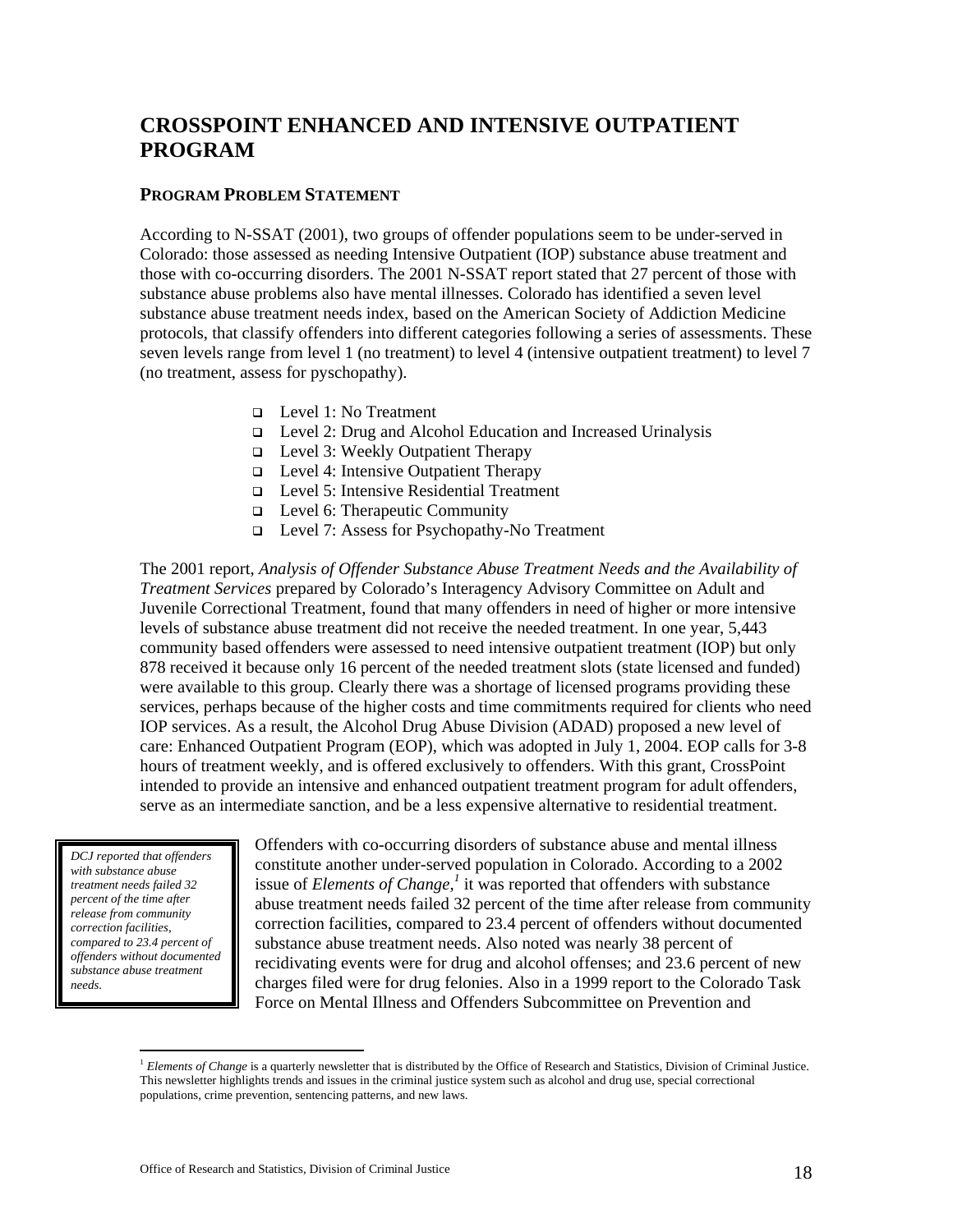Intervention, the report estimated that the prevalence of co-occurring disorders within the Colorado criminal justice system ranged from 7 percent in the jails to 3-11 percent in the prisons.

Offenders with co-occurring disorders have traditionally been referred to separate treatment programs (mental health and substance abuse treatment), but this created challenges for the criminal justice system. First, very few programs serve this population. Next, multiple referrals constitute a burden in time and money expenditures for the offender, who may already be struggling with their basic responsibilities of working and paying rent, restitution and fines. Finally, the coordination and tracking of services at multiple sites is difficult for the supervising authority and treatment personnel.

Offering both treatments in one location would serve as an effective and relatively inexpensive intermediate sanction that would produce better compliance and outcomes for offenders with cooccurring disorders.

# **PROGRAM DESCRIPTION**

This program was designed to move participants gradually from more intensive to less intensive treatment. Program developers believed the ideal progression would consist of two months in intensive outpatient (IOP), then 4 months in enhanced outpatient (EOP), ending with 6 months in standard outpatient care, for a total of one year in treatment.

All offenders are intended to undergo an assessment to see if the client is appropriate for Levels 3 or 4 treatment (based on the 7 levels of treatment described above). Those deemed appropriate for Level 4 drug and alcohol treatment will be enrolled initially in IOP. However, if the assessments find that the client's current commitment or their level of functioning precludes them from successful participation in IOP, they will be placed in EOP. Those with a history of treatment of mental illness and/or have been diagnosed with mental health disorder will undergo a mini mental status exam. Those who score 10 or above on the Beck Depression Inventory (DPI) or who have elevated scores on certain scales like the LSI and/or the Adult Substance Survey may be referred for a psychiatric evaluation or mental health treatment.

Clients undergoing the psychiatric evaluation will be placed in IOP or EOP. Upon completion of their psychiatric evaluation, they maybe placed in special groups or mental health counseling.

IOP consists of nine hours of treatment a week for 2 months. The program includes relapse prevention, family education/therapy, strategies for self-improvement and change, and medical/psychological education and therapy. Those offenders with co-occurring disorders will also attend a dual-diagnosis group and have weekly individual therapy. After successfully completing IOP, offenders will step down to EOP.

EOP ranges from 3-6 hours of treatment a week for 4 months. Treatment consists of strategies for self-improvement and change, family counseling, monthly individual sessions with a therapy, and group therapy that will be decided by the therapist. Dual-diagnosis clients will also attend a dualdiagnosis group and individual counseling twice a month.

Outpatient Treatment is 1.5-2 hours of treatment weekly. Treatment consists of individual counseling and strategies for self-improvement and change. For those with co-occurring problems, group and individual therapy will be customized for the individual.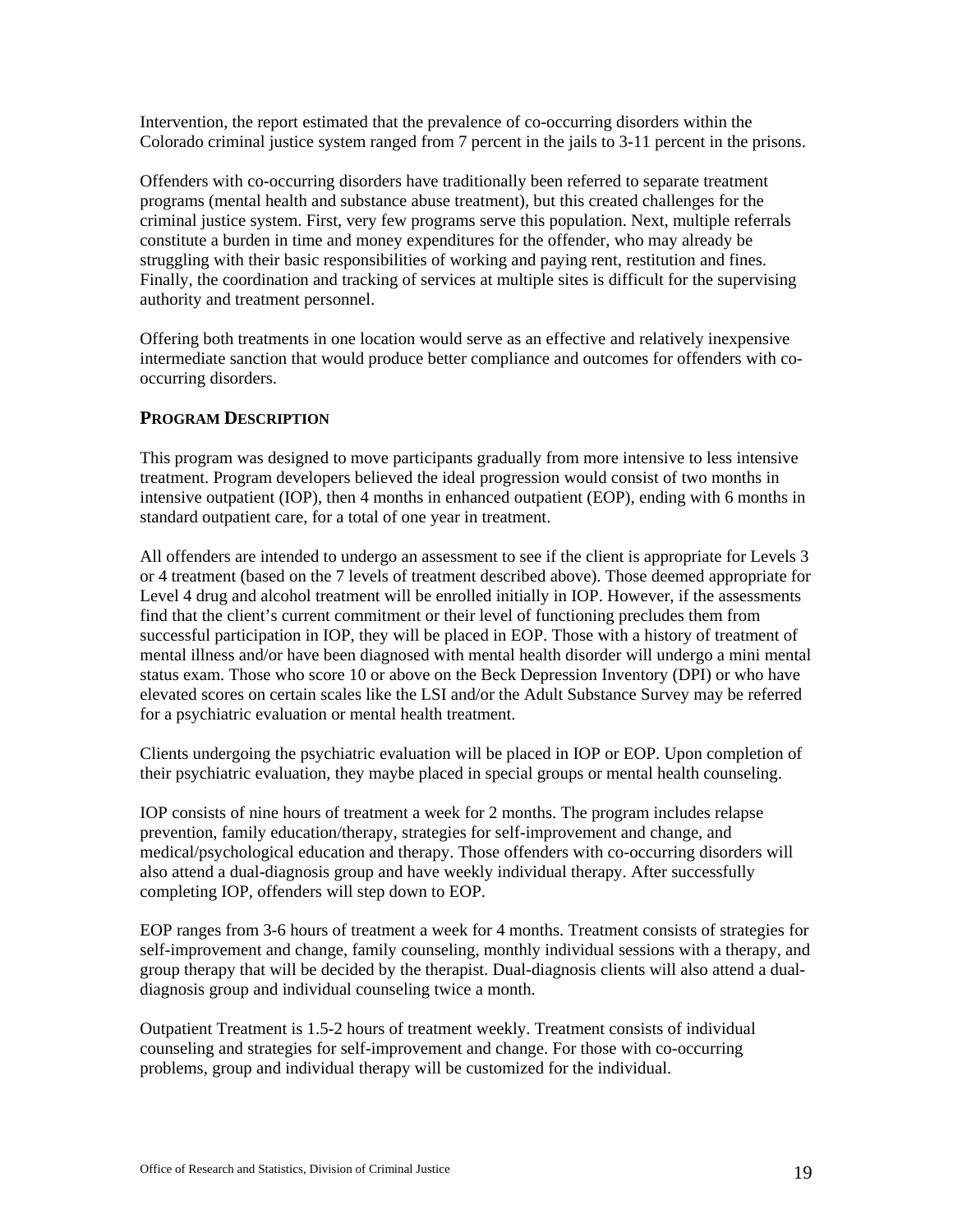# **TREATMENT INTERVENTIONS**

#### **Strategies for Self Improvement and Change (SSC)**

Strategies for Self Improvement and Change (SSC) is a cognitive behavioral intervention developed for adult offender populations. This model targets criminogenic risk factors and has been found effective in reducing recidivism.<sup>2</sup>

#### **Relapse Prevention**

The relapse prevention curriculum facilitates understanding and systematically addresses needs for lifestyle change and relapse prevention following cessation of D&A use.

#### **12 Step Facilitation Therapy**

12 Step Facilitation Therapy is used to introduce the clients to Alcoholics Anonymous (AA) and Narcotics Anonymous (NA) and to encourage participation in the current treatment program.

#### **Family Education/Therapy**

Family education/therapy looks at family dynamics, codependency issues, anger issues, and DV issues as they apply to the client's family and extended peer support system. Family participation is encouraged, but the main focus is on the client reestablishing connections with family and understanding family dynamics.

#### **Solution-Focused Therapy Group**

Solution-Focused Therapy Group is a process group that examines individual client problems and issues and utilizes solutions-focused therapy techniques to seek resolution. This therapy group is ideally suited for the offender population, incorporating reintegration into society, problem solving, and dealing with anger management in real life situations.

#### **UA/BA**

 $\overline{a}$ 

All clients are required to do urinalysis and/or blood analysis in accordance with the requirements of their individual probation or parole officers and with the requirements of the program.

#### **Pharmacological Interventions**

Pharmacological interventions are an effective treatment of those with co-occurring problems. Success of clients with dual diagnoses is often compromised by a client's failure to consistently take medications. Drugs available for the abstinence of alcohol and drugs include antabuse, naltrexone, methadone, and buprenorphine.

 $^2$  Edward J. Latessa, Ph.D., What Works & What Doesn't in Reducing Recidivism: The Principles of Effective Intervention at http://www.dsgonline.com/Program\_Logic\_Model/San\_Diego\_TM/Day%201-Lunch-Latessa.ppt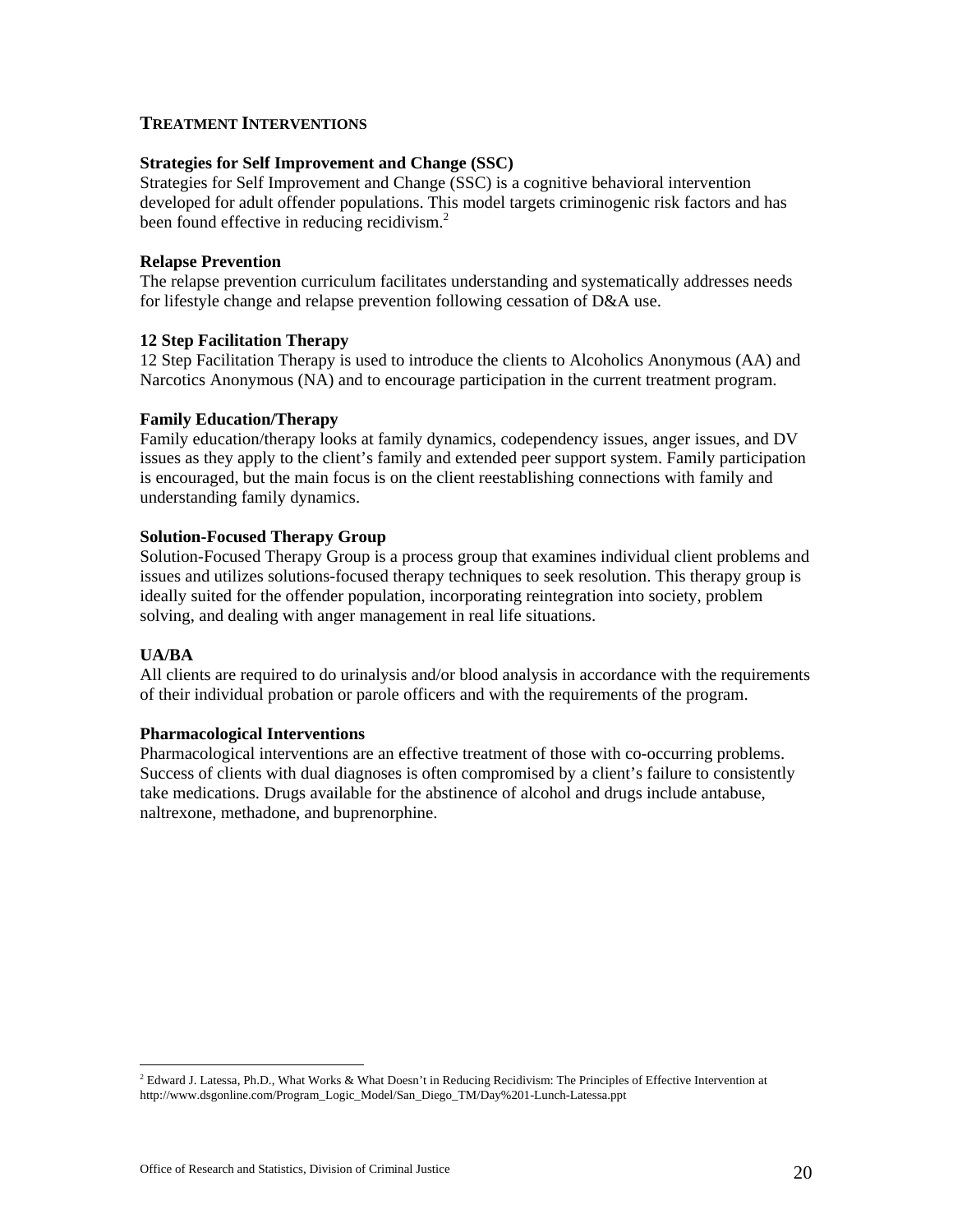|                                     | Table 11. Crossi unit i rogram Description                                                         |                                                                                           |                                                                                                    |
|-------------------------------------|----------------------------------------------------------------------------------------------------|-------------------------------------------------------------------------------------------|----------------------------------------------------------------------------------------------------|
|                                     | <b>IOP</b>                                                                                         | <b>EOP</b>                                                                                | <b>Outpatient Treatment</b>                                                                        |
| <b>Treatment</b><br>sessions        | 9 hours a week for 2<br>months                                                                     | 3-6 hours of treatment<br>weekly for 4 months.                                            | 1.5-2 hours of treatment<br>weekly                                                                 |
|                                     |                                                                                                    |                                                                                           |                                                                                                    |
| <b>Treatment</b><br>consists<br>of  | <b>Relapse Prevention Group</b><br>(8 Sessions)<br>Family Education/Therapy                        | Attend at least one individual<br>session per month<br>Strategies for Self                | Strategies for Self<br>Improvement and Change<br>(SSC) (14 Sessions)                               |
|                                     | (8 Sessions)<br>Strategies for Self                                                                | <b>Improvement and Change</b><br>(SSC) (24 Sessions)                                      | Individual counseling (1 hour<br>a month)                                                          |
|                                     | <b>Improvement and Change</b><br>(SSC), Module 1<br>(8 Sessions)                                   | Group therapy (24 Sessions);<br>type of group therapy will be<br>decided to the therapist |                                                                                                    |
|                                     | Strategies for Self<br><b>Improvement and Change</b><br>(SSC), Module 2<br>(8 Sessions)            | Family counseling or multi –<br>family group                                              |                                                                                                    |
|                                     | Medical/psychological<br>education and therapy                                                     |                                                                                           |                                                                                                    |
| <b>Dual</b><br>diagnosis<br>clients | Will also attend 8 sessions<br>of a dual-diagnosis group<br>and have weekly individual<br>therapy. | Will attend a dual diagnosis<br>group and individual<br>counseling twice monthly.         | Individual and group therapy<br>will be individualized for<br>those with co-occurring<br>problems. |

#### **Table 11: CrossPoint Program Description**

Source: Information obtained from the subgrantee's application, quarterly and final reports.

# **PROGRAM OUTCOMES**

According to program documents, program developers expected the following outcomes from the IOP and EOP programs:

- □ Reduced admissions and returns to the Department of Corrections;
- Avoided costs and reduced dockets in the judicial system;
- The freeing-up of valuable treatment beds at Peer I and Community Correction beds at other facilities;
- $\Box$  Cost savings because the treatment, though longer in duration, is less expensive than residential treatment.

For their first year of funding, CrossPoint prepared a very specific implementation plan, which can be found below.

# **YEAR 1:**

- 1. Provide substance abuse or substance abuse and mental health treatment services for up to 80 offenders in the first year.
- 2. Provide 9 hours a week or treatment activities for clients enrolled in IOP.
- 3. Provide 3-6 hours of treatment activities for each client enrolled in IOP.
- 4. Provide 1.5 to 2 hours a week of treatment activities for clients enrolled in standard outpatient care.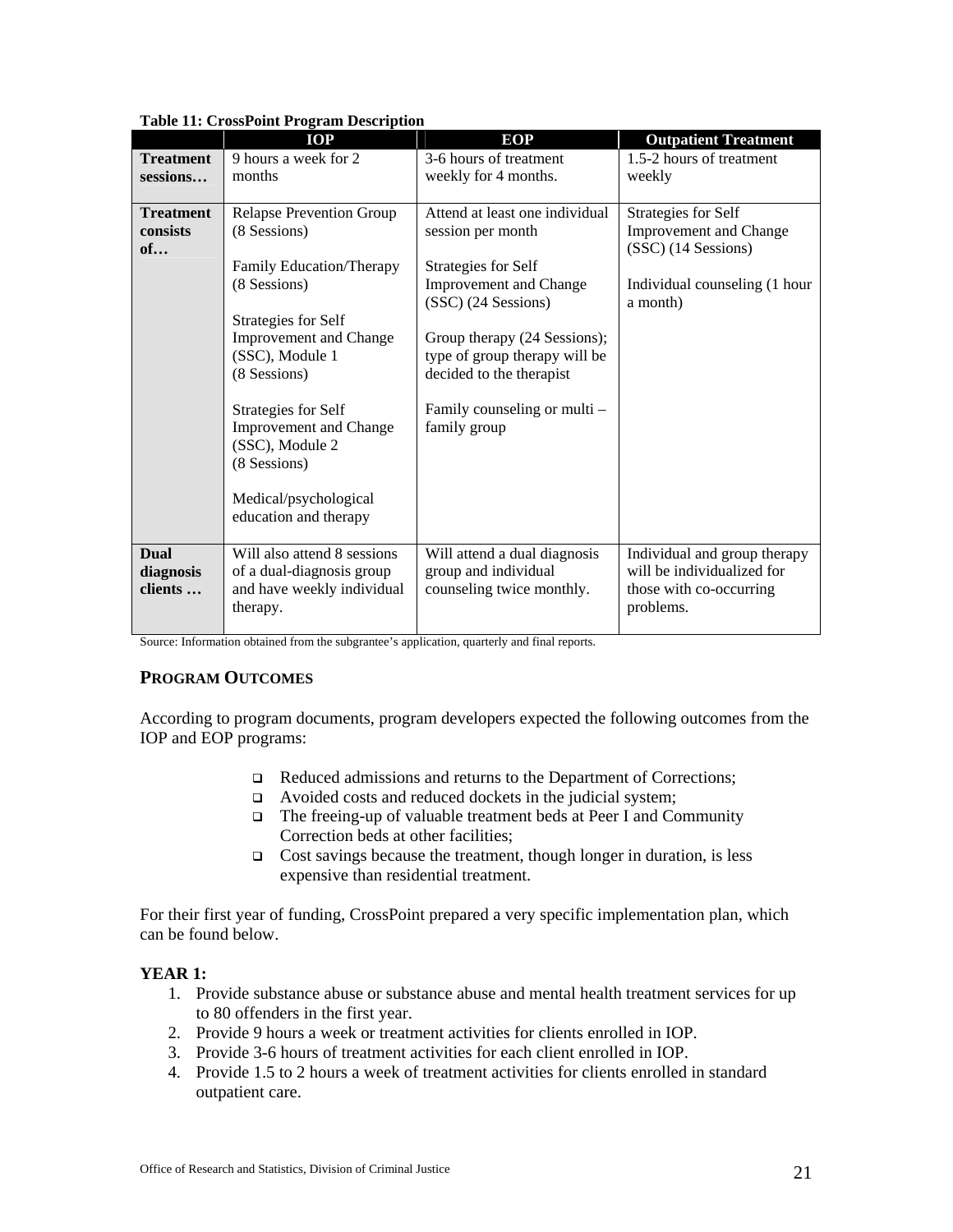- 5. Provide psychiatric evaluations and treatment for all clients needing treatment of cooccurring disorders and prescription of appropriate medications as needed.
- 6. Serve as an intermediate sanction/alternative placement to offenders under community supervision.
- 7. Perform random urine and breath tests on 100 percent of enrolled clients to measure abstinence.
- 8. Assess each client and place in the levels of care, which meets his/her needs with which the client can reasonably comply.
- 9. Develop a special sliding-fee scale, which does not exceed client co-pays for standard outpatient treatment.
- 10. Utilize existing resources to facilitate clients' purchase of psychiatric medications.
- 11. Eighty percent of clients admitted will complete at least 3 months of treatment.
- 12. Seventy five percent of clients will achieve at least moderate achievement of treatment goals.
- 13. Forty percent of clients will remain in treatment at least one year, or until completion of their legal supervision.
- 14. Ninety percent of actively enrolled clients will remain substance free while engaged in treatment.
- 15. Ninety five percent of enrolled clients will not commit a new crime while in treatment.
- 16. Maintain a recidivism rate of less than 30 percent at one year from admission.
- 17. Eighty five percent of those referred as an alternative to incarceration will remain crimefree and not recidivate while in treatment.

Source: Colorado Division of Criminal Justice Drug Control & Systems Improvement Program 2004 Application.

## **RESEARCH FINDINGS**

#### **Mental Health Assessments**

□ During the first year of funding, 83 mental health assessments were done. On average there were 21 assessments done each quarter.

#### **Services Provided**

 The goal for the first year was to provide substance abuse or substance abuse and mental health treatment services for up to 80 offenders. CrossPoint exceeded this goal by serving 148 clients in year one.

#### **Table 12: Substance Abuse and Mental Health Counseling at CrossPoint**

|                                                | <b>Substance Abuse and Mental Health Counseling Provided To</b> |     |                   |  |  |  |
|------------------------------------------------|-----------------------------------------------------------------|-----|-------------------|--|--|--|
|                                                | 10P                                                             | EOP | <b>Outpatient</b> |  |  |  |
| $Ist$ Ouarter                                  |                                                                 |     |                   |  |  |  |
| $2^{nd}$ Ouarter                               |                                                                 |     |                   |  |  |  |
| $\boldsymbol{\lceil}$<br><i><b>Ouarter</b></i> |                                                                 | 28  |                   |  |  |  |
| 0uarter                                        |                                                                 |     |                   |  |  |  |

\*At this point, there were no traditional outpatient clients.

Source: Data obtained from the subgrantee's application, quarterly and final reports.

#### **Program Costs**

- $\Box$  One of the program goals was to provide treatment at a reasonable cost.
	- CrossPoints has been able to fulfill this goal. They have developed a sliding fee scale that makes this program affordable for all their clients. See payment scale below.
		- o \$10 per group session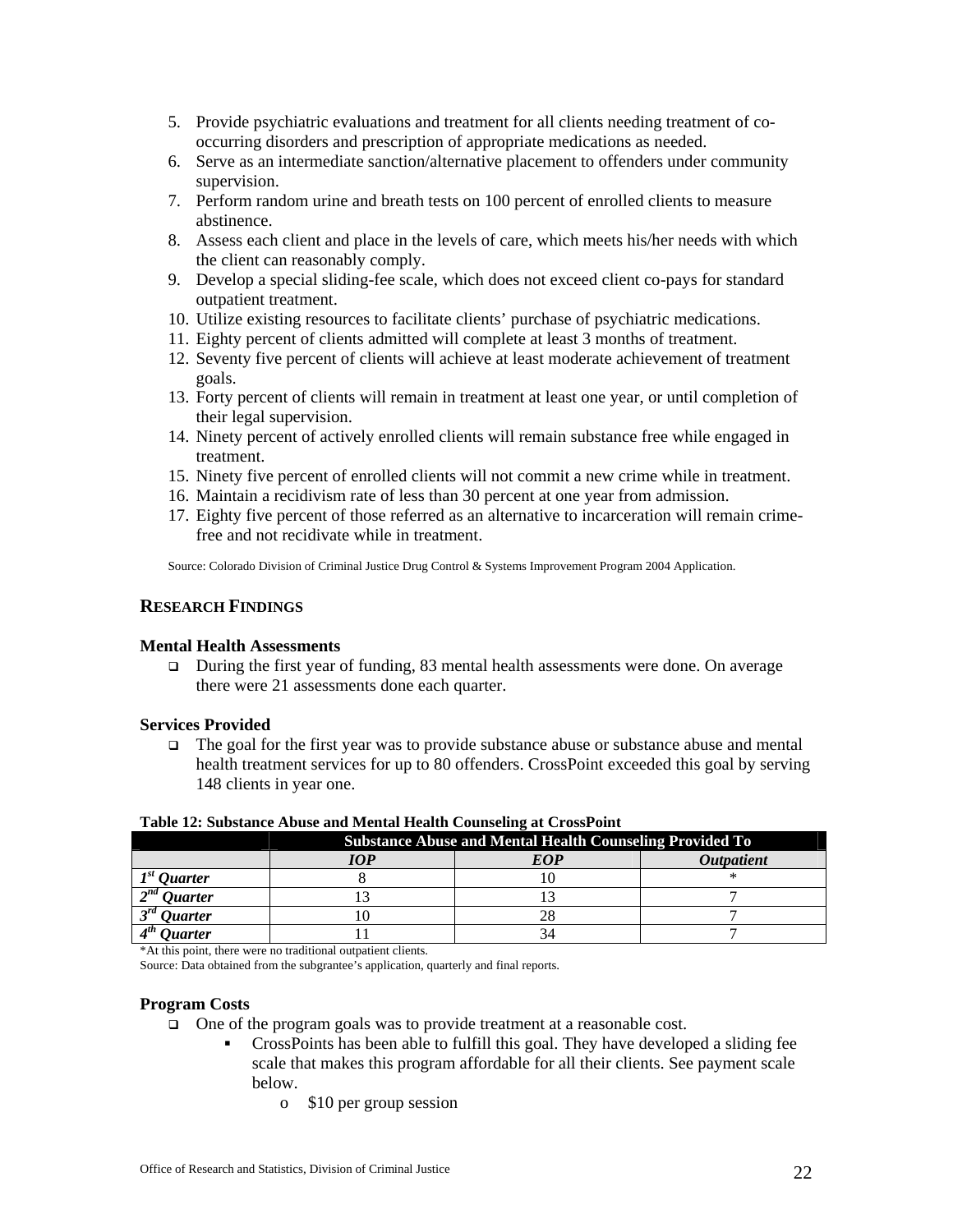- o \$15 per individual session
- o \$15 psychiatric evaluation and report
- o \$10 psychiatric follow up
- o \$5 Urinalysis (UA)
- o \$3 Breathalyzer (BA)
- An assistance program was developed for clients who are in need of psychiatric medications. The clients apply for prescription assistance to the individual drug companies for discounted or free medications.

## **Psychiatric Medication**

- $\Box$  Since the implementation of the psychiatric services, clients have been taking advantage of the service as well as the assistance program.
- Found that the medication regimes have increased program success as well as reduced recidivism. Clients are consistently taking their antabuse to help them maintain their sobriety.

|                       | <b>Used the Psychiatric</b><br><b>Services Available</b> | <b>Taking Psychiatric</b><br><b>Medication</b> | <b>Using the Prescription</b><br><b>Assistance Program</b> |
|-----------------------|----------------------------------------------------------|------------------------------------------------|------------------------------------------------------------|
| $1st$ Quarter         | Data not available                                       | Data not available                             | Data not available                                         |
| $2^{nd}$ Quarter      |                                                          |                                                | Data not available                                         |
| $3^{rd}$ Ouarter      |                                                          |                                                |                                                            |
| <i><b>Ouarter</b></i> |                                                          |                                                |                                                            |

#### **Table 13: CrossPoint Psychiatric Medication Services**

Source: Data obtained from the subgrantee's application, quarterly and final reports.

#### **Length of Stay**

- The goal for this first year of funding was to have 80 percent of the clients admitted complete at least 3 months of treatment. The program exceeded this goal with 90 percent of the clients were completing a minimum of treatment.
- $\Box$  More than half (57%) of the clients remained in treatment for at least one year, or until completion of their legal supervision vs. the original goal of 40 percent.

#### **Substance Free:**

 $\Box$  The goal of having 90 percent of their clients substance free while in treatment was not met, with only 79 percent of the clients remaining substance free. This shortfall was attributed to the high number of high-risk individuals who were enrolled during the first year of funding as well as to an increase in seasonal "lapses."

## **Recidivism:**

One hundred percent of the clients did not commit a new crime while in treatment.

#### **Additional Programmatic Impacts**

- $\Box$  The program subsequently started to take on clients that may have been better suited in an inpatient or residential facility, but due to lack of funds ended up at CrossPoint EIOP program. These offenders were lucky that CrossPoint was able to accommodate them, or they would have fallen through the cracks and possibly become another recidivism statistic.
- During the program's first year of funding, the program served chronically mentally ill clients with severe alcohol and/or drug dependence with very little recent sobriety. According to program documents, this population was a little more difficult to work with.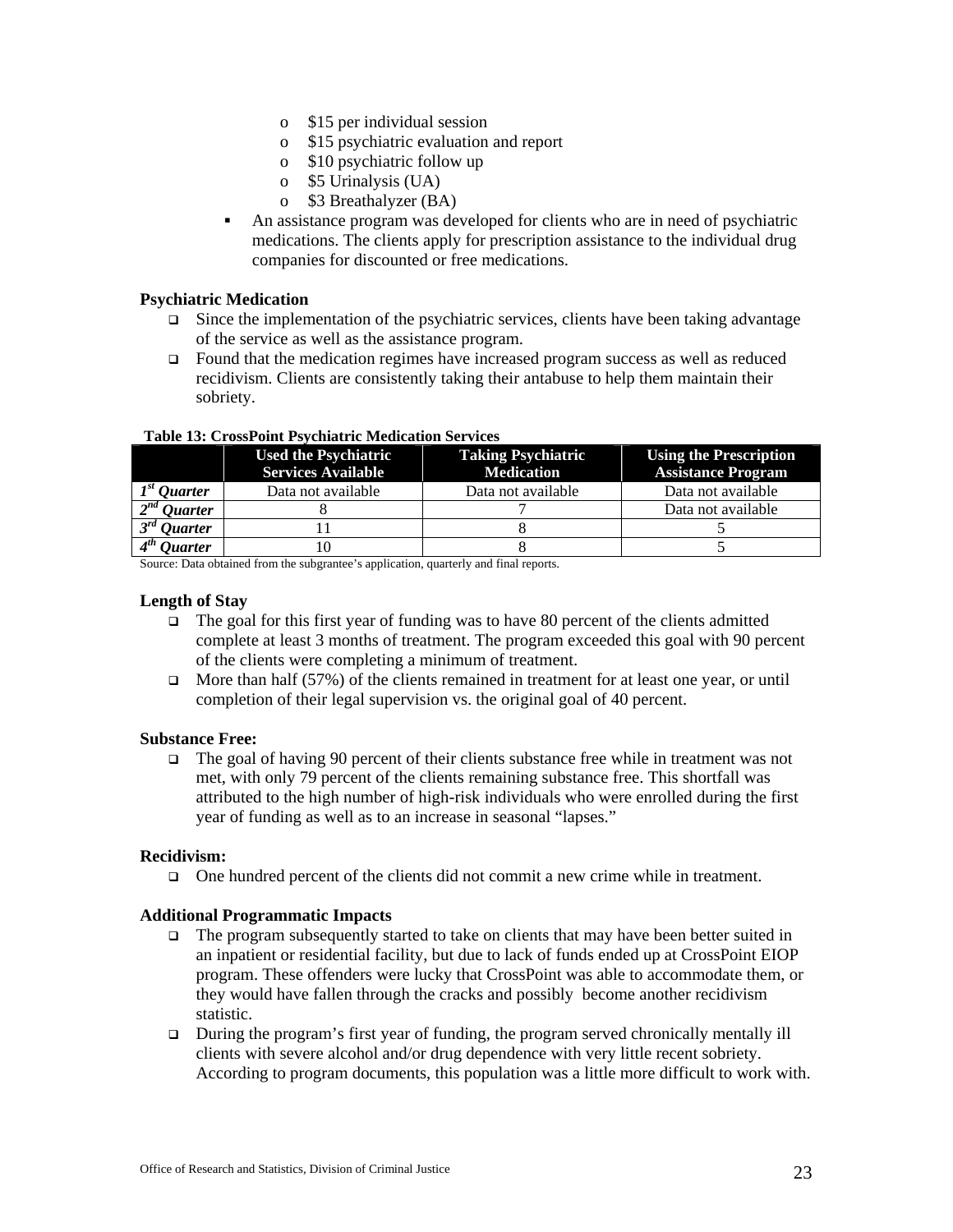But after time in the program, these difficult cases demonstrated a reduction in substance use.

 According to program documentation, the program was selective with admitting clients. Priority was given to the high needs cases with co-occurring disorders, but the need for the enhanced level of treatment remained high. Despite services provided by CrossPoint, this level of treatment remained in demand.

# **ORS COMMENTARY**

CrossPoint Enhanced and Intensive Outpatient Program did well in their first year of Byrne funding. According to program documentation, they addressed many of their program goals and objectives, and exceeded a few of them. Ninety percent of the clients admitted to the program completed at least three months of treatment, compared to the 80 percent originally predicted. One goal was to have 40 percent of clients remain in treatment for at least one year, or until completion of their legal supervision. By year-end, 57 percent of the clients remained in treatment for a year or until completion of their legal supervision. Ninety-three percent of clients achieved at least moderate progress on their treatment goals versus the 75 percent originally predicted. One hundred percent of the clients remained crime free while undergoing treatment, again exceeding the original program predictions.

In addition to exceeding their goals, CrossPoint addressed four of the *What Works* principles from the National Institute of Health (NIH). Principle 5 indicates that, for most patients, the minimum time at which improvement is reached is three months in treatment. Most of the clients stayed in treatment for at least three months and over half remained in treatment for a year or until their supervision ends. NIH Principle 7 states that medication is an important element of treatment, especially when combined with counseling and other behavioral therapies. Several clients at CrossPoint took psychiatric medications in addition to their group and individual sessions. The program reported that the medication regimes increased program success and reduced recidivism. NIH Principle 8 addresses the need for treating addicted or drug-abusing individuals with coexisting mental disorders in an integrated way. At CrossPoint, offenders are able to receive the different treatments in one location. However, data regarding the number offenders served with co-occurring disorders was never provided. Separating out this population would provide more insight to determine if the offenders with co-occurring disorders were getting their needs meet. Finally, NIH Principle 11 states the need to continuously monitor drug use, and CrossPoints use of UAs and breathalyzers supports this principle.

The program also fell short of achieving their goal of having 90 percent of their clients substance free while in treatment. At the end of the funding year, only 79 percent of the clients remained sober. They attribute this shortfall to the high number of high-risk individuals who were enrolled during this first year of funding as well as to an increase in seasonal "lapses."

The program also intended to serve as an intermediate sanction or as an alternative placement for offenders under community supervision and for those referred as an alternative to incarceration. It is not clear from the data provided if these offenders would otherwise have been sentenced to prison.

Finally, 100 percent of the clients served remained crime free while in treatment.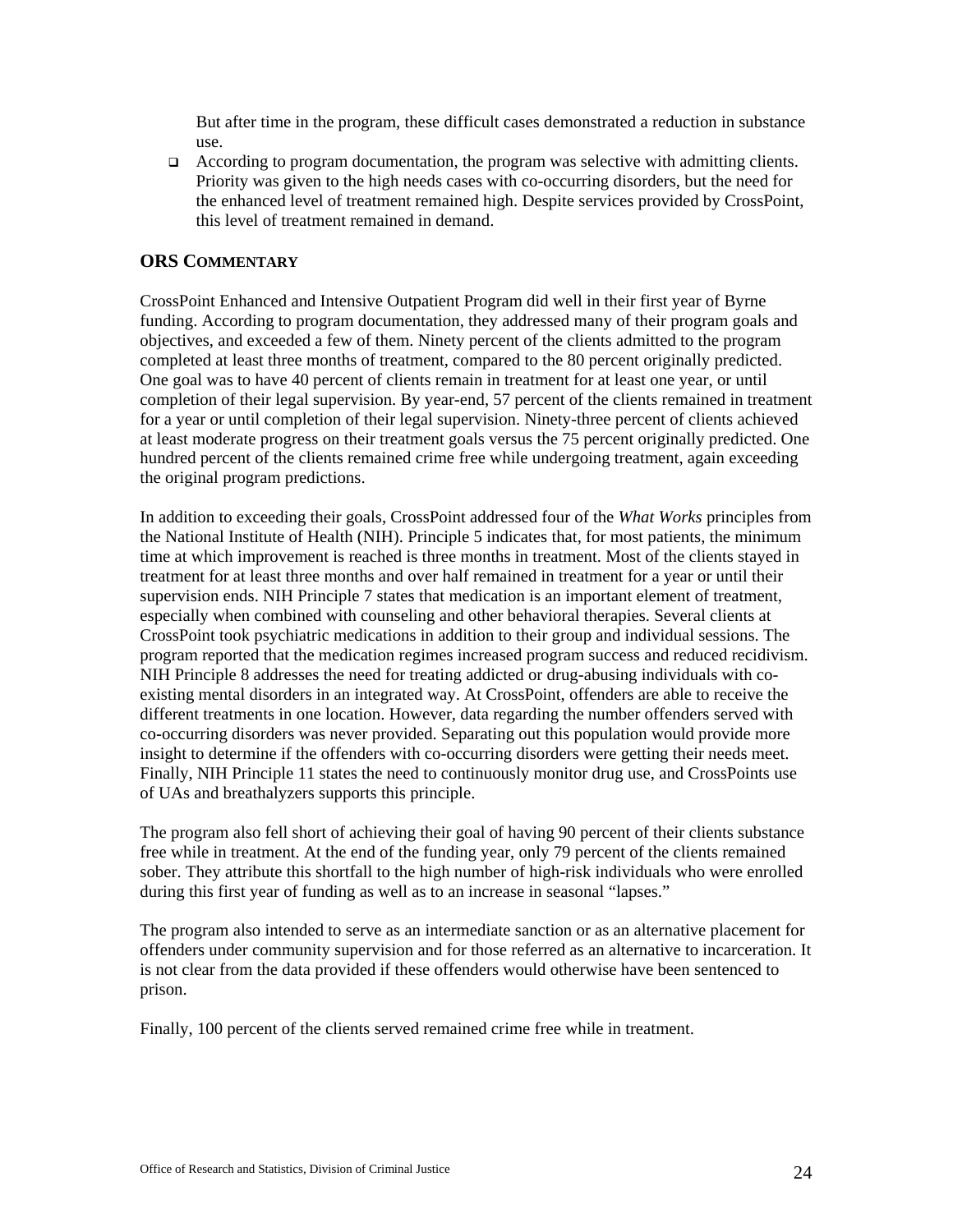# **UNIVERSITY OF COLORADO HEALTH SCIENCES CENTER MARIJUANA TREATMENT PROGRAM FOR ADOLESCENT PROBATIONERS**

## **PROGRAM PROBLEM STATEMENT**

According to a 2002 study by the Colorado Substance Abuse Study Group, Colorado ranked the highest in the nation for marijuana use among high school students. The number of Colorado students reporting recent marijuana use exceeded the national sample for all grade levels. Additionally, the 2001 National Household Study reported that Colorado ranked  $5<sup>th</sup>$  in the nation for marijuana use in the past month by 12-17 year olds.

The average age of first use of marijuana has significantly decreased in the past 20 years (Johnson & Gerstein, 1998) and the rate of daily marijuana use has exceeded that of daily alcohol use for adolescents (Monitoring the Future, 1999). Marijuana is usually one of the first substances with which an individual experiments before progressing to more serious drugs such as heroin and cocaine. In a study of adult treatment referrals, 90 percent of all the adult clients reported that their first marijuana use occurred before they were 18 years old (Brace, CWEG, 2005).

The potency of cannabis has increased an estimated 300 percent since the 1970s making it a more harmful drug. According to emergency rooms and autopsy reports, marijuana use is believed to be one of the major contributors to violent death and accidents: marijuana was found to be involved in 30 percent of adolescent vehicle crashes, 20 percent of homicides, 13 percent of suicides, and 10 percent of other unintentional injuries (CDC, 1997; McKweon, Jackson, Valios, 1997; Office of Applied Studies, 1995). Marijuana use is also correlated with numerous risks to physical and mental health, school drop-outs, fighting, and criminal behaviors. In Colorado, 85 percent of the children and adolescents committed to juvenile corrections are in need of drug and alcohol treatment (Colorado Substance Study Group, 2002).

Adolescent substance abuse intervention should be a priority, but it is not. Resources and funding are limited. Nationally, fewer than one in ten youth with dependence symptoms receive treatment.

Since marijuana is a problem with adolescents who are involved in the Colorado justice system, several requests have been made to Synergy Outpatient Services to provide treatment to adolescent probationers. Synergy/ARTS is one of the largest licensed substance abuse treatment providers for adolescents in the state of Colorado, serving approximately 160 adolescents at a time with more than 80 percent of the youth having current involvement in the criminal justice system. In collaboration with the 18<sup>th</sup> Judicial District Probation Department, Synergy Outpatient Services proposed the provision of accessible, brief, cost-effective substance abuse treatment for marijuana abusing probationers and their families.

# **PROGRAM DESCRIPTION**

This marijuana treatment program was designed for juveniles 13-18 years old involved in the juvenile justice system. The program utilizes the Cannabis Youth Treatment (CYT) Series manual based on Motivational Enhancement Therapy (MET) and Cognitive Behavioral Therapy (CBT). This treatment approach is considered to be "best practice" for treatment of cannabis abuse by the Substance Abuse and Mental Health Services Administration (SAMHSA).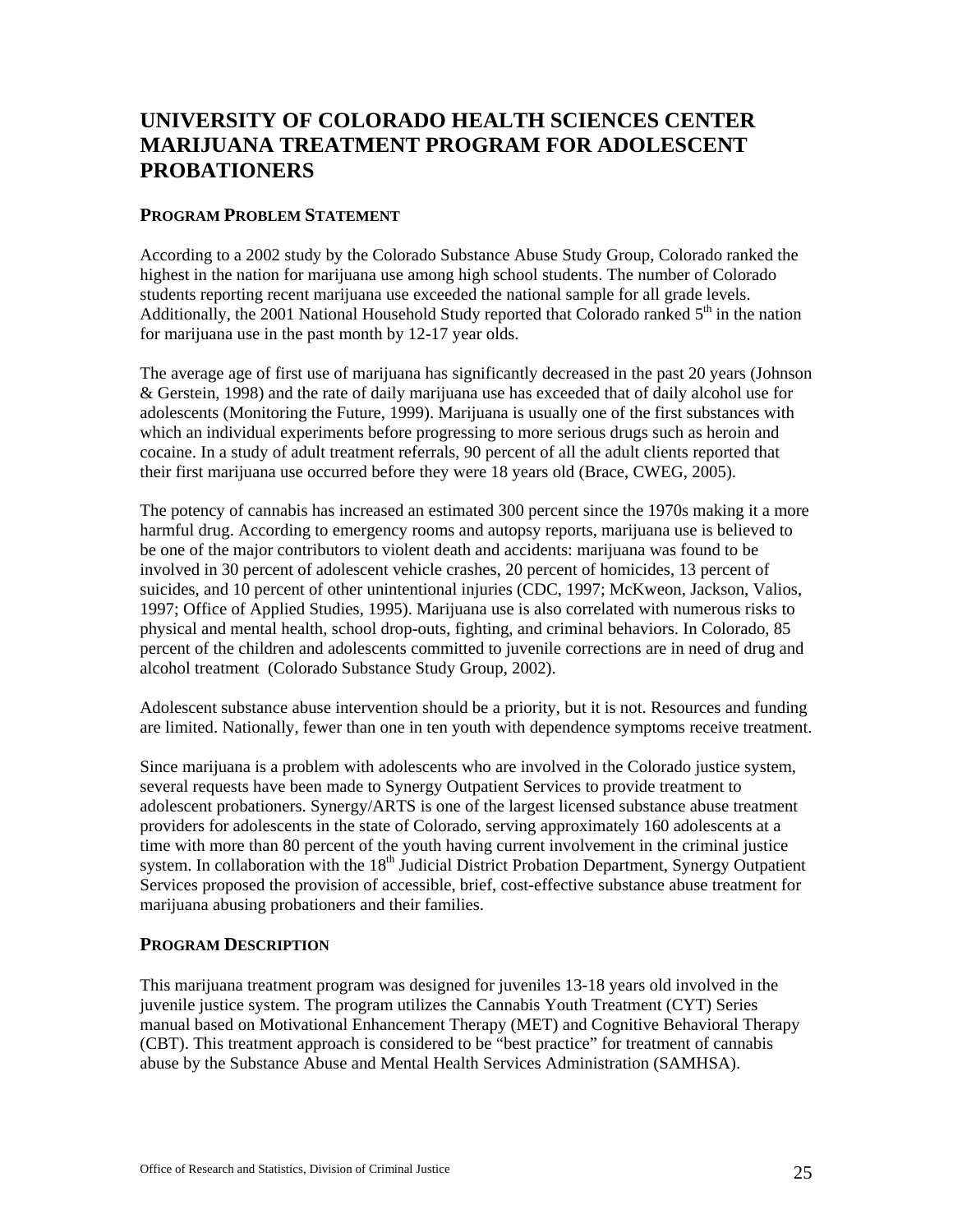To be accepted into the program, the youth must have used marijuana at least once per week for three months and their primary drug of choice must be marijuana. Those clients excluded from the program include: those who are in substance abuse treatment elsewhere; those who are unable to participate in group-based therapy due to significant or severe psychological issues; and those who require a higher level of care due to severe behavior, violence, or substance abuse with substances other than marijuana (and alcohol) and/or to an extreme extent requiring a higher level of care.

New groups are started every month, which allow for continuous referrals by the probation department. The program is offered at two different probation locations within the  $18<sup>th</sup>$  Judicial District: Aurora and Littleton. The groups are offered during the early evening hours to accommodate the school and work schedules of both the parents and the youth. A smaller group is run at the Foote Detention Center. However, numerous modifications have been made to the Foote program in order for it to operate at the detention center. These modifications include: the program runs in a shorter time frame, the groups are run in consecutive days, family sessions are not done because the offenders are under the custody of the state, and UAs are not done since the clients are incarcerated.

# **PROGRAM COMPONENTS**

# **Intake**

Intake is the start of the treatment process. During the intake process consent forms are signed, program parameters are reviewed, assessments of the clients' substance abuse are done, and the clinical interview is conducted with the client and the parent to gather information about the extent of their substance abuse, criminal history, and mental health history.

#### **Cognitive Behavioral Therapy (CBT)**

The youth will undergo five group sessions. In these groups the youth are trained in interpersonal and self-management skills. The focus of these groups is on behavioral rehearsals and practicing functional behaviors. These groups help correct deficits in the clients' coping skills related to avoiding marijuana use, increase the recognition of risk cues, and expand the repertoire for managing stresses and risky situations. Group size is usually limited to 8-10 youths.

#### **Motivational Enhancement Therapy (MET)**

This portion of the program includes a guided discussion and evaluation process between the therapist and the client that allows for discussion of personal concerns and goals, pros and cons of substance abuse, and motivations related to substance use. It emphasizes personal responsibility for change and direct advice to change, direct feedback regarding personal risk/harm; an empathetic therapist and a menu of alternatives. These individual sessions are followed by personalized feedback reports. The clinician that they work with in the group and family sessions is the same one who conducts these individual therapy sessions.

#### **Family Support Sessions**

Families are asked to participate in two individual family sessions. The first family session explores the individual family dynamics related to the youth's substance abuse problem. The second session offers education and clinical focus for the particular issues identified from the previous session. The goals of these sessions are to engage the family in their adolescent's recovery, provide them with training and support to build their competence and effectiveness in parenting their teens with substance abusing issues. Also information is provided to the families that cover additional topic areas: adolescent development, qualities/activities of functional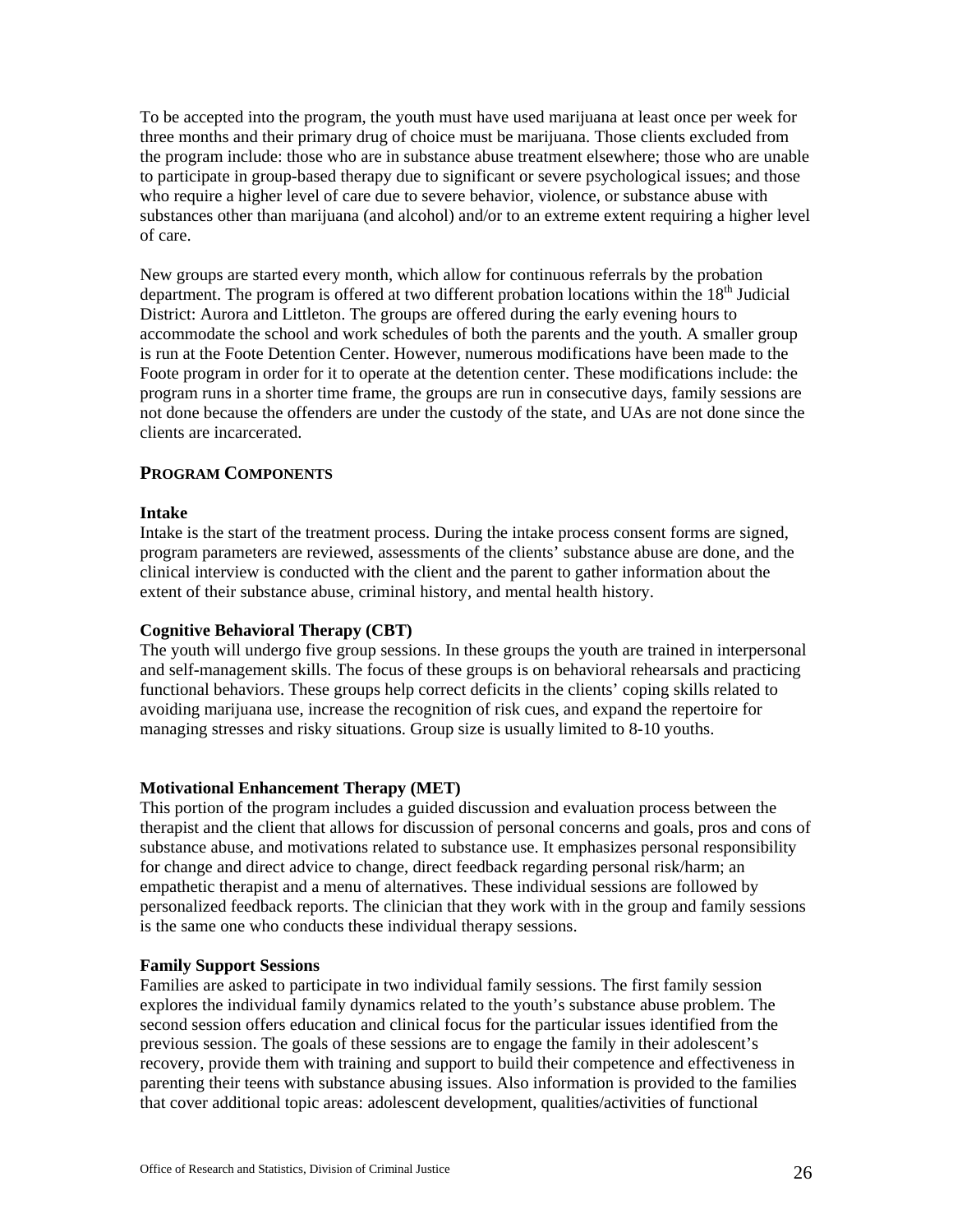families, drugs/alcohol and adolescents, signs of use, relapse prevention and elements of recovery, boundaries, roles, discipline, communication and conflict resolution, and community resources/supports.

# **Urinalysis (UA)**

Clients are required to provide UAs. The UAs are screened for marijuana and eight other drug types. Probation Officers or the referring agency send clients to an external agency for random UAs. Synergy clinicians have access to this data directly from that agency. Besides the random UAs, clients are asked to provide a UA at intake and at their last treatment session.

#### **Level I Counseling**

This group was added during the second year of funding. It is offered to the youth who are leaving the program and assessed for needing Level I treatment, and who would benefit from some additional individual and/or family support to provide some further individualized treatment and enhance the clients ability to maintain changes that have been achieved. They will undergo four individual sessions that are still grounded in Motivational Interviewing and Cognitive Behavioral Therapy. And the youth will continue to work with the same clinician who has worked with them in past.

# **Reporting and Recommendations to Probation or Referring Agency**

Since Synergy is collaborating with the  $18<sup>th</sup>$  Judicial District, they have created a release of information form for the referring agency, which allows Synergy to provide reports to officers and case managers about clients' attendance/participation and any other important information. A final report that summarizes client compliance, participation, UA results, and treatment recommendations is also submitted to the probation officer or referring agency.

#### **PROGRAM OUTCOMES**

According to program documents, program developers expected the following outcomes:

- $\Box$  Develop and implement a quality treatment program that allows access for increased numbers of clients with significant marijuana use who otherwise would not;
- $\Box$  Reduce marijuana use and thus the potential for family, physical and mental health, academic, social and behavioral problems;
- $\Box$  Reduce criminal recidivism;
- Identify the appropriate clients for this treatment modality, assess the nature of each youth's substance abuse problem and provide recommendation for further substance abuse treatment and other relevant services such as health care and family therapy.

This program prepared a very specific implementation plan. This is presented below.

#### **YEAR 1:**

- 1. Hire two therapists by August 15, 2003.
- 2. Provide training in the therapy model by September 1, 2003.
- 3. By July 31, 2003, purchase and/or develop training session materials.
- 4. By July 31, 2003, develop, negotiate and sign memorandum of understanding with the 18<sup>th</sup> Judicial District probation department regarding roles, expected service provision, protocols, confidentiality, reporting/tracking urinalysis, and criminal behavior.
- 5. By August 30, 2003, conduct stakeholder orientation sessions; provide referral protocols.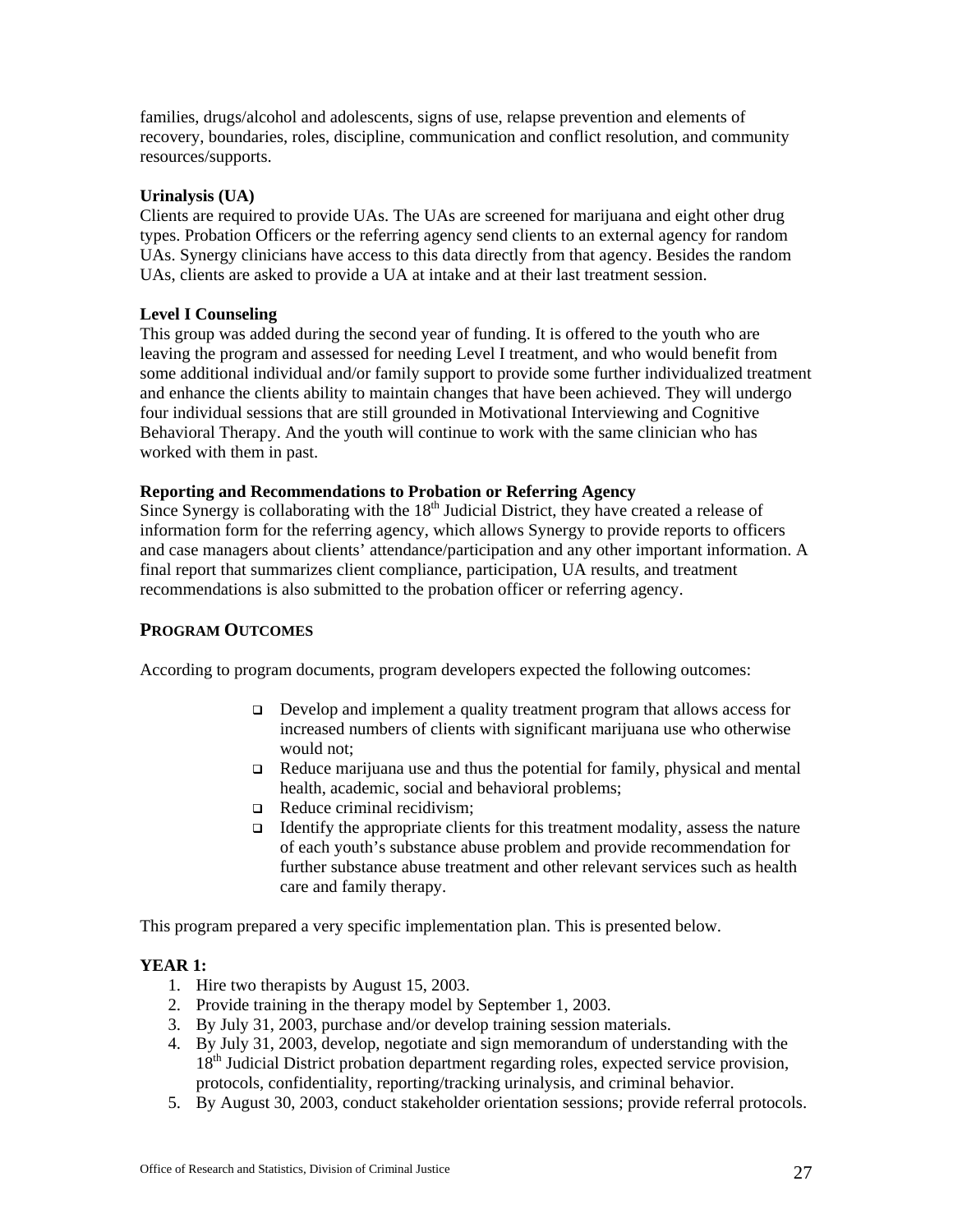- 6. By September 1, 2003, begin screening and accepting admissions, contact clients/families, begin session series.
- 7. Starting by September 30 and throughout the first year, each of the two therapists will conduct, ongoing, two separate weekly groups of therapy with the adolescents (staggered to have a new sessions starting at the beginning of every month to accommodate new admissions). Each group will last for eight weeks at a time and each group will be preceded by 2-3 individual evaluation/motivational sessions with each participant.
- 8. Starting by September 30 and throughout the first year, each therapist will consistently conduct two separate parents groups, with staggered starts for eight weeks (parallel to the adolescents groups). Each session is one time per week for eight weeks.
- 9. Admit 100 clients to the treatment during the first year.
- 10. Demonstrate a rate of 80 percent client attendance at the 8 sessions during the first year.
- 11. Demonstrate parent participation at a rate of 80 percent attendance at 8 sessions aimed at improving family communication, during the first year.
- 12. Reduce marijuana use as demonstrated by "clean" urinalysis at last session for 80 of the clients and also criminal behavior as indicated by the juvenile justice information system (ICON), during the first year.
- 13. Quarterly progress reports will be submitted to the Division of Criminal Justice.
- 14. An evaluation report addressing those components specified in the evaluation section of this grant application will be submitted to the Division of Criminal Justice by September 30, 2003.

Source: Colorado Division of Criminal Justice Drug Control & Systems Improvement Program 2003 Application.

# **YEAR 2:**

- 1. During the second year, July 1, 2004-June 30, 2005, a new eight week treatment course will begin every month. Treatment begins with an intake session that is attended by the adolescent and at least one parent, followed by 2 MET individual sessions, and then 5 weekly CBT group therapy sessions.
- *2.* During the second year, each therapist will consistently conduct two individual, one and one half hour family sessions for each family.
- 3. Admit another 96 clients to the treatment during the first year.
- 4. Demonstrate a rate of 80 percent client attendance at the eight sessions during the first year.
- 5. Demonstrate parent participation at a rate of 80 percent attendance at eight sessions aimed at improving family communication, during the first year.
- 6. Reduce marijuana use as demonstrated by "clean" urinalysis at last session for 80 of the clients and also criminal behavior as indicated by the juvenile justice information system (ICON), during the first year.
- 7. Quarterly progress reports will be submitted to the Division of Criminal Justice.
- 8. An evaluation report addressing those components specified in the evaluation section of this grant application will be submitted to the Division of Criminal Justice by September 30, 2005.

Source: Colorado Division of Criminal Justice Drug Control & Systems Improvement Program 2004 Application.

# **RESEARCH FINDINGS**

#### **Referrals**

 $\Box$  In the 1<sup>st</sup> year of funding, 97 clients were referred to the program, and 91 clients enrolled in treatment.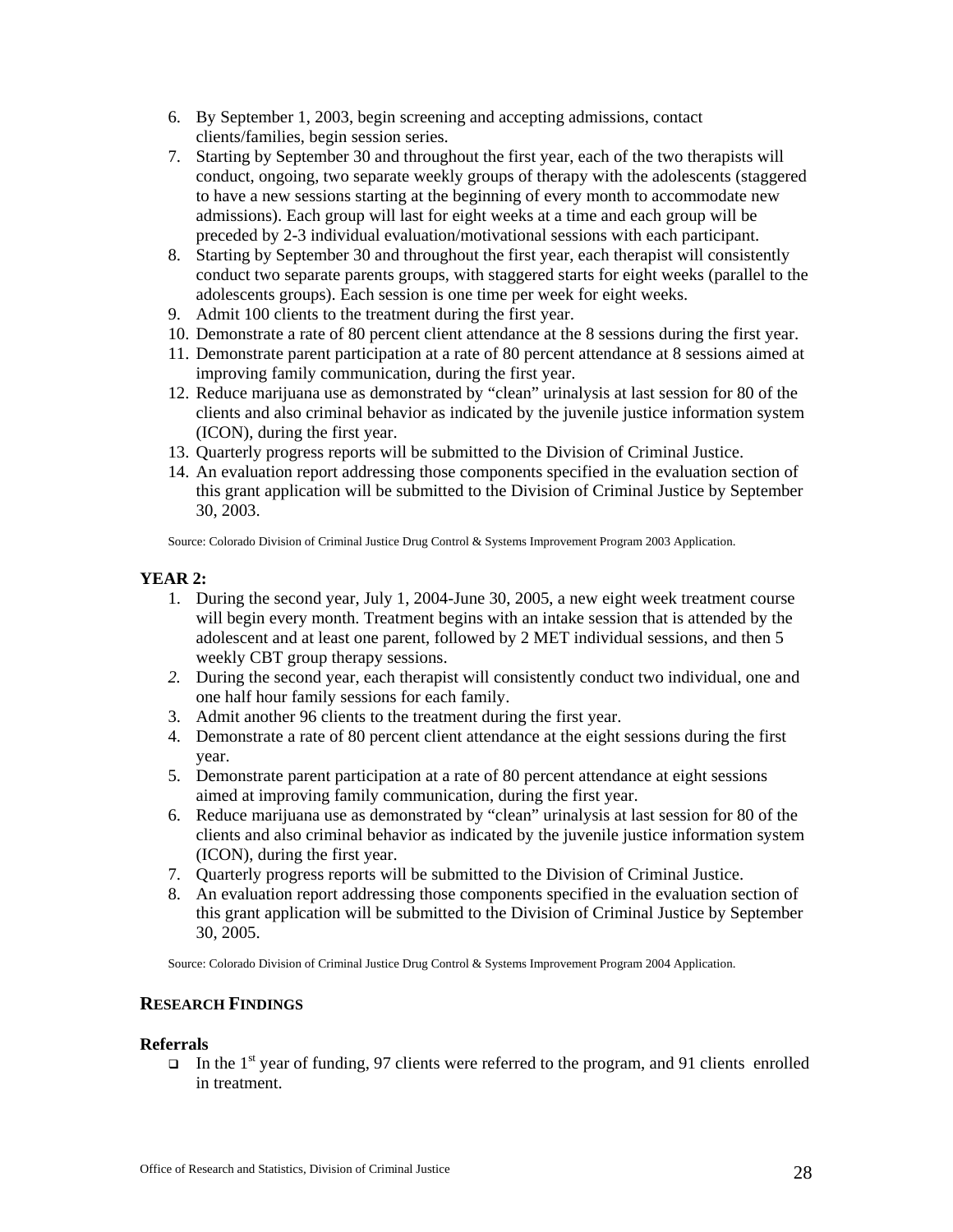- After intake, 5 individuals were no longer available to start the program due to arrest and placement in day treatment, having their case dropped, or an unexpected move out of state.
- Intake data were available on 91 clients, and outcome data on 89 clients (as two clients enrolled at the end of the year, no outcome data were available for them yet).
- $\Box$  For the  $2^{nd}$  year, 139 clients were referred and 125 clients enrolled. Most of the clients were served at the Aurora location, and 40 were served in Littleton.
	- Twelve clients dropped out of the program before they began their treatment sessions.
	- Four people were admitted into the aftercare component of the program, Level I.
	- Intake data are available on 117 clients, and outcome data on 107 clients.

#### **Table 14: Referrals/Enrollment for the Marijuana Treatment Program for Adolescent Probationers**

|                         | Year . | Year    |
|-------------------------|--------|---------|
| <b>Referred Clients</b> |        |         |
| <b>Enrolled Clients</b> | 139    | ت که به |

Source: Data obtained from the subgrantee's application, quarterly and final reports.

#### **Table 15: Referral Sources for the Clients at the Marijuana Treatment Program for Adolescent Probationers**

| <b>Referral Sources</b>                           | Year 1 | Year 2 |
|---------------------------------------------------|--------|--------|
| 18 <sup>th</sup> JD Juvenile Probation Department | 72%    | 75%    |
| 17 <sup>th</sup> JD Juvenile Probation Department | -      | 1%     |
| Pre-trial Services                                | 17%    | 18%    |
| <b>Foote Detention Center</b>                     | 11%    | 6%     |
| <b>TOTAL</b>                                      | 100%   | 100%   |

Source: Data obtained from the subgrantee's application, quarterly and final reports.

#### **Staff**

- Clinicians were extensively trained in MET/CBT therapy as well as in the Cannabis Youth Treatment Series.
- $\Box$  Clinicians were available for two full days a week at the two probation sites.
- Each case was discussed during weekly supervision sessions and careful consideration was given to the formal treatment recommendations.
- □ The supervisor reviewed all the clinical documentation.
- $\Box$  Monthly project meetings were held with probation.

**Age** 

 $\Box$  During both years of funding, the average age of clients was 16 years old.

#### **Table 16: Age of the Clients at the Marijuana Treatment Program for Adolescent Probationers**

|              | Year 1           |      | Year 2           |      |
|--------------|------------------|------|------------------|------|
|              | <b>Frequency</b> | %    | <b>Frequency</b> | %    |
| 12           |                  |      |                  | 1.6  |
| 13           |                  | 2.2  |                  | 0.8  |
| 14           |                  | 10.1 | 12               | 9.6  |
| 15           | 17               | 19.1 | 20               | 16.0 |
| 16           | 22               | 24.7 | 34               | 27.2 |
| 17           | 21               | 23.6 | 36               | 28.8 |
| 18           | 18               | 20.2 | 20               | 16.0 |
| <b>TOTAL</b> | 89               | 100  | 125              | 100  |

Source: Data obtained from the subgrantee's application, quarterly and final reports.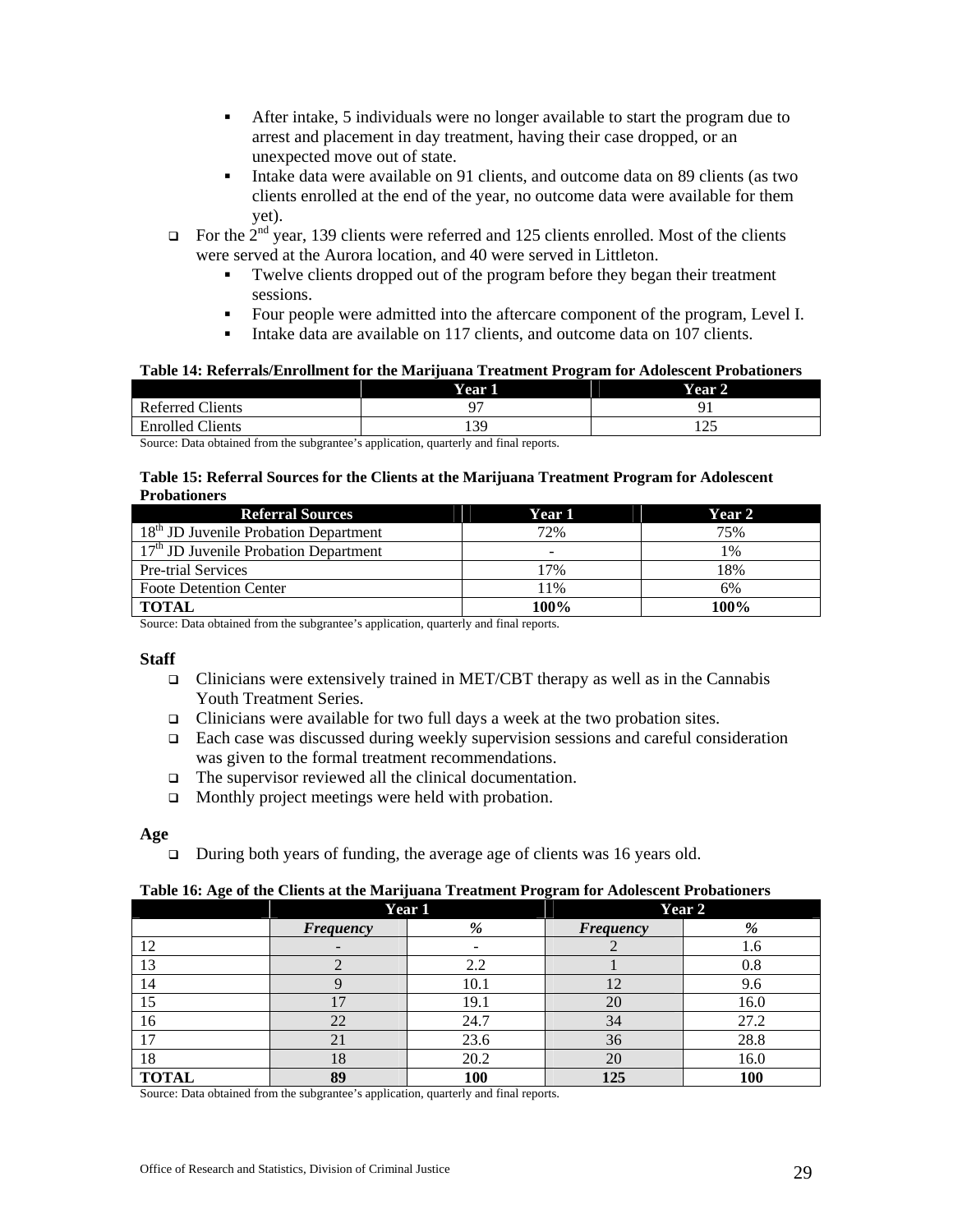# **Gender**

During the first year of funding, 90 percent of the clients were male. In the  $2^{nd}$  year of funding, the female population increased slightly from 10 to 15 percent. Commensurately, males decreased from 90 to 85 percent.

|              | Year 1           |      | Year 2           |      |
|--------------|------------------|------|------------------|------|
|              | <b>Frequency</b> | %    | <b>Frequency</b> | %    |
| Male         | 80               | 89.9 | 106              | 84.8 |
| Female       |                  | 10.1 | 19               |      |
| <b>TOTA'</b> | 89               | 100  | 125              | 100  |

#### **Table 17: Gender of the Clients at the Marijuana Treatment Program for Adolescent Probationers**

Source: Data obtained from the subgrantee's application, quarterly and final reports.

#### **Race/Ethnicity**

 $\Box$  During both years of funding, Caucasians made up over 50 percent of the client population. During the  $2<sup>nd</sup>$  year, the Hispanic population slightly decreased, while the African American population almost doubled.

#### **Table 18: Race/Ethnicity of the Clients at the Marijuana Treatment Program for Adolescent Probationers**

|                  | Year 1           |      | Year 2           |      |
|------------------|------------------|------|------------------|------|
|                  | <b>Frequency</b> | %    | <b>Frequency</b> | %    |
| Caucasian        |                  | 52.8 | υı               | 48.8 |
| Hispanic         |                  | 21.3 |                  | 15.2 |
| African American |                  | 19.1 | 44               | 35.2 |
| Asian            |                  | 2.2  |                  | 0.8  |
| Other            |                  | 4.5  |                  |      |
| <b>TOTAL</b>     | 89               | 100  | 125              | 100  |

Source: Data obtained from the subgrantee's application, quarterly and final reports.

#### **Attendance/Retention**

- In order for clients to meet the attendance/retention goal, they needed to attend 6 out of 8 sessions required (intake and functional analysis session, 2 individual MET sessions, and 5 CBT sessions).
	- During the first year of funding, 80 percent of the clients attended intake plus the five out of the seven sessions. Sixty percent of the clients had perfect attendance.
	- Over three-quarters of the clients completed the necessary 6 out of 8 sessions in the second year, and just over half of the clients had perfect attendance.

#### **Table 19: Attendance of the Clients at the Marijuana Treatment Program for Adolescent Probationers**

|                                  | Year l | Vear  |
|----------------------------------|--------|-------|
| Attended 6 out of the 8 Sessions | 79.7%  | 77.6% |
| Perfect Attendance               | 60.7%  | 55.1% |

Source: Data obtained from the subgrantee's application, quarterly and final reports.

#### **Table 20: Discharge Information of the Clients at the Marijuana Treatment Program for Adolescent Probationers**

|              | Year 1 | <b>Year 2</b> |
|--------------|--------|---------------|
| Successful   | 67%    | 77.6%         |
| Unsuccessful | 33%    | 22.4%         |
| <b>TOTAL</b> | 100%   | 100%          |

Source: Data obtained from the subgrantee's application, quarterly and final reports.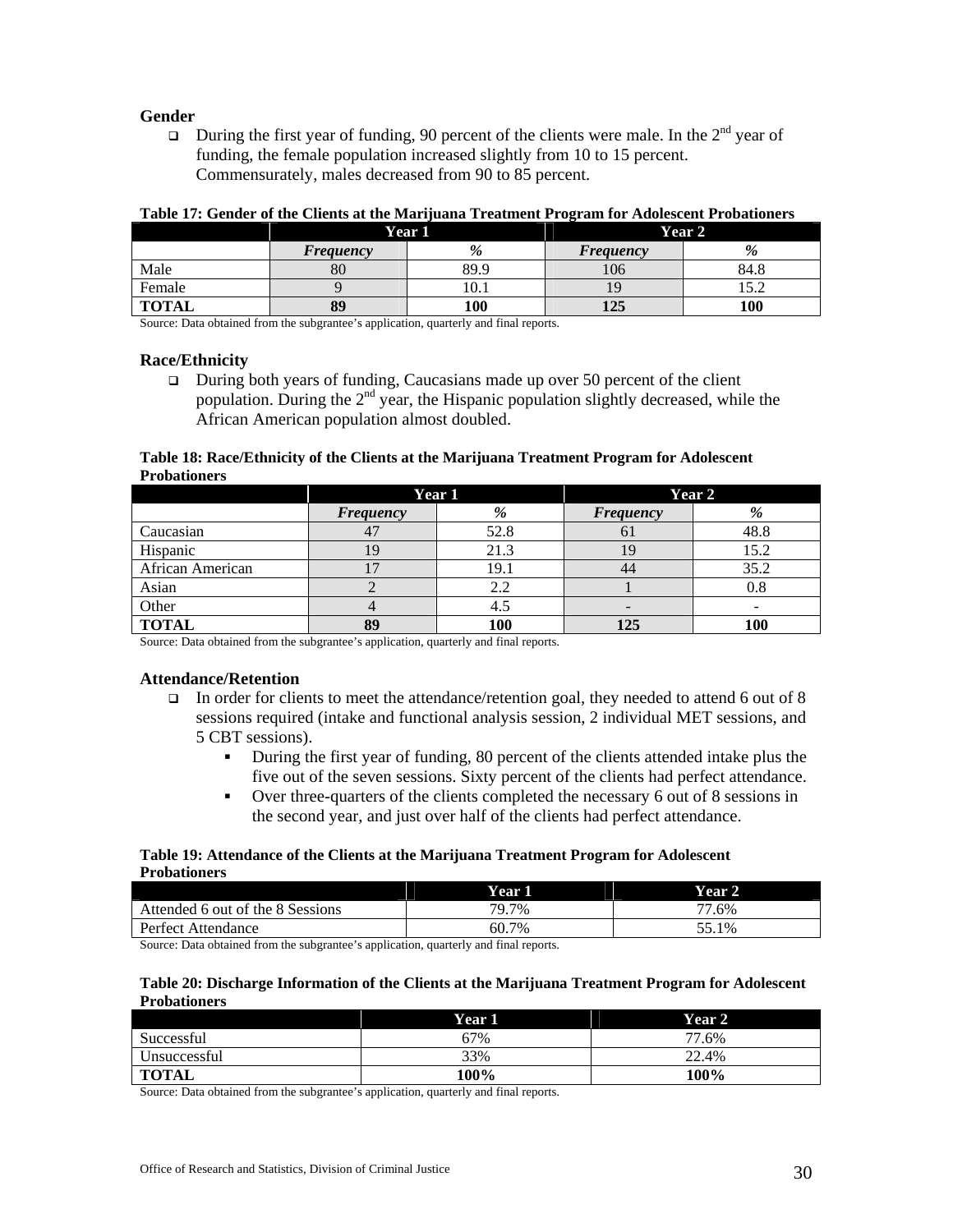$\Box$  For both years, the most frequent reason for discharge other than program completion was treatment non-compliance.

| Table 21: Reasons for Discharge of the Clients at the Marijuana Treatment Program for Adolescent |  |  |
|--------------------------------------------------------------------------------------------------|--|--|
| <b>Probationers</b>                                                                              |  |  |

|                            | Year 1 | Year 2 |
|----------------------------|--------|--------|
| Completed the Program      | 67%    | 68.1%  |
| Non-Compliance             | 23%    | 20.2%  |
| Re-Arrest                  | 7%     | 3.4%   |
| Severe Substance Abuse     |        | 5.0%   |
| Severe Mental Health       | 3%     | 0.8%   |
| <b>Behavioral Problems</b> | -      | 1.7%   |
| <b>Family Relocated</b>    |        | 0.8%   |
| <b>TOTAL</b>               | 100%   | 100%   |

Source: Data obtained from the subgrantee's application, quarterly and final reports.

#### **Average Number of Days in Treatment**

- $\Box$  The average number of days in treatment for the first year was 40 days. This number increased to 54 days in treatment for the second year of funding.
	- The program run at the Foote Detention Center was completed in a shorter time frame of 23 days in order to reach everyone before their status changed, they were released, or they were moved to another facility.

#### **Family Involvement**

- $\Box$  For those clients at the Foote Center, there was no family involvement as the clients were in the custody of the state. However, information packets were sent to their families, and families were invited to contact the client's therapist for further information.
- **Parents of clients that were 18 years old and participating in the program did not have to** participate in the family sessions since they were considered to be legal adults. However, 2 out of the 18 such clients in the first year did have family involvement.
- During the first year of funding, 79 percent of the parents of non-Foote clients between the ages of 13 and 17 participated in the educational family counseling sessions. Parental participation decreased the following year, with two-thirds of clients' parents attending the family sessions.
- The program found that many families participate only in the first family session, so combining the entire program content into one long family session was considered.
- $\Box$  The program found that parental involvement was crucial to successful treatment. During the second year 84 percent of the clients who successfully completed the program had parental participation in the family sessions. This validated the emphasis placed on family involvement.

| Table 22: Parental Participation of the Clients at the Marijuana Treatment Program for Adolescent |  |  |
|---------------------------------------------------------------------------------------------------|--|--|
| <b>Probationers</b>                                                                               |  |  |

|               | Year 1 | Year 2 |
|---------------|--------|--------|
| 0 Sessions    | 21.0%  | 32.7%  |
| ' Session     | 58.0%  | 30.8%  |
| $2+$ Sessions | 21.0%  | 35.5%  |
| <b>TOTAL</b>  | 100%   | 100%   |

Source: Data obtained from the subgrantee's application, quarterly and final reports.

#### **UAs**

Clients who participated at the Foote Center were not required to give UAs since they were incarcerated.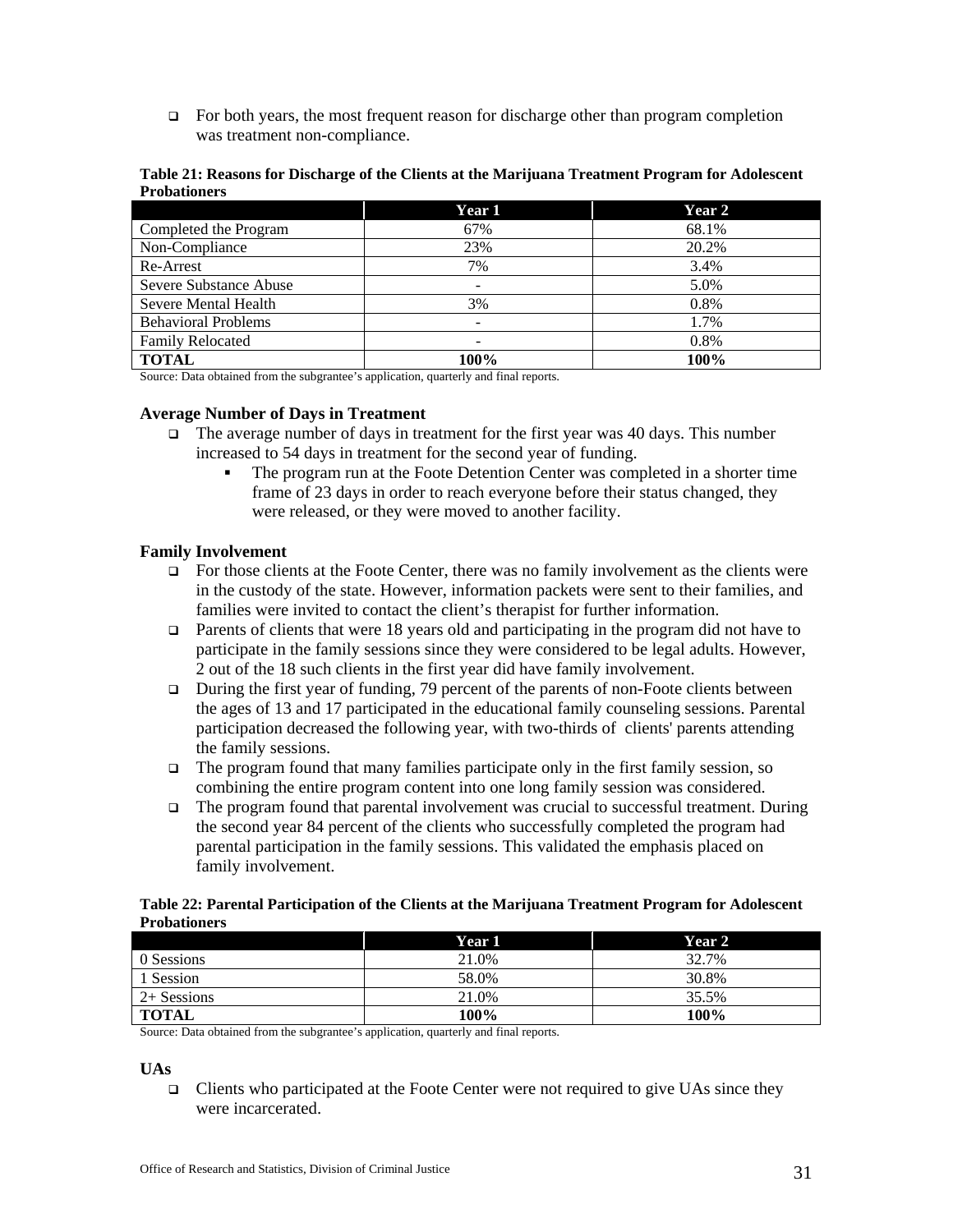- In the first year, 169 UAs were collected from the non-Foote participants. Seventy-three percent were negative for all substances, 22 percent were positive for marijuana only, 2 percent were positive for marijuana and another substance, and 3 percent were positive for a substance other than marijuana.
- During the second year,  $217 \text{ UAs}$  were collected from the non-Foote participants, resulting in 51 percent negative for all substances, 34 percent positive for marijuana only, 3 percent positive for marijuana and another substance, and 1 percent positive for a substance other than marijuana.

#### **Table 23: UA Results of the Clients at the Marijuana Treatment Program for Adolescent Probationers**

|                                                     | Year 1 | Year 2 |
|-----------------------------------------------------|--------|--------|
| Negative for All Substances                         | 73.0%  | 50.5%  |
| Positive for Marijuana Only                         | 22.0%  | 34.0%  |
| Positive for Marijuana & Another Substance          | 2.0    | 2.8%   |
| Positive for Another Substance Other than Marijuana | 3.0%   | 1.1%   |
| <b>TOTAL</b>                                        | 100%   | 100%   |

Source: Data obtained from the subgrantee's application, quarterly and final reports.

## **Recidivism:**

- The Integrated Colorado Online Network (ICON) was used to gather some recidivism data. However, recidivism data was available for only 87 percent of the clients served in the first year and 60 percent of the clients for the following year.
	- Seventy seven percent of the clients whose data regarding re-offense was available in the first year had no further charges. The other 23 percent did have new charges, the majority of which were for non-violent crimes. No comparison group data were provided.
	- In the second year, 86 percent of the clients who had data regarding re-offense available had no further legal charges in the 2 months after discharge from the program. Only 14 percent did have further charges, mainly for non-violent or drug offenses. No comparison group data were provided.

|                     | Year 1           |      | Year 2           |      |
|---------------------|------------------|------|------------------|------|
|                     | <b>Frequency</b> | %    | <b>Frequency</b> | %    |
| No offense          | 59               | 76.6 |                  | 85.9 |
| Drug/Alcohol Ticket |                  | 2.6  |                  | 2.8  |
| Possession Charge   |                  |      |                  | 2.8  |
| Drug & Non-Violent  |                  | 1.3  |                  |      |
| Non-Violent         |                  | 19.5 |                  | 5.6  |
| Violent             |                  |      |                  | 2.8  |
| <b>TOTAL</b>        | 77               | 100  |                  | 100  |

**Table 24: Recidivism of Clients at the Marijuana Treatment Program for Adolescent Probationers Two Months Post-Discharge.**

Source: Data obtained from the subgrantee's application, quarterly and final reports.

#### **Additional Services**

- $\Box$  Clients who were enrolled in this program benefited from professional assessments that determined additional needs and services that go beyond the scope of what this program provides. Given the prevalence of co-occurring psychosocial factors in correlation to substance abuse, it was not surprising that 55 percent in the first year and 75.5 percent of the clients in the second year were referred for additional services upon discharge.
- $\Box$  After the first year of program implementation, stakeholders gave the feedback that one of the most valuable aspects of the program was the professional assessment of the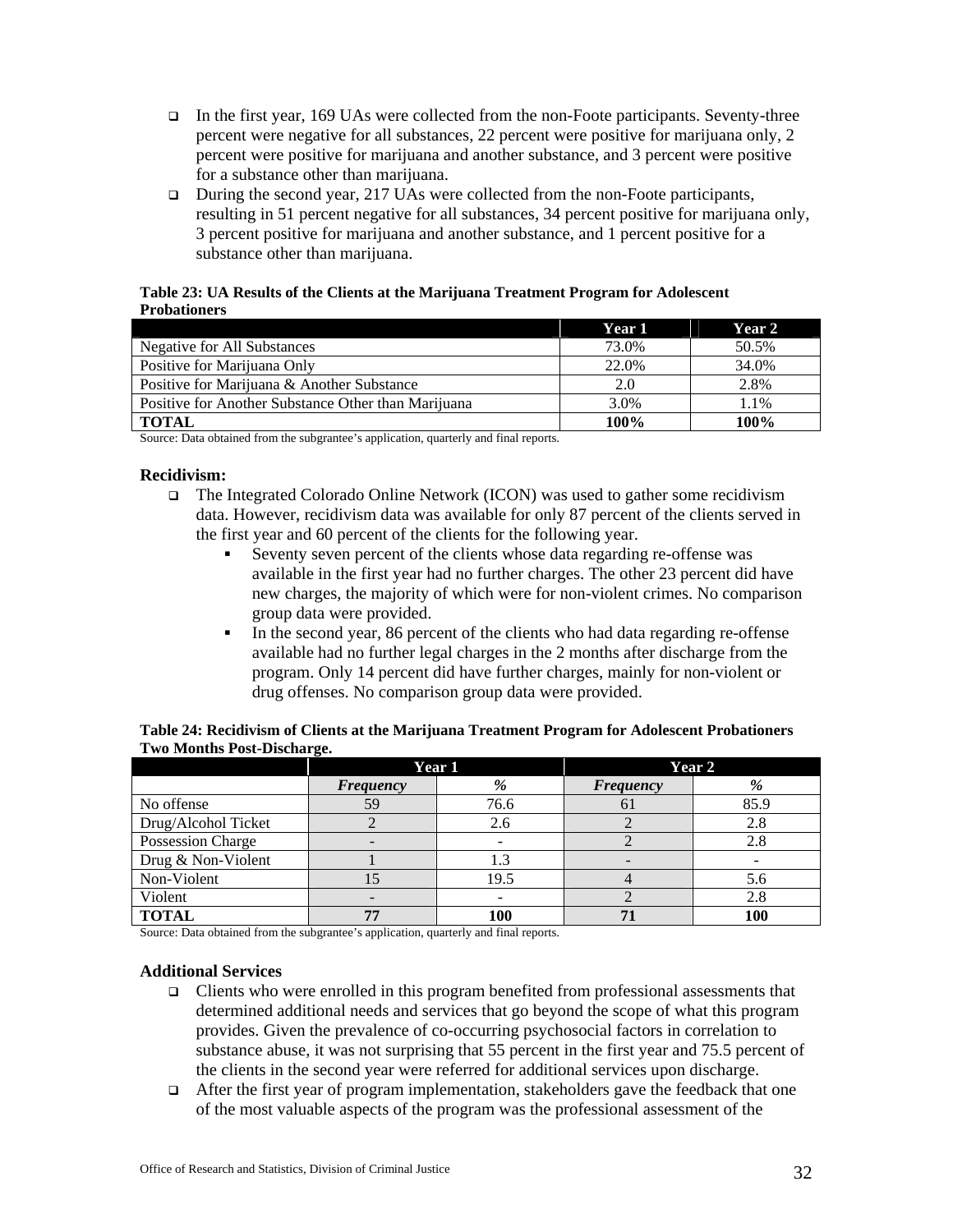severity of the substance abuse problem of each client as well as assessment of and recommendation for other types of needed services.

|                                  |           | Year 1 |                  | Year 2 |  |
|----------------------------------|-----------|--------|------------------|--------|--|
|                                  | Frequency | %      | <b>Frequency</b> | %      |  |
| Substance Abuse                  | 35        | 71.4   |                  | 47.8   |  |
| Mental Health                    |           | 10.2   |                  | 6.7    |  |
| <b>Family Therapy</b>            |           | 2.0    |                  | 2.2    |  |
| Substance Abuse & Mental Health  |           | 10.2   | 18               | 20.0   |  |
| Substance Abuse & Family Therapy |           | 6.1    |                  | 23.3   |  |
| TOTAL                            | 49        | 99.9   |                  |        |  |

**Table 25: Additional Services for the Clients at the Marijuana Treatment Program for Adolescent Probationers**

Source: Data obtained from the subgrantee's application, quarterly and final reports.

## **Level I Aftercare**

- This group was added during the second year of funding. It was offered to those who were leaving the program and were assessed for needing Level I treatment, and who would also benefit from some additional individual treatment and/or family support.
	- Four individuals participated in the Level I aftercare component.
	- Two participated at the Aurora probation site while the other two participated at the Littleton probation site.
	- Three of these clients were initially referred to this program by the  $18<sup>th</sup>$  JD Juvenile Probation Department and the other was from a diversion program.
	- Half of these participants were males.
	- All four of the youth showed signs of depression on the CARROLL, which was given to them at intake. This demonstrated their need for individual support.
	- Two of the youth were clean at discharge, another was clean and then relapsed, and the final youth continued to use at a high frequency throughout the duration of treatment and was referred for a higher level of substance abuse treatment.

#### **Program Modifications**

- $\Box$  At the end of the first year, the program found that they were prepared to serve more clients than were being referred. Program administrators determined that low enrollment was due to transportation. The program was then made available at two additional sites: Aurora Probation and the Foote Detention Center.
- Transportation was again identified as an obstacle for treatment participation during the second year of funding, this time for probationers in Centennial. As a result, the program started providing services at the Justice Center in Centennial.
- $\Box$  In the second half of the second year of funding, families were required to pay a small copayment, moving the program towards self-sufficiency.

#### **Additional Programmatic Impacts**

- $\Box$  After two years, the program brought together the restorative justice program and the treatment programs. These programs are now aligned toward the same goal, providing clients with treatment that works in order to prevent them from being further involved in the juvenile justice system.
- $\Box$  This program costs the same per week as a regular outpatient program (approximately \$600/mth) but it is shorter and thus the entire treatment episode costs less and the program can accommodate more clients over time.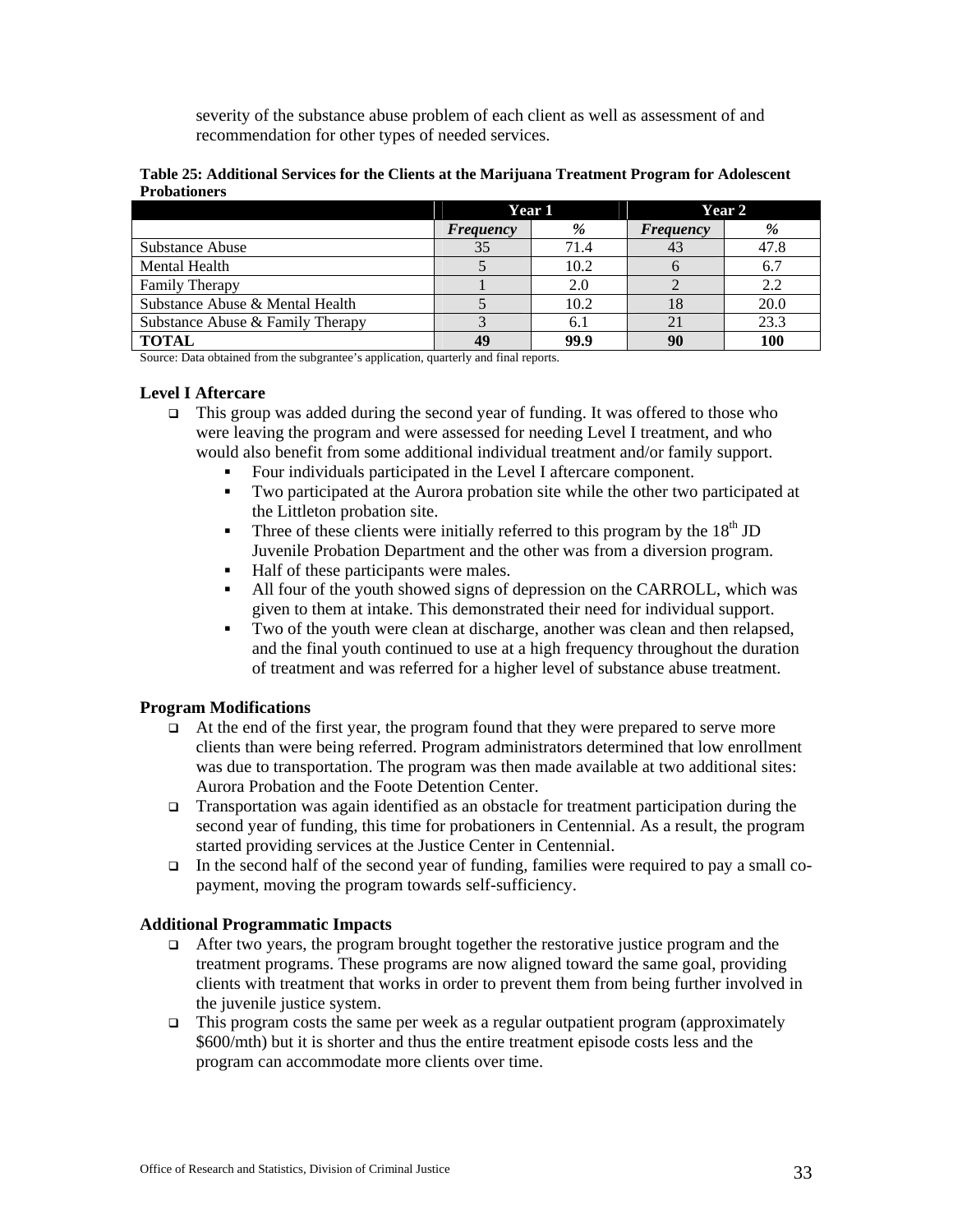This program can use money from Synergy Signal Behavioral Health/Alcohol and Drug Abuse Division and Offender Services fund in cases where more intensive levels of substance abuse treatment is needed.

# **ORS COMMENTARY**

The University of Colorado Health Sciences Center Marijuana Treatment Program for Adolescent Probationers was utilizing "best practice" treatment methods for cannabis abuse in adopting the Cannabis Youth Treatment Series. This program is based on Motivational Enhancement Therapy (MET)/Cognitive Behavioral Therapy (CBT).

As originally intended, the program worked in collaboration with the  $18<sup>th</sup>$  judicial district. This relationship proved to be beneficial, with over 70 percent of the referrals to treatment coming from this judicial district. Additionally, groups were offered at two of the district's probation offices, which has been accommodating to the youth and their parents. Recidivism data was available for more than half of the clients through the use of the Judicial Department's Integrated Colorado Online Network (ICON). The available data regarding reoffense indicated that over 75 percent of the clients had no further legal charges.

For the first year of funding, the program's goal was to admit 100 clients to treatment. Ninety-one clients entered treatment that year. The next year the program lowered this goal with the hope of admitting 96 new clients. That year they surpassed the goal by enrolling 125 new clients. During those two years, over 80 percent of the clients in the program were male. According to program documentation, the services provided to the youth were the same regardless of their gender. There was no evidence of gender-specific services being offered to the female population at this program. All clients were required to attend the same treatment sessions.

In order to discharge successfully from the program, a client needed to attend 6 out of 8 sessions. In the first year, 80 percent of the clients met the goal of attending the 6 out of the 8 sessions, but this percent fell slightly in the second year. There was no explanation for the decrease in the second year.

A new treatment component, Level I Aftercare, was added in the second year of funding. This new service was developed for youth who are leaving the program but need additional individual and family support. After reviewing all the program documentation, there was no explanation regarding why this group was added. However, there was outcome data regarding the four clients who participated in this group in its first year of implementation.

Parental participation was an important treatment component of this program. Parents were asked to participate in two family sessions. The program hoped to have an attendance rate of 80 percent. According to the data provided by the program, in the first year 79 percent of the parents attend one or more of the educational family counseling sessions. Parental participation decreased the following year, with only two thirds of the client's parents attending the family sessions. In year two, 84 percent of the clients who successfully completed the program had parental participation in the family sessions. This validated the emphasis placed on family involvement by the program.

One of the programmatic goals was to reduce marijuana use as demonstrated by a "clean" urinalysis at the last session for 80 of the clients. Data regarding the client's last session was not available in the program documentation. However, the data provided indicated 169 UAs were collected, which 73 percent negative for all substances in the first year. The next year more UAs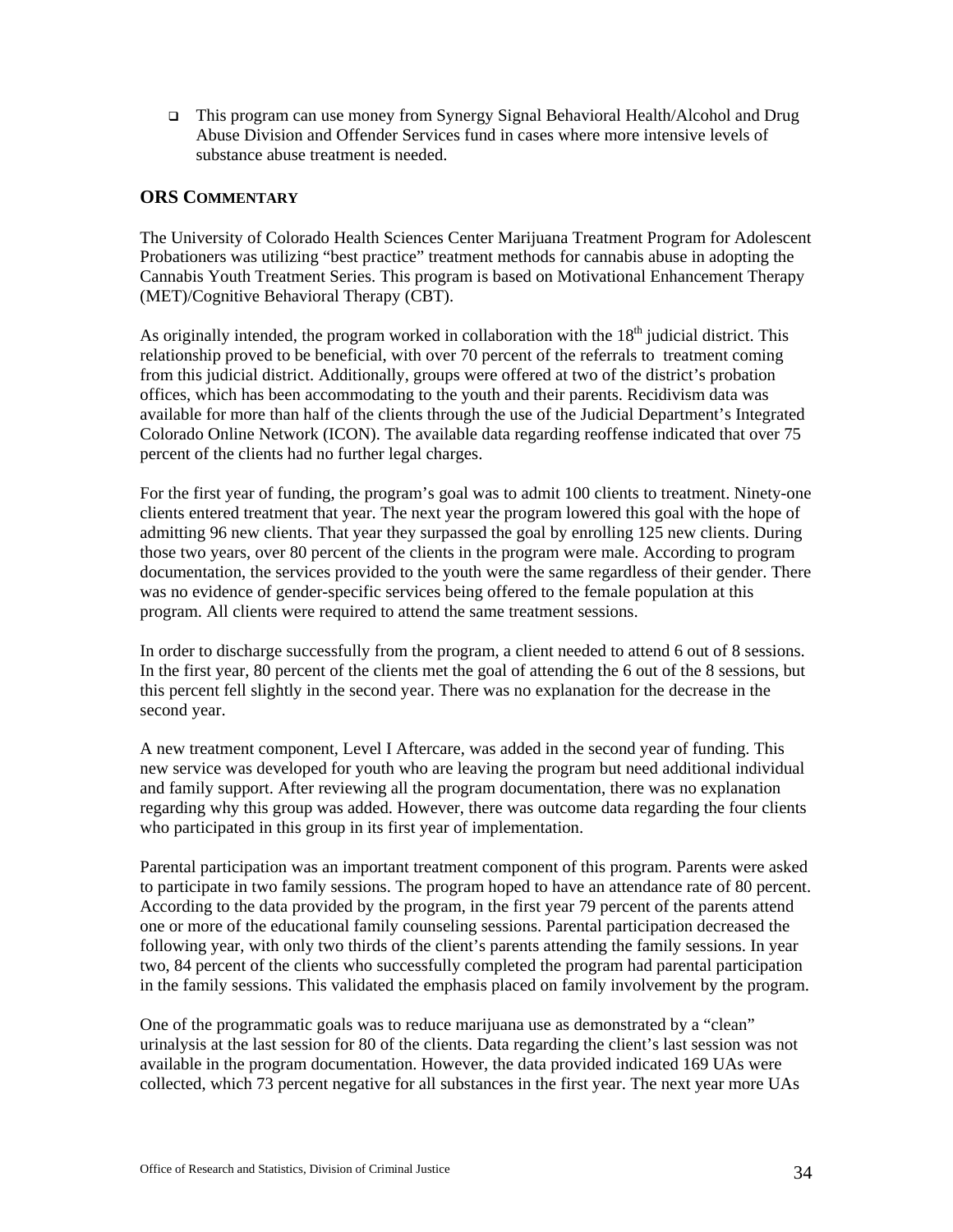were collected, but the percentage of clean UAs dropped to 50 percent, while the number of positive UAs for marijuana rose. Again, there was no explanation for these changes.

The University of Colorado Health Sciences Center Marijuana Treatment Program for Adolescent Probationers did a very good job with their quarterly and final reports. In these reports, the program provided a level of detail and data that has not been seen in the other three substance abuse treatment programs assessed. These reports should be used as an example of what type of information should be included in the quarterly and final reports.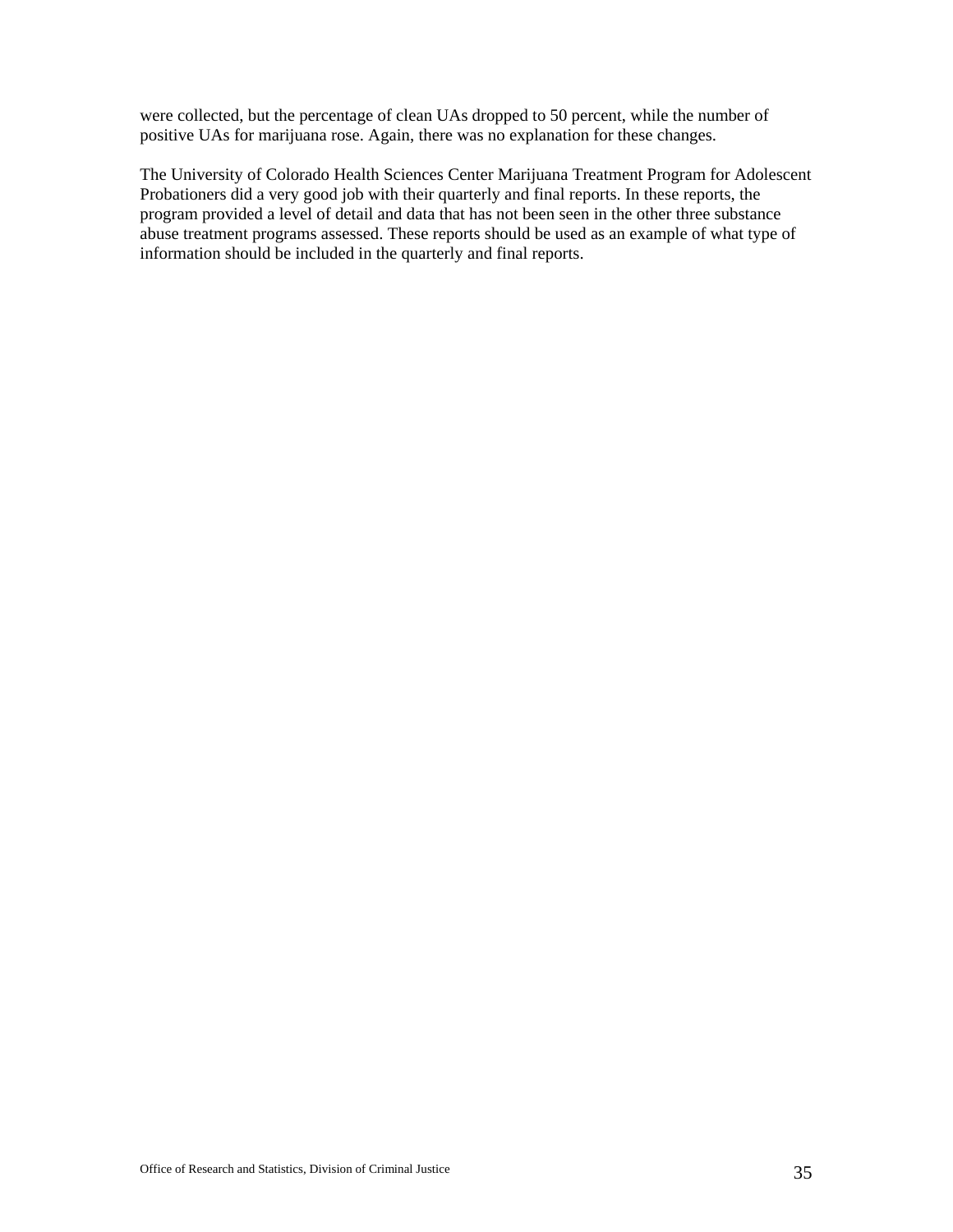# **SOUTHERN UTE-IGNACIO MULTI-SYSTEMATIC TREATMENT PROGRAM**

# **PROGRAM PROBLEM STATEMENT**

Ignacio, Colorado is a relatively small tribal community that was experiencing drug and alcohol problems with their adolescent population.

*Levels of binge drinking among Ignacio youth are significantly above those in other surveyed communities: 18.3 percent of students statewide vs. 28.3* percent *of Ignacio students*.

According to the 1999 Colorado Youth Survey, Ignacio youth had higher levels of alcohol and substance abuse than comparable communities. For example, 28.3 percent of students (grades 6-12) in all surveyed communities had used alcohol in the previous 30 days, while the rate in Ignacio was 38.7 percent. Across the state, 12.5 percent of students reported marijuana use within the last 30 days, compared with 27.7 percent of Ignacio students*.* Levels of binge drinking among Ignacio youth were significantly above those in other surveyed communities: 18.3 percent of students statewide vs. 28.3 percent of Ignacio students.

In 1998, the Southern Ute Police Department reported that 49 youth were referred to protective custody for underage drinking, three cases went to juvenile court for liquor law violations, three for underage consumption, five for assaults, and six arrests were made for disorderly conduct related to underage drinking. Also, the Southern Ute Tribal Court reported that of the 107 juvenile charges filed, 59 percent were for drug and alcohol offenses while the other 41 percent were for violent offenses.

The Colorado Youth Survey demonstrated that family members with a history of substance abuse and anti-social behaviors influence youth in the home. However, family also plays an important role in getting these youth help. Unfortunately, if they see their parents or family members using drugs or drinking heavily this will defeat the message for substance abuse counseling.

Substance abuse treatment availability in Ignacio has been very limited. Outpatient counseling has always been available to the Indian teens, but at a relatively low intensity, only one to two counseling sessions per week. In the case of the non-Indian teens, they have to travel 24 miles to Durango for intensive outpatient treatment.

This community identified two important issues: alcohol/alcoholism and family dysfunction as suggested by domestic violence and drug and alcohol abuse. For this reason, the applicants intended to implement a Multi-Systemic Therapy (MST) program.

# **PROGRAM DESCRIPTION**

MST is an intensive family and community based treatment that addresses multiple determinants of serious antisocial behavior in juvenile offenders.<sup>3</sup> The MST approach views youth as individuals living and acting within a complex network of interconnected systems: family, peer, school, neighborhoods, etc. Intervention may be necessary in any one or a combination of these interconnected systems. Interventions are intended to improve caregiver discipline practices, enhance family affective relations, decrease youth association with deviant peers, increase youth association with prosocial peers, improve youth school or vocational performance, engage youth

 $\overline{a}$ <sup>3</sup> Multisystemic Therapy available at http://www.mstservices.com/.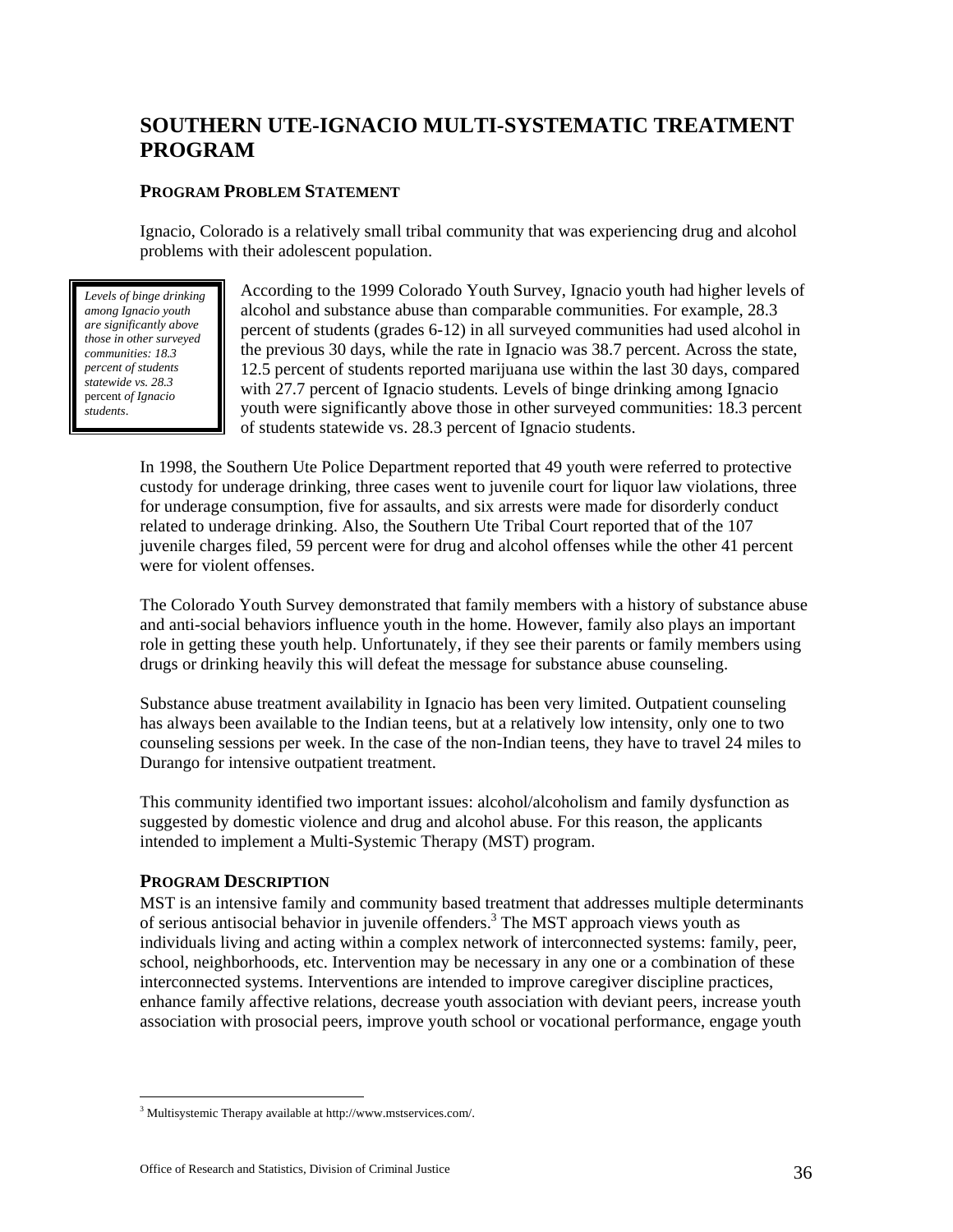in prosocial recreational outlets, and develop an indigenous support network of extended family, neighbors, and friends to help caregivers achieve and maintain.<sup>4</sup>

The MST program takes approximately four months to complete, and during this time there are multiple therapist family contacts each week. Participants will undergo some cognitive behavioral, behavioral, and pragmatic family therapies. Also, a treatment plan is designed in collaboration with the youth and their family. All of these services are delivered in the youth's natural environment (i.e. home, school, community).

The Southern Ute program has established a MST treatment modality for adolescent substance abuse. This MST program, unlike traditional MST programming, will take five months rather than four to complete. This is the first application of MST with a Native American population. Clients that are seen as inappropriate for this program include adolescents who are actively suicidal, homicidal, or psychotic, or have been referred for a sex offense.

# **PROGRAM OUTCOMES**

According to program documentation, the program is expecting the following outcomes: **Although the** 

- $\Box$  Improved parenting skills in caregiver family members;
- Increased cohesion and involvement with the teen among family members;
- Reduced contact among deviant peers;
- $\Box$  Increased contact among pro social peers;
- Increased attendance and improve achievement at school/work;
- $\Box$  Increased participation in positive leisure activities;
- $\Box$  Improved relations between family, the social environment, and the community; and
- $\Box$  Increased capacity for problem solving among family members.

Although they are very specific, the applicant did not indicate what would be used to measure these outcomes.

This program prepared a very specific implementation plan that is presented below.

# **YEAR 1:**

- 1. Secure at least six collaborative memoranda of agreement with organizations and agencies that will have some significant responsibility or jurisdiction for adjudicated youth by the end of July 2000. These agreements would confirm that Peaceful Spirit would "take the lead" in clinical decisions in cases assigned to the MST program.
- 2. Establish on-call procedures and criteria by July 31, 2000. Purchase cell phones by July 31.
- 3. Hire two MST therapists (M.A. level) and hire or assign clinical supervision and administrative assistant duties by August 31, 2000.
- 4. Staff (MST therapists and clinical supervisor) receive, complete and are certified in the MST program (5-day program) by September 15, 2000.

Office of Research and Statistics, Division of Criminal Justice 37

*outcomes are very specific, the applicant did not indicate what they would use for measures.* 

 $\overline{a}$ 4 Multisystemic Therapy available at http://www.mstservices.com/.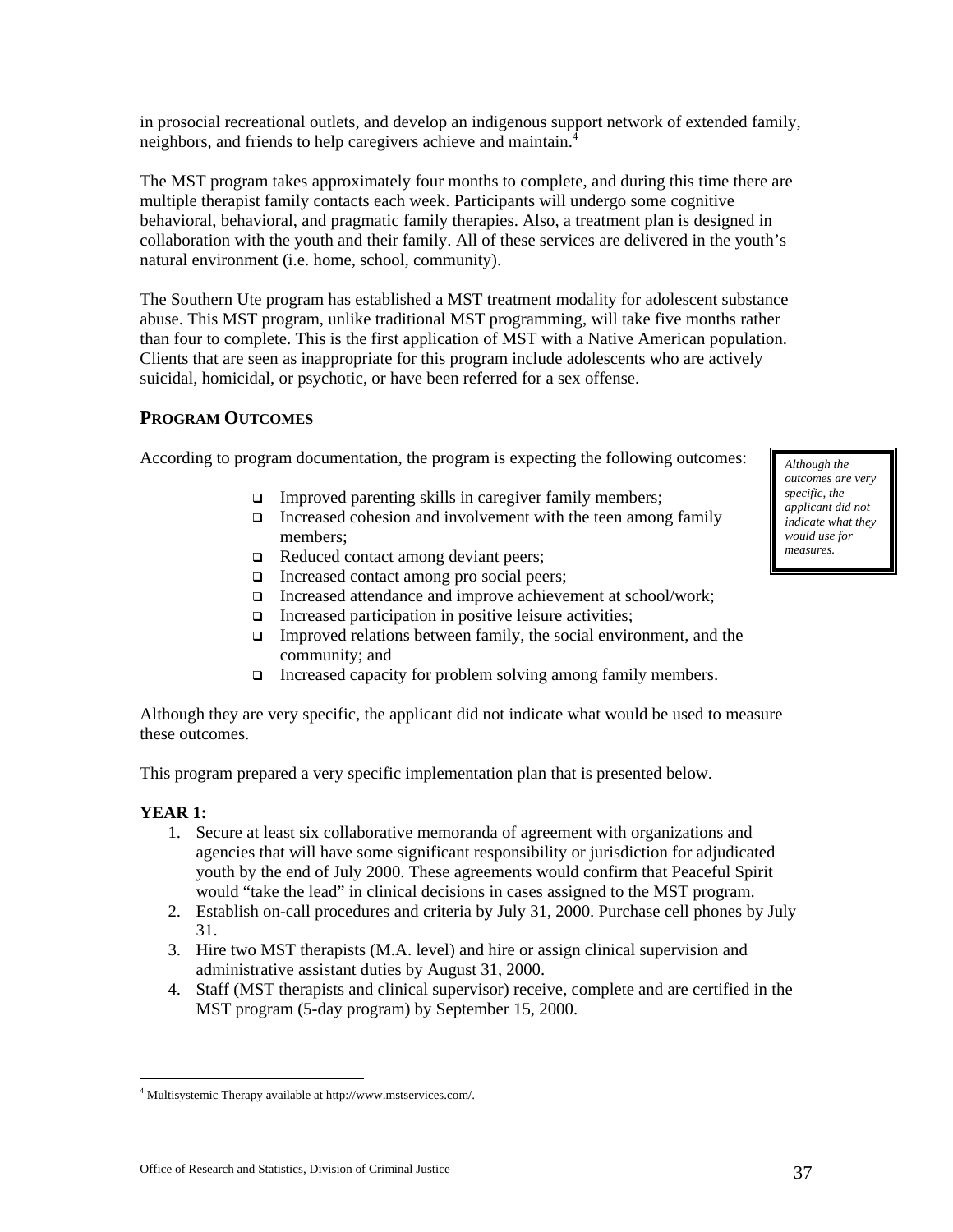- 5. Establish record-keeping system that includes MST approved "instrument" to track case histories, assure program quality, measure outcomes and make decisions by August 31, 2000.
- 6. Establish regular schedule of clinical supervision by September 15, 2000.
- 7. Maintain referral agreements with Southern Ute Tribal Court, Ignacio Municipal Court, and the  $6<sup>th</sup>$  Judicial District probation department. These agreements will include mechanisms for accountability. On-going.
- 8. Enroll 10 juveniles and their families as the initial caseload by September 30, 2000.
- 9. Maintain an average caseload of 10 through June 30, 2001.
- 10. Maintain requirements that all MST therapists and staff participate in initial 5-day training, weekly clinical consultation with MST services, quarterly booster training.
- 11. Hold weekly supervision sessions that guide MST therapists in conceptualizing cases in multi-systemic terms, setting treatment priorities, identifying obstacles to success, and designing interventions to navigate those obstacles. On-going.
- 12. Ensure that MST therapists are accessible at times convenient to clients and in times of crisis, very quickly. On-going.
- 13. Hold weekly telephone consultations with MST treatment services. On-going.
- 14. Maintain caseloads not exceeding 6 families per therapist. On-going.
- 15. Track progress and outcomes on all cases, complete all case paperwork weekly.
- 16. Maintain 24 hours a day, 7 days a week an on-call system to provide coverage when MST therapists are on vacation or taking personal time, staffed by therapists who know the details of each case and understand MST. On-going.
- 17. Maintain collaborative relationships with other allied organizations and agencies through the Community Treatment Team which allow MST therapists to "take the lead" for clinical decisions on each case. On-going.
- 18. Screen out inappropriate referrals to the MST program (actively suicidal, homicidal or psychotic and youth referred for sex offenses.
- 19. Maintain program discharge criteria based on outcomes and which ameliorate the referral problem/behavior. On-going.
- 20. Employ outcome-focused personnel evaluation methods. On-going.
- 21. Utilize MST treatment session logs to track direct contact by MST therapists with youth and family, and indirect contact (school, employer, peer). These logs specify frequency and duration of contact, system addressed (e.g., marital, family, peer, etc.), problem areas within each system addressed, homework assigned and completed. On-going.
- 22. Utilize audio-taped treatment sessions with youth and families as a supervisory/quality control tool. On-going.
- 23. Utilize the MST Services Therapist Adherence Measure quarterly with all cases.
- 24. Utilize Family Information form. On-going.
- 25. Utilize the MST Supervisor Adherence Measure quarterly (a questionnaire completed by MST therapists)
- 26. Utilize the Family Information Follow-Up Questionnaire with all families at discharge.
- 27. Of 30 cases enrolled, 24 will complete treatment by September 30, 2002.
- 28. Of 30 cases, 75 percent will meet performance standards in the following areas at completion of treatment and at follow-up intervals (6,12,18 months): safety (abuse and neglect reports; at home (placements out of home; out of trouble with the law (arrests); and in school (truancy and expulsion records)
- 29. Case outcomes will meet MST standards. On-going.

Source: Colorado Division of Criminal Justice Drug Control & Systems Improvement Program 2000 Application.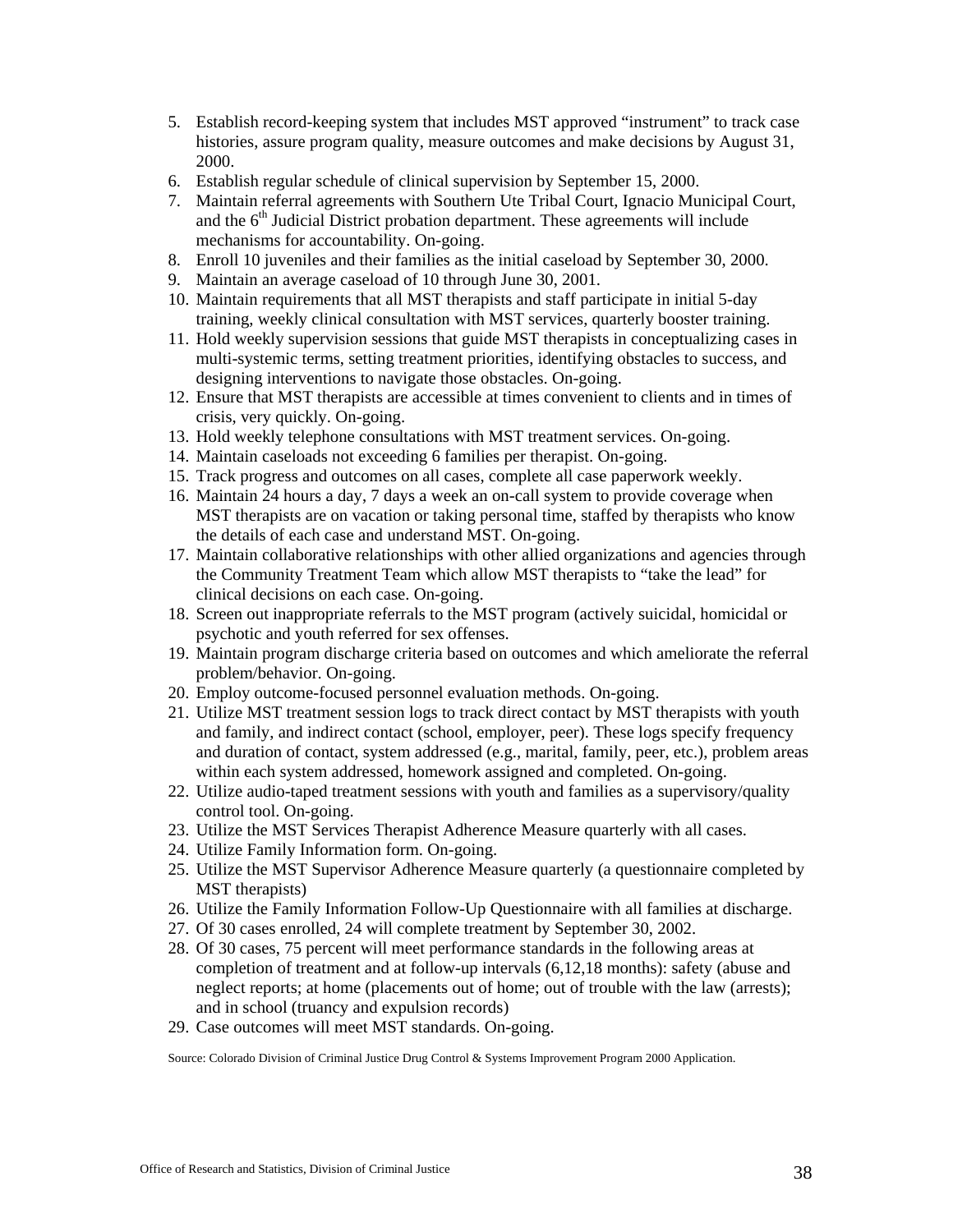# **YEAR 2:**

- 1. Maintain referral agreements with Southern Ute Tribal Court, Ignacio Municipal Court, and the 6th Judicial District probation department. These agreements will include mechanisms for accountability. On-going.
- 2. Enroll 2-3 new clients per month (on the average) for the total of 30 by September 30, 2002.
- 3. Maintain an average caseload of 10 through September 30, 2002.
- 4. Maintain requirements that all MST therapists and staff participate in initial 5-day training, weekly clinical consultation with MST services, quarterly booster training.
- 5. Hold weekly supervision sessions which guide MST therapist in conceptualizing cases in multi-systemic terms, setting treatment priorities, identifying obstacles to success, and designing interventions to navigate those obstacles. On-going.
- 6. Ensure that MST therapists are accessible at times convenient to clients and in times of crisis, very quickly. On-going.
- 7. Hold weekly telephone consultations with MST treatment services. (52 sessions, ongoing).
- 8. Maintain caseloads not exceeding 6 families per therapist. On-going.
- 9. Track progress and outcomes on all cases, complete all case paperwork weekly. Paperwork completion is monitored by MST supervisor with assistance from the Administrative Assistant. On-going.
- 10. Maintain 24 hours a day, 7 days a week an on-call system to provide coverage when MST therapist are on vacation or taking personal time, staffed by therapists who know the details of each case and understand MST. On-going.
- 11. Maintain collaborative relationships with other allied organizations and agencies through the Community Treatment Team which allow MST therapists to "take the lead" for clinical decisions on each case. On-going.
- 12. Screen out inappropriate referrals to the MST program (actively suicidal, homicidal or psychotic and youth referred for sex offenses.
- 13. Maintain program discharge criteria based on outcomes and which ameliorate the referral problem/behavior. On-going.
- 14. Employ outcome-focused personnel evaluation methods. On-going.
- 15. Utilize MST treatment session logs to track direct contact by MST therapists with youth and family, and indirect contact (school, employer, peer). These logs specify frequency and duration of contact, system addressed (e.g., marital, family, peer, etc.), problem areas within each system addressed, homework assigned and completed. On-going.
- 16. Utilize audiotaped treatment sessions with youth and families as a supervisory/quality control tool. On-going.
- 17. Utilize the MST Services Therapist Adherence Measure quarterly with all cases.
- 18. Utilize Family Information form. On-going.
- 19. Utilize the MST Supervisor Adherence Measure quarterly (a questionnaire completed by MST therapists).
- 20. Utilize the Family Information Follow-Up Questionnaire with all families at discharge.
- 21. Of 30 cases enrolled, 24 will complete treatment by September 30, 2002.
- 22. Of 30 cases, 75 percent will meet performance standards in the following areas at completion of treatment and at follow-up intervals (6,12,18 months): safety (abuse and neglect reports; at home (placements out of home; out of trouble with the law (arrests); and in school (truancy and expulsion records)
- 23. Case outcomes will meet MST standards. On-going.

Source: Colorado Division of Criminal Justice Drug Control & Systems Improvement Program 2001 Application.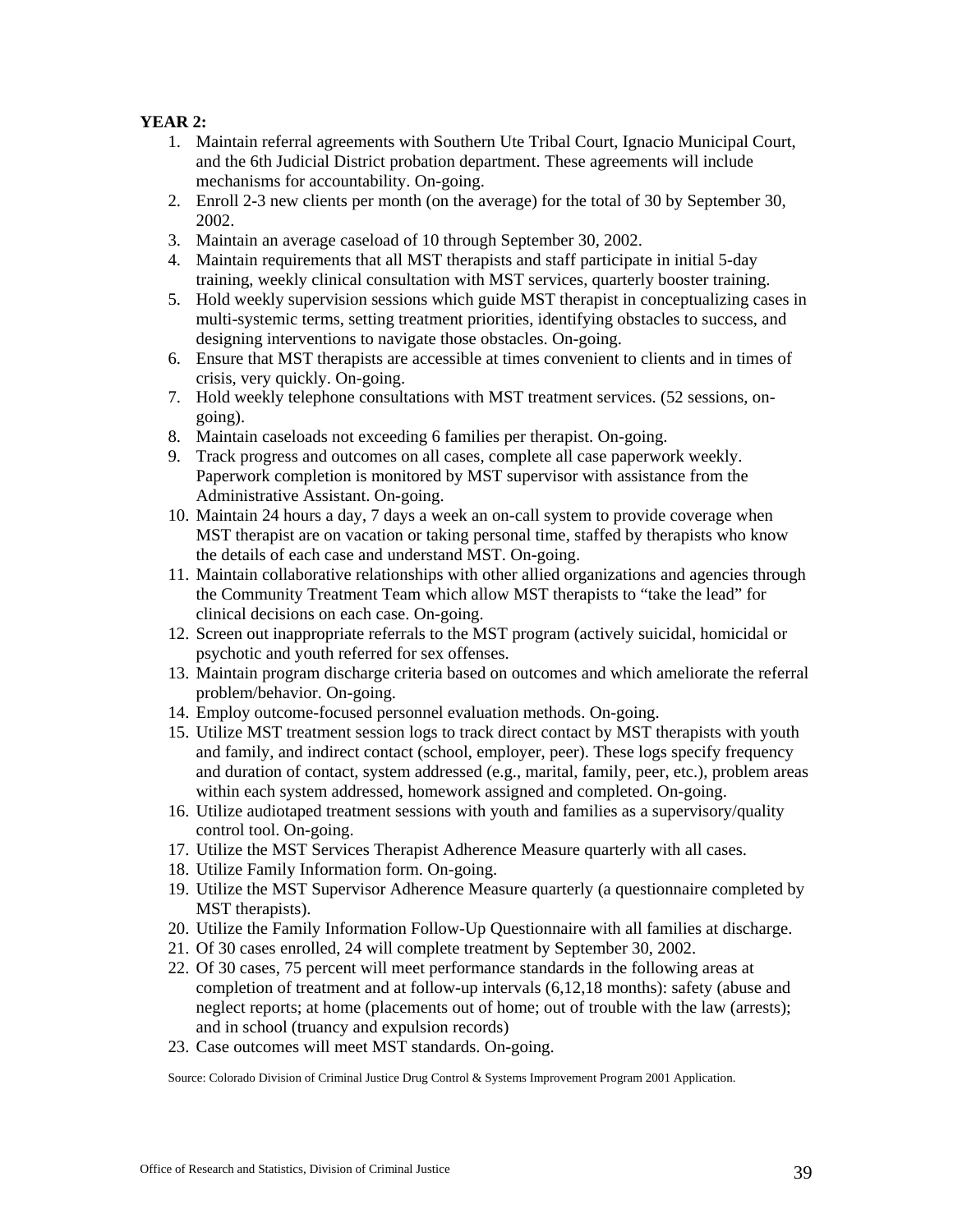# **YEAR 3:**

- 1. Maintain referral agreements with Southern Ute Tribal Court, Ignacio Municipal Court, and the 6th Judicial District probation department. These agreements will include mechanisms for accountability. On-going.
- 2. Enroll 2-3 new clients per month (on the average) for the total of 30 by June 30, 2004.
- 3. Maintain an average caseload of 10 through June 30, 2004. On-going.
- 4. Maintain requirements that all MST therapists and staff participate in initial 5-day training, weekly clinical consultation with MST services, quarterly booster training. (Current MST therapist have completed initial training and maintained booster training.)
- 5. Hold weekly supervision sessions which guide MST therapist in conceptualizing cases in multi-systemic terms, setting treatment priorities, identifying obstacles to success, and designing interventions to navigate those obstacles. (52 sessions, on-going time frames).
- 6. Ensure that MST therapists are accessible at times convenient to clients and in times of crisis, very quickly. On-going.
- 7. Hold weekly telephone consultations with MST treatment services. (52 sessions, ongoing).
- 8. Maintain caseloads not exceeding 6 families per therapist. On-going.
- 9. Track progress and outcomes on all cases, complete all case paperwork weekly. Paperwork completion is monitored by MST supervisor with assistance from the Administrative Assistant. On-going.
- 10. Maintain 24 hours a day, 7 days a week an on-call system to provide coverage when MST therapist are on vacation or taking personal time, staffed by therapists who know the details of each case and understand MST. On-going.
- 11. Maintain collaborative relationships with other allied organizations and agencies through the Community Treatment Team which allow MST therapists to "take the lead" for clinical decisions on each case. On-going.
- 12. Screen out inappropriate referrals to the MST program (actively suicidal, homicidal or psychotic and youth referred for sex offenses.
- 13. Maintain program discharge criteria based on outcomes and which ameliorate the referral problem/behavior. On-going.
- 14. Employ outcome-focused personnel evaluation methods. On-going.
- 15. Utilize MST treatment session logs to track direct contact by MST therapists with youth and family, and indirect contact (school, employer, peer). These logs specify frequency and duration of contact, system addressed (e.g., marital, family, peer, etc.), problem areas within each system addressed, homework assigned and completed. (Weekly.)
- 16. Utilize audio-taped treatment sessions with youth and families as a supervisory/quality control tool. On-going. (A sample session is reviewed every two months.)
- 17. Utilize the MST Services Therapist Adherence Measure quarterly with all cases.
- 18. Utilize Family Information form. (30 times during the program year).
- 19. Utilize the MST Supervisor Adherence Measure quarterly (a questionnaire completed by MST therapists) every two months.
- 20. Utilize the Family Information Follow-Up Questionnaire with all families at discharge. (At least six per quarter, plus additional times for follow-up at 6,12, and 18 months after client discharge for past clients)
- 21. Of 30 cases enrolled, 24 will complete treatment by June 30, 2004 (six per quarter).
- 22. Of 30 cases, 75 percent will meet performance standards in the following areas at completion of treatment and at follow-up intervals (6,12,18 months): safety (no abuse/neglect reports); youth are still at home (reduction in placements out of home); out of trouble with the law (reduction in re-arrests); and in school (reduced truancy and expulsion). This involves verifying information for new clients enrolled in the program year (5 to 6 per quarter), plus additional verification for past clients.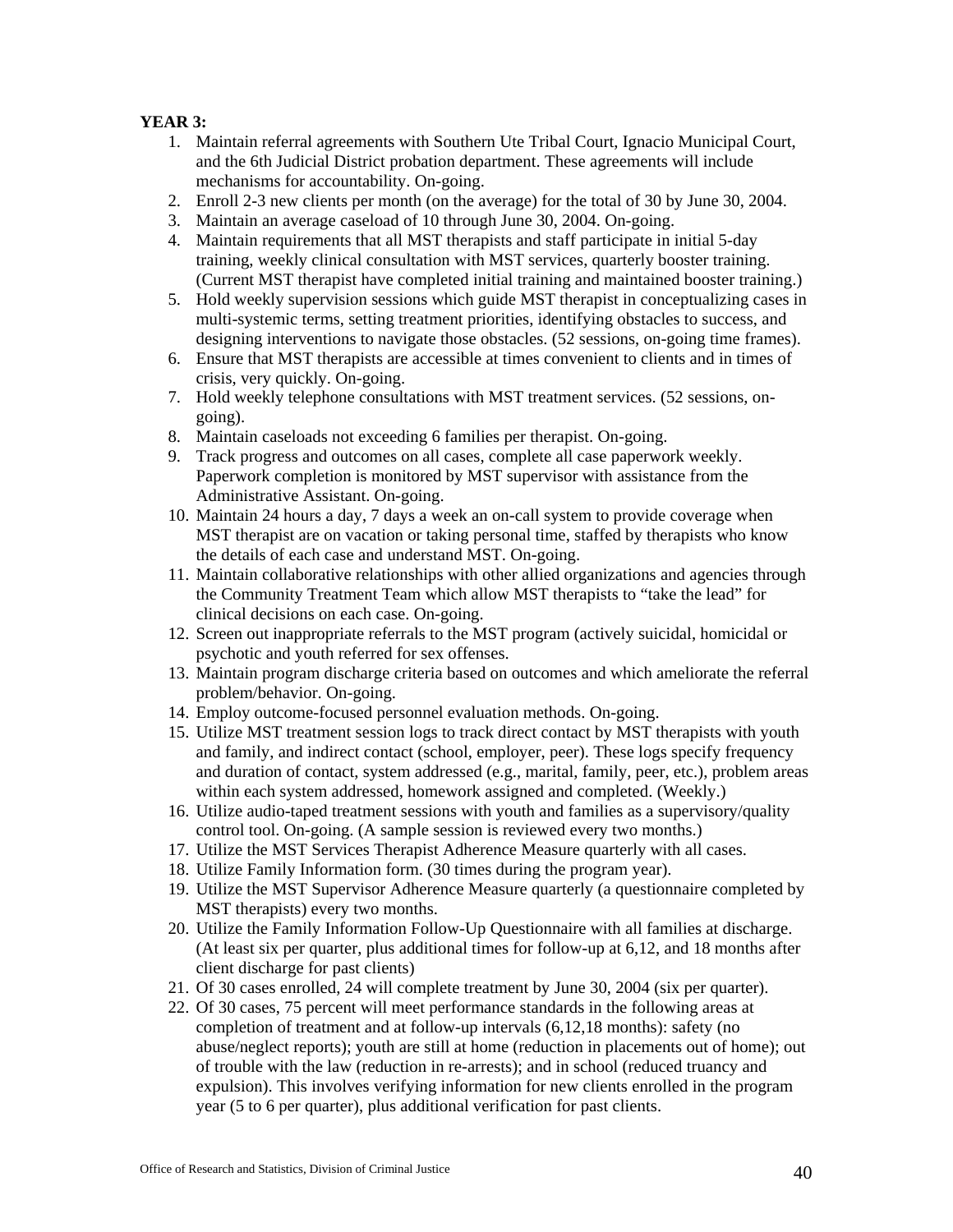23. Of the 30 cases, 75 percent will show reduction in problem behaviors identified at intake, and meeting overarching goals of the treatment plan developed shortly after intake. Seventy-five percent is a national MST standard.

Source: Colorado Division of Criminal Justice Drug Control & Systems Improvement Program 2003 Application.

# **YEAR 4:**

- 1. Maintain referral agreements with Southern Ute Tribal Court, Ignacio Municipal Court, and the 6th Judicial District probation department. These agreements will include mechanisms for accountability. On-going.
- 2. Enroll 2-3 new clients per month (on the average) for the total of 22 new clients between October 1, 2004 and by June 30, 2005.
- 3. Maintain an average caseload of 10 through June 30, 2005. On-going.
- 4. Maintain requirements that all MST therapists and staff participate in initial 5-day training, weekly clinical consultation with MST services, quarterly booster training. (Current MST therapist have completed initial training and maintained booster training.)
- 5. Hold weekly supervision sessions which guide MST therapist in conceptualizing cases in multi-systemic terms, setting treatment priorities, identifying obstacles to success, and designing interventions to navigate those obstacles. (39 sessions, on-going time frames).
- 6. Ensure that MST therapists are accessible at times convenient to clients and in times of crisis, very quickly. On-going.
- 7. Hold weekly telephone consultations with MST treatment services. (39 sessions, ongoing).
- 8. Maintain case loads not exceeding 6 families per therapist. On-going.
- 9. Track progress and outcomes on all cases, complete all case paperwork weekly. Paperwork completion is monitored by MST supervisor with assistance from the Administrative Assistant. On-going.
- 10. Maintain 24 hours a day, 7 days a week an on-call system to provide coverage when MST therapist are on vacation or taking personal time, staffed by therapists who know the details of each case and understand MST. On-going.
- 11. Maintain collaborative relationships with other allied organizations and agencies through the Community Treatment Team which allow MST therapists to "take the lead" for clinical decisions on each case. On-going.
- 12. Screen out inappropriate referrals to the MST program (actively suicidal, homicidal or psychotic and youth referred for sex offenses.
- 13. Maintain program discharge criteria based on outcomes and which ameliorate the referral problem/behavior. On-going.
- 14. Employ outcome-focused personnel evaluation methods. On-going.
- 15. Utilize MST treatment session logs to track direct contact by MST therapists with youth and family, and indirect contact (school, employer, peer). These logs specify frequency and duration of contact, system addressed (e.g., marital, family, peer, etc.), problem areas within each system addressed, homework assigned and completed. (Weekly.)
- 16. Utilize audio-taped treatment sessions with youth and families as a supervisory/quality control tool. On-going. (A sample session is reviewed every two months.)
- 17. Utilize the MST Services Therapist Adherence Measure quarterly with all cases.
- 18. Utilize Family Information form. (22 times during the program year).
- 19. Utilize the MST Supervisor Adherence Measure quarterly (a questionnaire completed by MST therapists) every two months.
- 20. Utilize the Family Information Follow-Up Questionnaire with all families at discharge. (At least six per quarter, plus additional times for follow-up at 6,12, and 18 months after client discharge for past clients)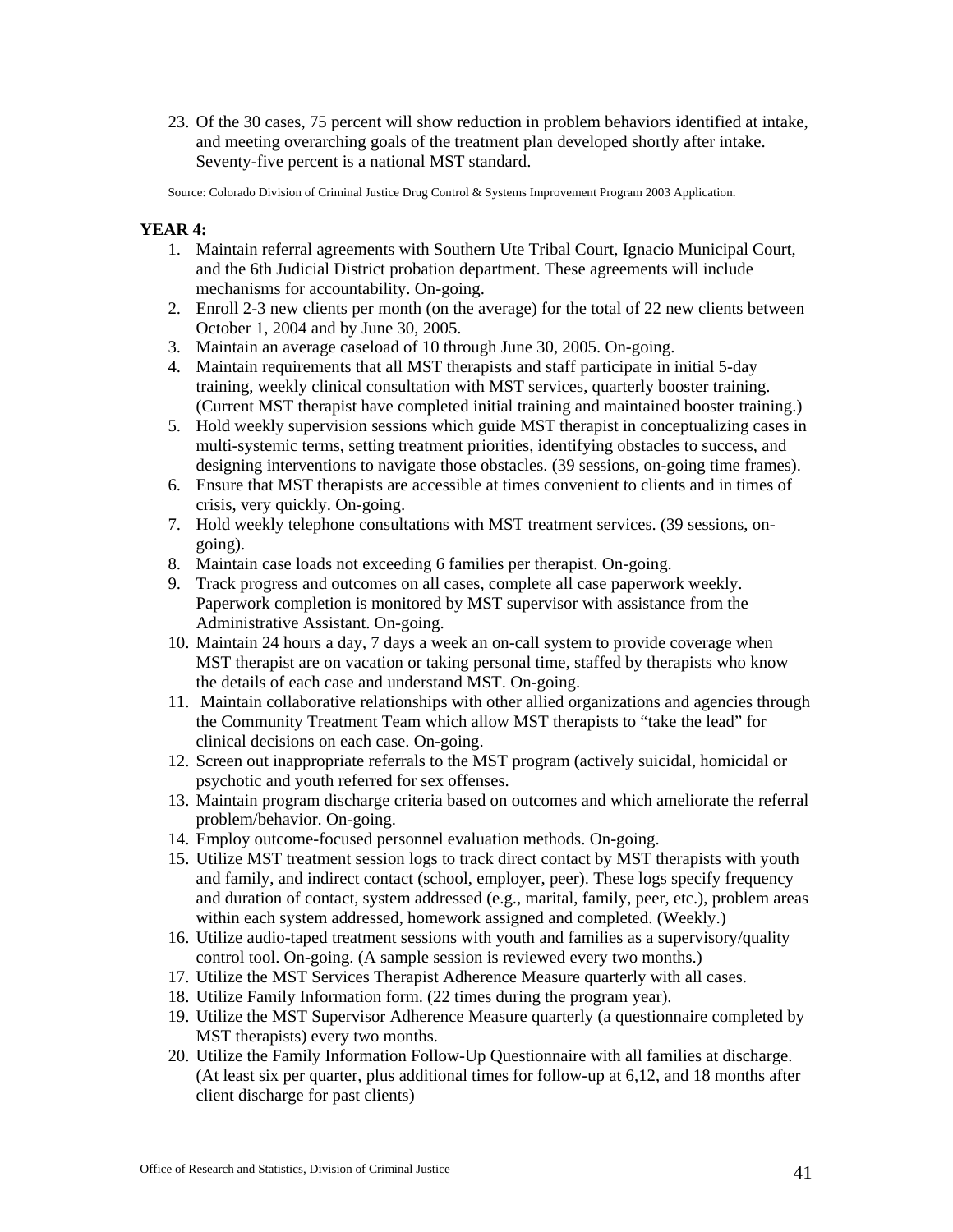- 21. Of 22 new cases enrolled, 16 will complete treatment by September 30, 2004 (six per quarter).
- 22. Of 22 cases, 75 percent will meet performance standards in the following areas at completion of treatment and at follow-up intervals (6,12,18 months): safety (no abuse/neglect reports); youth are still at home (reduction in placements out of home); out of trouble with the law (reduction in re-arrests); and in school (reduced truancy and expulsion). This involves verifying information for new clients enrolled in the program year (5 to 6 per quarter), plus additional verification for past clients.
- 23. Of the 22 cases, 75 percent will show reduction in problem behaviors identified at intake, and meeting overarching goals of the treatment plan developed shortly after intake. Seventy-five percent is a national MST standard.

Source: Colorado Division of Criminal Justice Drug Control & Systems Improvement Program 2004 Application.

# **RESEARCH FINDINGS**

## **Caseloads**

- $\Box$  The goal was to have caseloads that did not exceed six families per therapist.
	- Over the four years of funding, full time therapists averaged 4-6 families on their caseload. The number of families on each therapist's caseload depended upon which phase of the program each family was in and the number of referrals to the program.

## **Number of Families Served**

- The program was implemented in October 2000, but the first family was not seen until December 2000. For the first year, the program goal was to enroll 10 juveniles and their families. At the end of the first year, 10 families were served, however, one family did not complete treatment.
- $\Box$  Over the next three years, the program was never able to reach their desired goal of serving 30 families each year. This was partly due to referrals.
	- During the second year of funding, the program experienced some funding uncertainty, which prevented the enrollment of additional families. Because of this, the program was not able to reach their desired goal of serving 30 families this year.
	- Referrals were down again during the third year. This time it was due to a therapist leaving during the first quarter. Referrals were put on hold until a new therapist could be hired and trained. Twenty-five families were served this year. Twenty-two of the 25 families were treated successfully. Two were unsuccessful (one was placed in detention and in the other the parent was arrested and contact was lost between the youth and the program). Another youth completed his goals but the parent gave up custody and the youth was placed with a foster parent.
	- In the final year of funding, there were fewer referrals for Ignacio because one therapist resigned and another therapist was gone for a while due to their spouse passing away. Nevertheless, 22 new cases were enrolled in the program. The program hoped to have 16 completed by the end of the grant period.
	- There were always fewer referrals in the summer because school was out.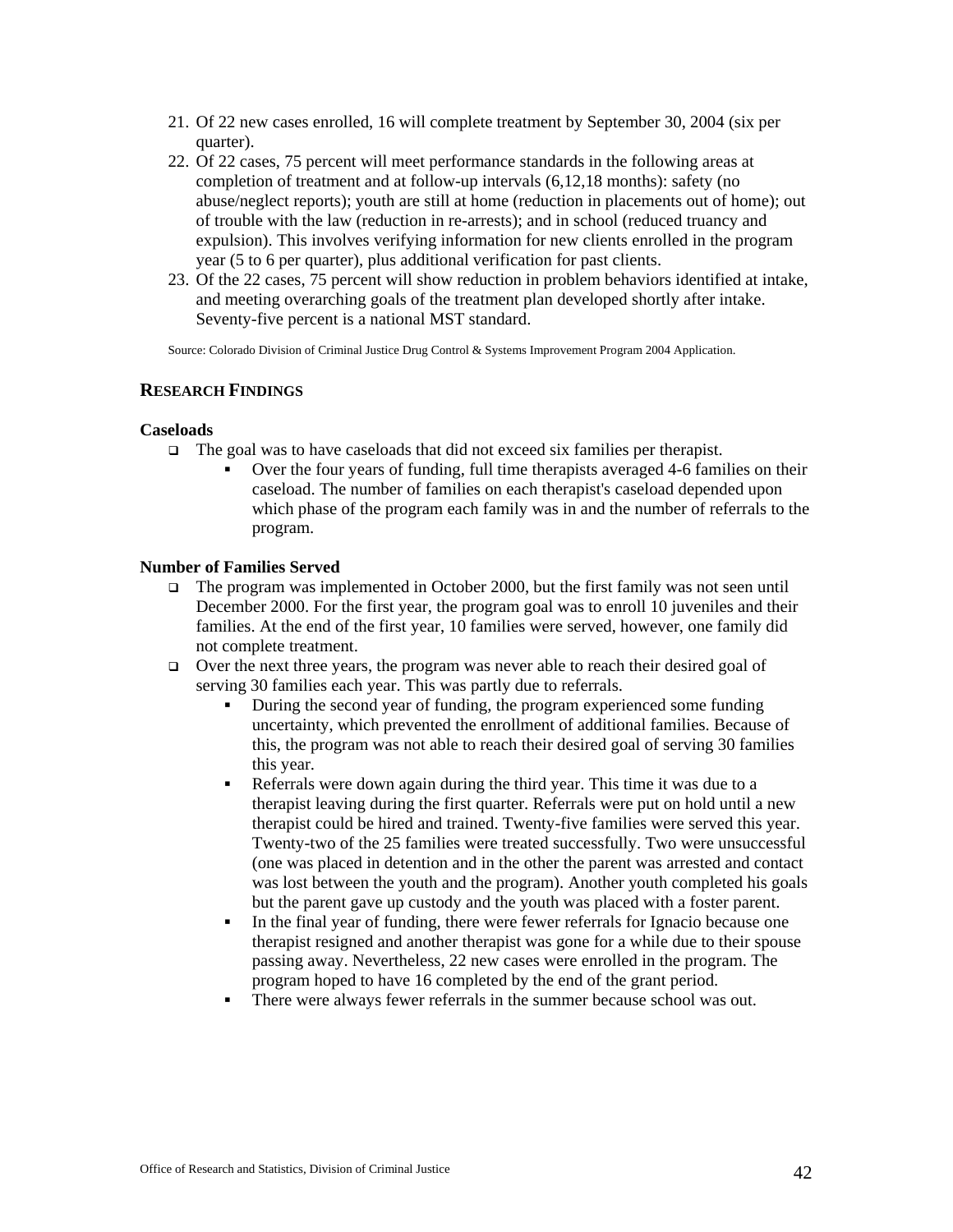#### **Table 26: Number of MST Families Served**

|        | <b>Number of Families Served</b> |  |  |
|--------|----------------------------------|--|--|
| Year 1 | 10                               |  |  |
| Year 2 | ີ<br>∼                           |  |  |
| Year 3 | 25                               |  |  |
| Year 4 | $22*$                            |  |  |

\*This number represented the number of families that were enrolled in the program.

Source: Data obtained from the subgrantee's application, quarterly and final reports.

# **Referral Agreements**

 $\Box$  Referral agreements were created and maintained with the Ignacio Municipal Court, the Southern Ute Tribal Court specifically the Wellness Court component, and the  $6<sup>th</sup>$ Judicial District Court System mainly Social Services and the Probation Department.

#### **Staff**

- $\Box$  MST therapists were readily available to their clients. They all carry cell phones, so that they can respond to their client within minutes of a call. On-call procedures were always in place. The therapists were familiar with all the families so they could provide on-call coverage whenever needed.
- $\Box$  The MST program had a longer than average stay for therapists, averaging one year and ranging up to 5 years.

## **Staff Training**

- All MST staff were trained on the MST modality.
	- New staff attended five days of initial training. In the five day training, they:
		- o Familiarized participants with the scope, correlates, and causes of the serious behavior problems addressed with MST;
		- o Described the theoretical and empirical underpinnings of the treatment model;
		- o Described the family, peer, school, and individual intervention strategies used;
		- o Trained participants to conceptualize cases and interventions in terms of the principles of MST; and,
		- o Provided participants with practice in designing Multisystemic interventions.
	- The MST team had weekly clinical consultations with MST Services. Here the MST therapists learned to adhere to MST treatment principles, developed solutions to difficult problems, set treatment priorities, identified obstacles to success, and designed interventions for those obstacles.
	- Staff also attended quarterly booster trainings. These boosters provided additional training in identified areas and helped problem-solve difficult cases.

# **Tracking Treatment Adherence**

- Treatment adherence was tracked through the use of adherence instruments.
	- *Session Logs.* Therapists turned in weekly session logs. These logs were used to track direct contact between the therapist and the youth and their family, indirect contact (school, employers, peers, etc), progress or lack of progress, problem areas, homework assignments, etc.
	- **Audio Tape Treatment Session.** During the second year of the grant, they began to audiotape the treatment sessions with the youth and their families. This was used as a supervisory/quality control tool.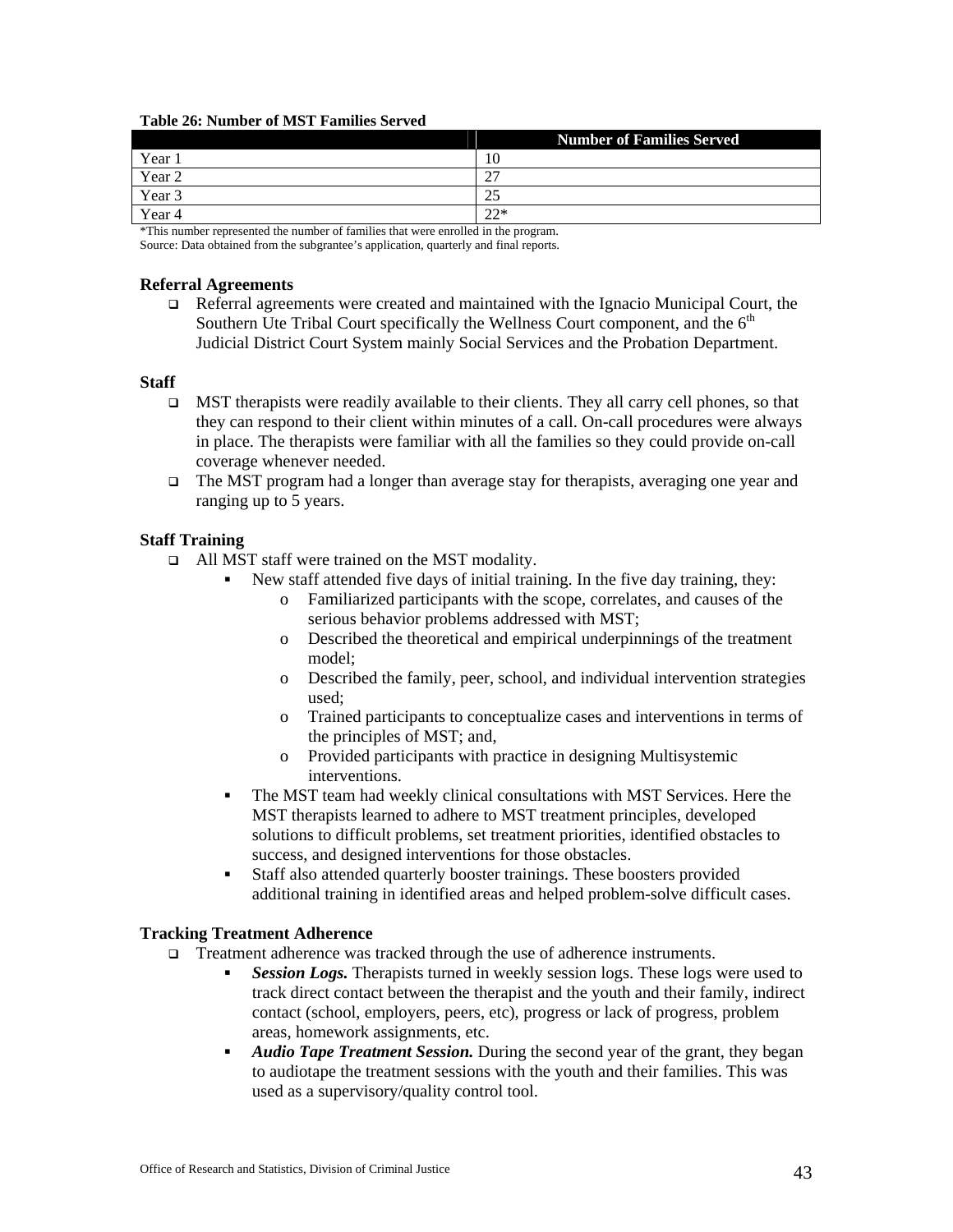- *MST Services Therapist Adherence Measures.* Therapists were asked to complete these forms with the families quarterly. Therapists tried to get the forms done as best they could, but experienced problems such as: unavailability of clients, clients not having phones or their phones being shut off, or families not wanting to talk to the therapist when they called. When these problems arose, the therapist had to track down the client in order to get the form filled out.
- **MST Supervisor Adherence Measures.** Therapists were asked to fill out this form every two months.
- *Family Information Forms.* These forms were implemented during the second year, and then they were replaced the next year by the new online data tracking system.
- **Family Information Follow-Up Questionnaire.** This questionnaire was completed with families at discharge. Then additional follow-ups were done at 6 and 12 months. Forms were done away with during the third year, because the new online data tracking system was able to replace it.

# **MST Team Taking the Lead**

There have been some challenges along the way, but toward the end of the fourth year of funding MST therapists were allowed to take the lead when making clinical decisions.

#### **Drug of Choice**

 $\Box$  Over the four years of funding, the drug of choice for MST families changed from alcohol to methamphetamines. A reduction in drug use was noted in the third year of funding.

|               | Youth            | <b>Parents</b> | <b>Families</b> |
|---------------|------------------|----------------|-----------------|
| <b>Year 1</b> | Alcohol          | Cocaine        | Unknown         |
| <b>Year 2</b> | Alcohol          | Unknown        | Alcohol         |
| <b>Year 3</b> | Marijuana        | Unknown        | Unknown         |
| Year 4        | Methamphetamines | Unknown        | Unknown         |

### **Table 27: Primary Drug of Choice for MST Families**

Source: Data obtained from the subgrantee's application, quarterly and final reports.

#### **Record Keeping**

- $\Box$  A program goal was to establish a record keeping system that would track case histories, provide quality assurance, and measure program outcomes.
- $\Box$  During the third year of funding, an online system was created to track outcomes. Data were collected at admission and at discharge. The discharge data would be used to determine if the clients' overarching goals had been met.

#### **Success Rate:**

- $\Box$  MST programs defined success as attaining and sustaining the overarching goals identified at the onset of treatment by the family and other stakeholders and measured again at the end of treatment. The program goal was to have a 75 percent success rate.
	- The program fell short of this goal during the first year of funding, with a success rate of less than 50 percent. Reasons for this shortfall include:
		- o Families were identified as the most challenging families in the community;
		- o Parents had multiple issues surrounding drugs and alcohol;
		- o Parents were seriously lacking parental skills;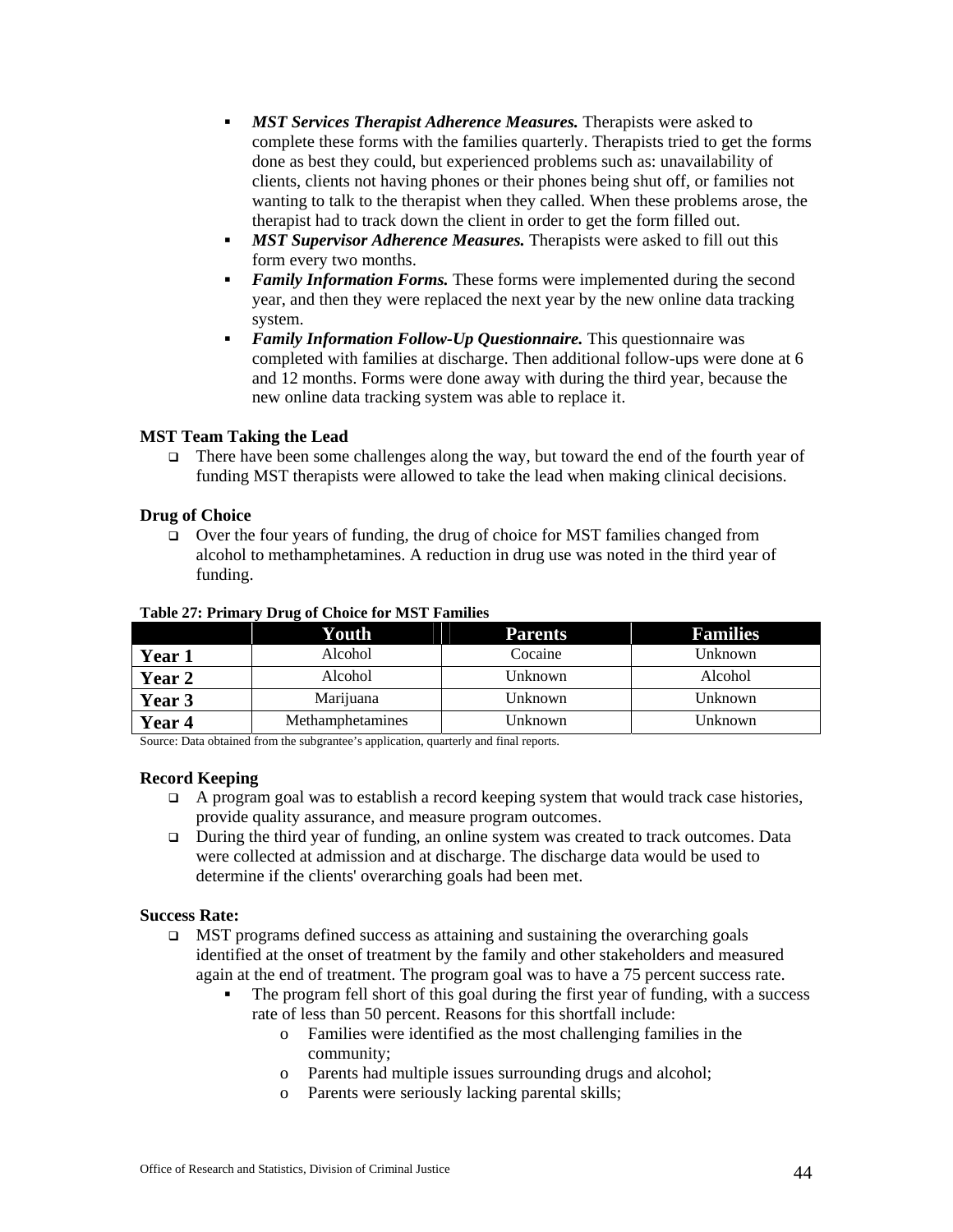- o Unresolved grief due to the loss of a parent or close relative from drug and alcohol use;
- o Generational historical trauma;
- o The time it took to have a full team of three therapists on board;
- o An MST learning curve;
- o This was the first time that MST was used with a Native American population;
- o Funding issues;
- o Working with families beyond the desired time frame;
- o Lapse in direction from the MST headquarters in Charleston, South Carolina; and
- o Youth were sent to treatment and/or detention before completing the program, due to systems not grasping how the MST model works.
- In the second year of funding, the program surpassed their goal with a 78 percent success rate. They credit this improvement to:
	- o Knowledge and experience;
	- o Collaboration; and
	- o Per agreement, the MST program was allotted the full 5-6 months to work with individuals at risk of out of home placement, which resulted in fewer out of home placements.
- Surpassing the desired program success rate continued in the last two years of funding.

## **Family Changes**

- In the first year of funding, the program found trust was being developed within the families.
- $\Box$  The next year, parents were reporting improvements within the home. However, there was no documentation about how the program measured these improvements.
- Family members and peer support networks were now empowered to guide and support client youth in avoiding involvement in illegal activities, including drug use and to maintain a life orientation to positive activities.

#### **Out of Home Placements**

- □ From the third year, the program reported a reduction in out of home placements.
- $\Box$  MST gained recognition as a viable alternative to sending youth out of the community.

# **Probation Compliance**

 $\Box$  With the implementation of the MST program, probation has reported more compliance with youths' probation requirements and fewer unlawful activities.

# **Increase in Graduation**

 $\Box$  Over the four years of funding, there was an increase in the number of youth completing  $12<sup>th</sup>$  grade that also participated in the MST program. Data were never provided in the program documentation to demonstrate this increase.

#### **Program Modifications:**

 During the 3rd year of funding the MST program expanded into two additional neighboring communities: Durango and Pagosa Springs.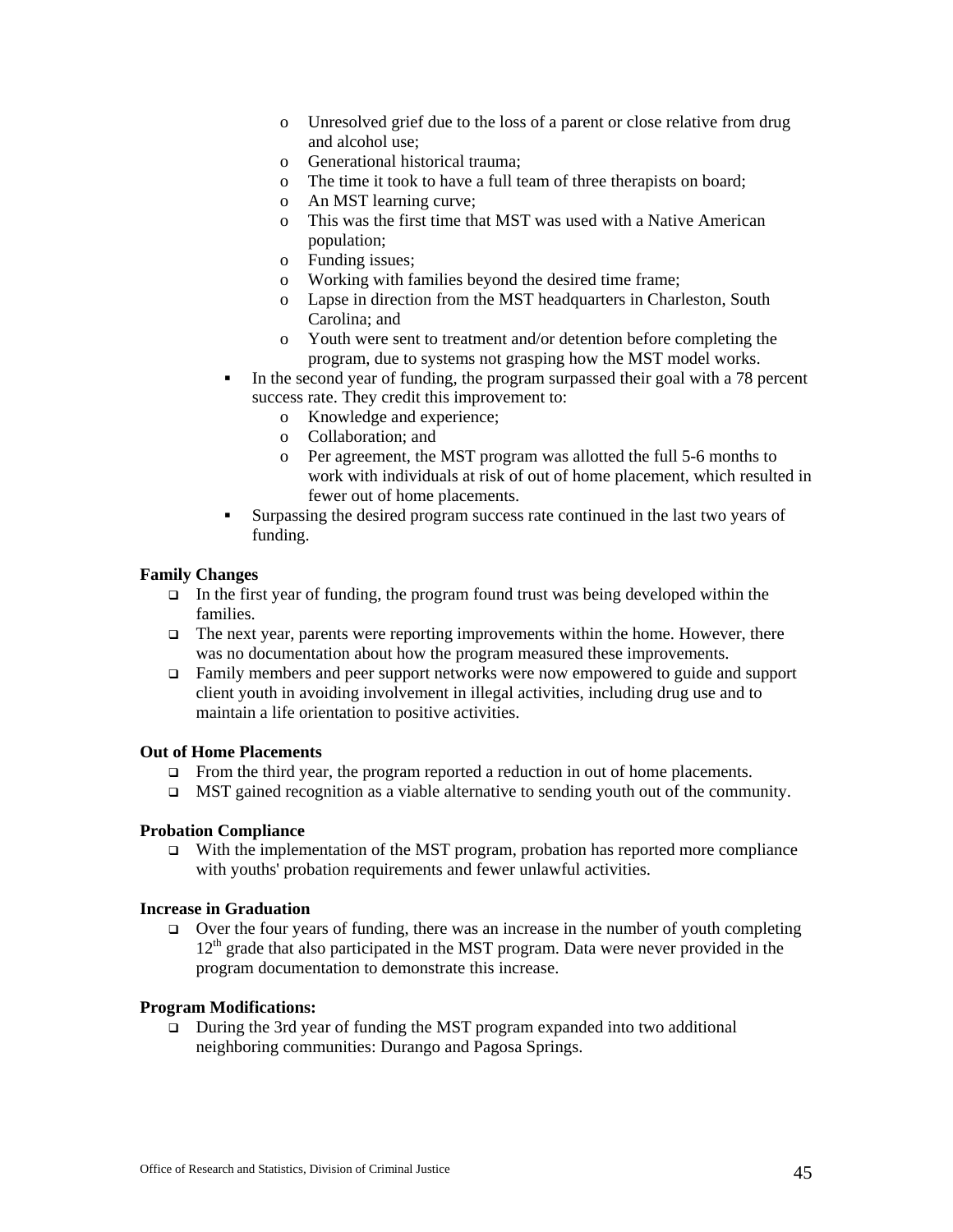# **Additional Impacts that MST had on Other Agencies:**

- Southern Ute Social Services Division entered into a contractual agreement with Peaceful Spirit to provide some funding through Core Services (a state program which provides funds which must be requested through social services).
- The Community Treatment Team was established and continues to meet monthly to conduct multi-agency staffings. Initially, these staffings were held for MST clients only. Other entities, such as Southern Ute Probation, Tribal Court Family Services, and the Housing Authority have initiated their own multi-agency staffings.
- The agencies in the "system" and others had recently established a community-wide Suicide Prevention Coalition, which focused on specific youth at risk and developed a community awareness campaign.
- The Southern Ute Justice Center, primarily Southern Ute Police Department officers, asked for MST assistance in coaching Anglo officers in talking to Native American youth over such issues like when to act like a "buddy" and when not to.
- There have been substantial attitude changes toward the MST approach among court officers, including judges and probation officers. However, no documentation regarding how these changes were measured was provided.

# **Plans for Future Funding**

- $\Box$  Byrne grants allow for four years of funding, and this was the last year of funding for the Southern Ute-Ignacio MST Program. In order to keep this program going, the Southern Ute needed to secure future non-DCSIP funding. Efforts to do so include:
	- SUCAP, as the delegate agency operating treatment programs for the Southern Ute Indian Tribe, has held numerous dialogues about long-term adolescent treatment program development with the Southern Ute Tribal Council over the past two years. As a result, the MST program is now included in the annual IHSfunded treatment plans approved by Southern Ute Tribal Council.
	- SUCAP has partnered with the  $6<sup>th</sup>$  Judicial District and two local Social Services departments (La Plata and Archuleta Counties) to share the costs of MST clinical supervision, reducing the cost of Ignacio services.
	- SUCAP will renew efforts to seek Southern Ute Social Services Core Services support for the MST program. This was actually committed in 2002, though set aside with a change in Social Services directors. Given that out-of-home placement can cost as much as \$24,000 and that MST costs about a third of that, with the entire family, peer and community system of the subject adolescent participating in treatment. The original commitment has a good chance of being restored.
	- SUCAP has sought and received Southern Ute Gaming Funds support for MST services related to Southern Ute Tribal Court
	- SUCAP will continue to pursue billing Medicaid for treatment services. Give the current state budget climate, this is somewhat problematic, but not impossible, since in 2002 the Colorado legislature approved and the Governor signed HB 1263, which alters the state Medicaid plan to 100 percent of the cost for treatment services for Native Americans.
	- Working with the new Southern Ute Tribal Health Services Department, which was to take over operations of the Southern Ute Health clinic in 2004, SUCAP will negotiate protocols to bill the department and the tribal resource pool.
	- SUCAP will continue discussions so that MST can be included in tribal department budgets for the 2004-2005 tribal fiscal year and beyond.
	- SUCAP will seek some foundation funding, though it is anticipated that this would comprise only a small portion of the program funding.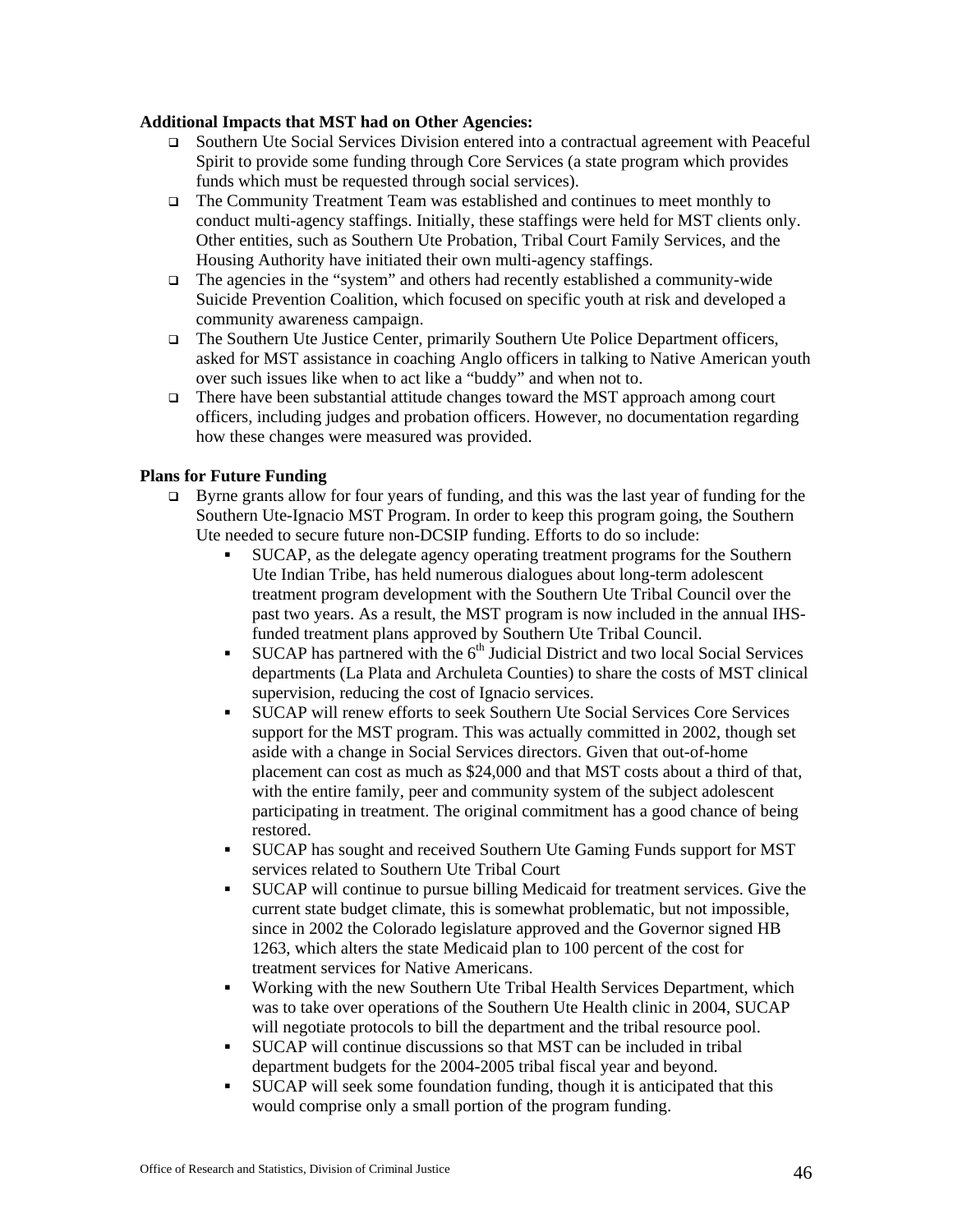SUCAP will work to generate additional fee-for-service revenue from adult residential treatment programs which can be used for local programs including **MST** 

# **ORS COMMENTARY**

Southern Ute adopted an established treatment which they adapted for use with a Native American population. As was the first time MST was used with a Native American population, the Byrne funding was used in an important, innovative way.

Over the four years of Byrne funding, the Southern Ute MST program was able to accomplish many of their programmatic goals and objectives. According to program documentation, the correct population of youth was referred to the program. Many of the referrals came from the collaborative agreement that had been worked out with Ignacio Municipal Court, Southern Ute Tribal Court, and the  $6<sup>th</sup>$  Judicial District. Therapists on average work with 4-6 families at a time. The number of families participating in the program depended upon which phase of the program a family was in or the number of referrals to the program.

The MST therapists were readily available to their clients. All of them carried cell phones so they could respond to their clients within minutes of a call and on-call procedures were always in place. MST therapists remained with the program longer than average, compared to past efforts to deliver programming to Southern Ute youth. They remained with the program an average of one year, and some had been with the agency up to five years. Treatment adherence was initially tracked through the use of several paper instruments. This process changed during the third year when an online system was created. And the program expanded from its original location in Ignacio to include the neighboring communities of Durango and Pagosa Springs. This resulted in the program being able to serve more youth within the  $6<sup>th</sup>$  Judicial District.

MST is one of the few outcome-based programs that is committed to reaching a 75 percent success rate. The program fell short of this goal during the first year of funding, but program staff were able to point out the many reasons why this occurred. Over the next three years the program surpassed this goal, crediting the increase to knowledge, collaboration, and improved family and individual outcomes. The program observed improvements among families due to better communication between the youth and their families. In addition, the program reported a reduction in out of home placements, probation officers reported better probation compliance, and there has been an increase in the number of youth who have participated in the MST program who are graduating from the  $12<sup>th</sup>$  grade.

With the Byrne funding terminating at the end of the grant year, the program is currently searching for future funding to continue operating. This program has filled a gap within the community.